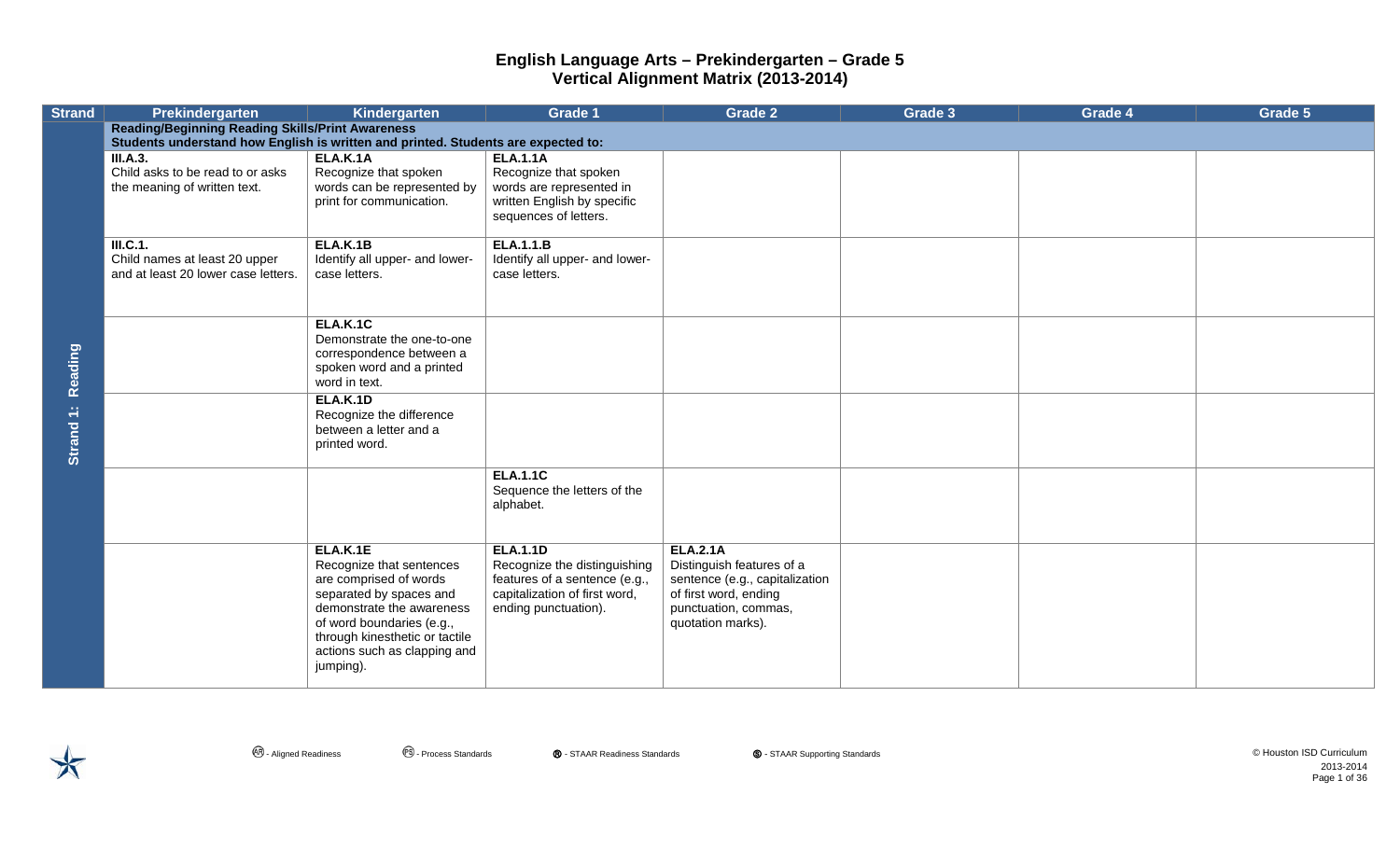| <b>Strand</b>     | Prekindergarten                                                                                                                                                                                                                                                                                                                                                            | Kindergarten                                                                                                                                   | <b>Grade 1</b>                                                                                                                                                                          | Grade 2 | Grade 3 | Grade 4 | Grade 5 |
|-------------------|----------------------------------------------------------------------------------------------------------------------------------------------------------------------------------------------------------------------------------------------------------------------------------------------------------------------------------------------------------------------------|------------------------------------------------------------------------------------------------------------------------------------------------|-----------------------------------------------------------------------------------------------------------------------------------------------------------------------------------------|---------|---------|---------|---------|
|                   | III.A.2.<br>Child uses books and other<br>written materials to engage in<br>pre- reading behaviors.                                                                                                                                                                                                                                                                        | ELA.K.1F<br>Hold a book right side up,<br>turn its pages correctly, and<br>know that reading moves<br>from top to bottom and left to<br>right. | <b>ELA.1.1E</b><br>Read texts by moving from<br>top to bottom of the page<br>and tracking words from left<br>to right with return sweep.                                                |         |         |         |         |
| Strand 1: Reading |                                                                                                                                                                                                                                                                                                                                                                            | <b>ELA.K.1G</b><br>Identify different parts of a<br>book (e.g., front and back<br>covers, title page).                                         | <b>ELA.1.1F</b><br>Identify the information that<br>different parts of a book<br>provide (e.g., title, author,<br>illustrator, table of contents).                                      |         |         |         |         |
|                   | Reading/Beginning Reading Skills/Phonological Awareness<br>Students display phonological awareness. (Students use the relationships between letters and sounds, spelling patterns, and morphological analysis to decode written English. Students continue to apply<br>earlier standards with greater depth in increasingly more complex texts.) Students are expected to: |                                                                                                                                                |                                                                                                                                                                                         |         |         |         |         |
|                   | III.B.1.<br>Child separates a normally<br>spoken four word sentence into<br>individual words.                                                                                                                                                                                                                                                                              | <b>ELA.K.2A</b><br>Identify a sentence is made<br>up of a group of words.                                                                      |                                                                                                                                                                                         |         |         |         |         |
|                   |                                                                                                                                                                                                                                                                                                                                                                            | ELA.K.2B<br>Identify syllables in spoken<br>words.                                                                                             |                                                                                                                                                                                         |         |         |         |         |
|                   | III.B.4.<br>Child combines syllables into<br>words                                                                                                                                                                                                                                                                                                                         |                                                                                                                                                |                                                                                                                                                                                         |         |         |         |         |
|                   | III.B.5.<br>Child can delete a syllable from a<br>word.                                                                                                                                                                                                                                                                                                                    |                                                                                                                                                |                                                                                                                                                                                         |         |         |         |         |
|                   | <b>III.B.6.</b><br>Child can produce a word that<br>rhymes with a given word.                                                                                                                                                                                                                                                                                              | <b>ELA.K.2C</b><br>Orally generate rhymes in<br>response to spoken words<br>(e.g., "What rhymes with<br>hat?").                                | <b>ELA.1.2A</b><br>Orally generate a series of<br>original rhyming words using<br>a variety of phonograms<br>(e.g., -ake, -ant, -ain) and<br>consonant blends (e.g., bl,<br>$st, tr$ ). |         |         |         |         |

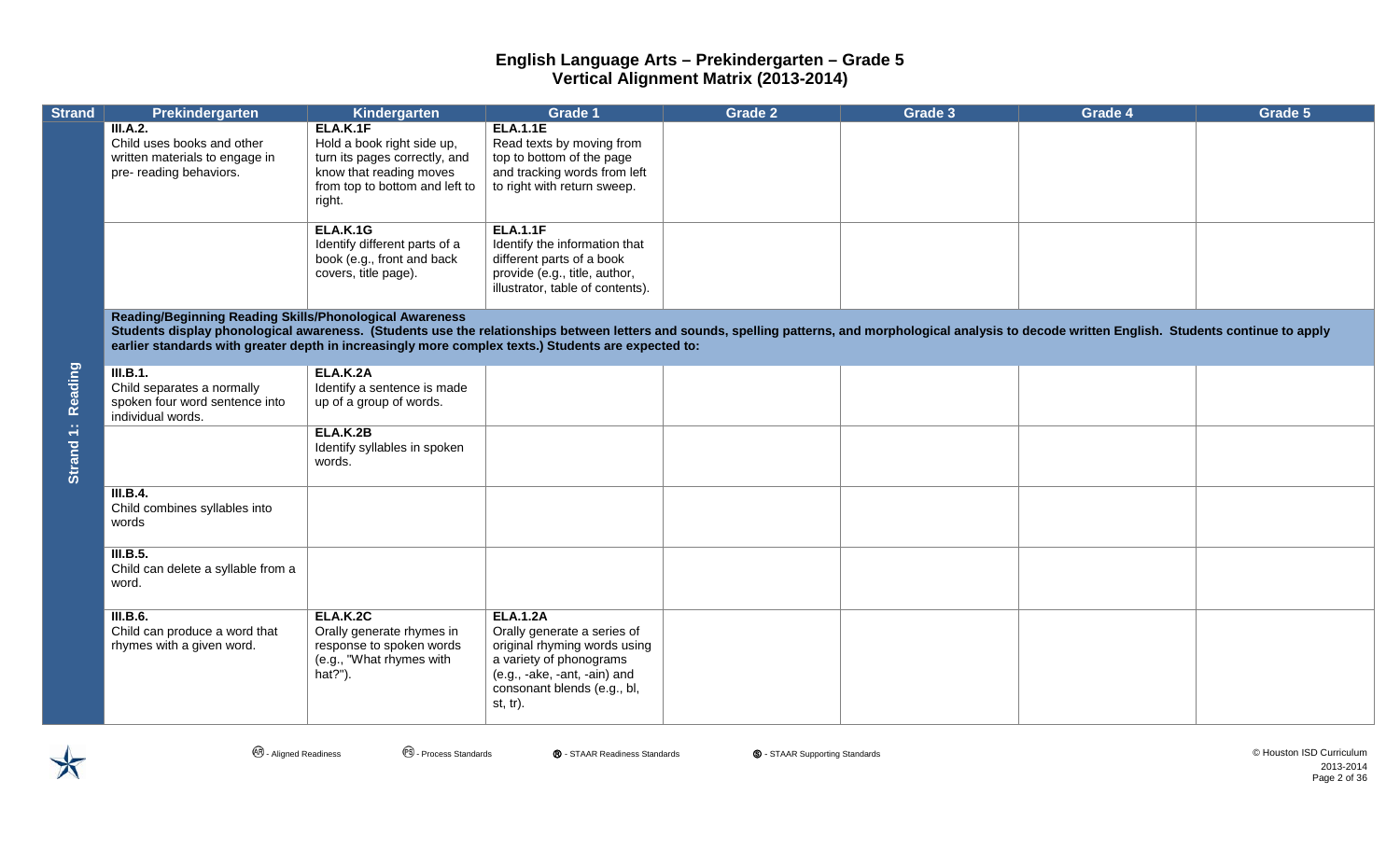| <b>Strand</b>        | Prekindergarten                                                                                                                                                     | Kindergarten                                                                                                                                                            | Grade 1                                                                                                                                                     | Grade 2 | Grade 3 | Grade 4 | Grade 5 |
|----------------------|---------------------------------------------------------------------------------------------------------------------------------------------------------------------|-------------------------------------------------------------------------------------------------------------------------------------------------------------------------|-------------------------------------------------------------------------------------------------------------------------------------------------------------|---------|---------|---------|---------|
| Reading<br>Strand 1: | $\overline{\phantom{a}}$ II.C.2.<br>Child perceives differences<br>between similar sounding words.                                                                  | <b>ELA.K.2D</b><br>Distinguish orally presented<br>rhyming pairs of words from<br>non-rhyming pairs.                                                                    |                                                                                                                                                             |         |         |         |         |
|                      | III.B.7.<br>Child can produce a word that<br>begins with the same sound as a<br>given pair of words.                                                                | ELA.K.2E<br>Recognize spoken<br>alliteration or groups of<br>words that begin with the<br>same spoken onset or initial<br>sound (e.g., "baby boy<br>bounces the ball"). |                                                                                                                                                             |         |         |         |         |
|                      | III.B.8.<br>Child combines onset (initial<br>consonant or consonants) and<br>rime (vowel to end) to form a<br>familiar one-syllable word with<br>pictorial support. | ELA.K.2F<br>Blend spoken onsets and<br>rimes to form simple words<br>(e.g., onset /c/ and rime /at/<br>make cat).                                                       |                                                                                                                                                             |         |         |         |         |
|                      | <b>III.B.9.</b><br>Child combines onset and rime to<br>form familiar one-syllable words<br>without pictorial support.                                               |                                                                                                                                                                         | <b>ELA.1.2B</b><br>Distinguish between long-<br>and short-vowel sounds in<br>spoken one-syllable words<br>(e.g., bit/bite).                                 |         |         |         |         |
|                      |                                                                                                                                                                     |                                                                                                                                                                         | <b>ELA.1.2C</b><br>Recognize the change in a<br>spoken word when a<br>specified phoneme is added,<br>changed, or removed (e.g.,<br>/b/l/o/w/ to /g/l/o/w/). |         |         |         |         |
|                      | III.B.10.<br>Child recognizes and blends two<br>phonemes into real words with<br>pictorial support.                                                                 | <b>ELA.K.2G</b><br>Blend spoken phonemes to<br>form one-syllable words<br>(e.g., /m/  /a/  /n/ says<br>man).                                                            | <b>ELA.1.2D</b><br>Blend spoken phonemes to<br>form one- and two-syllable<br>words, including consonant<br>blends (e.g., spr).                              |         |         |         |         |



- Aligned Readiness - Process Standards Ⓡ - STAAR Readiness Standards Ⓢ - STAAR Supporting Standards © Houston ISD Curriculum 2013-2014 Page 3 of 36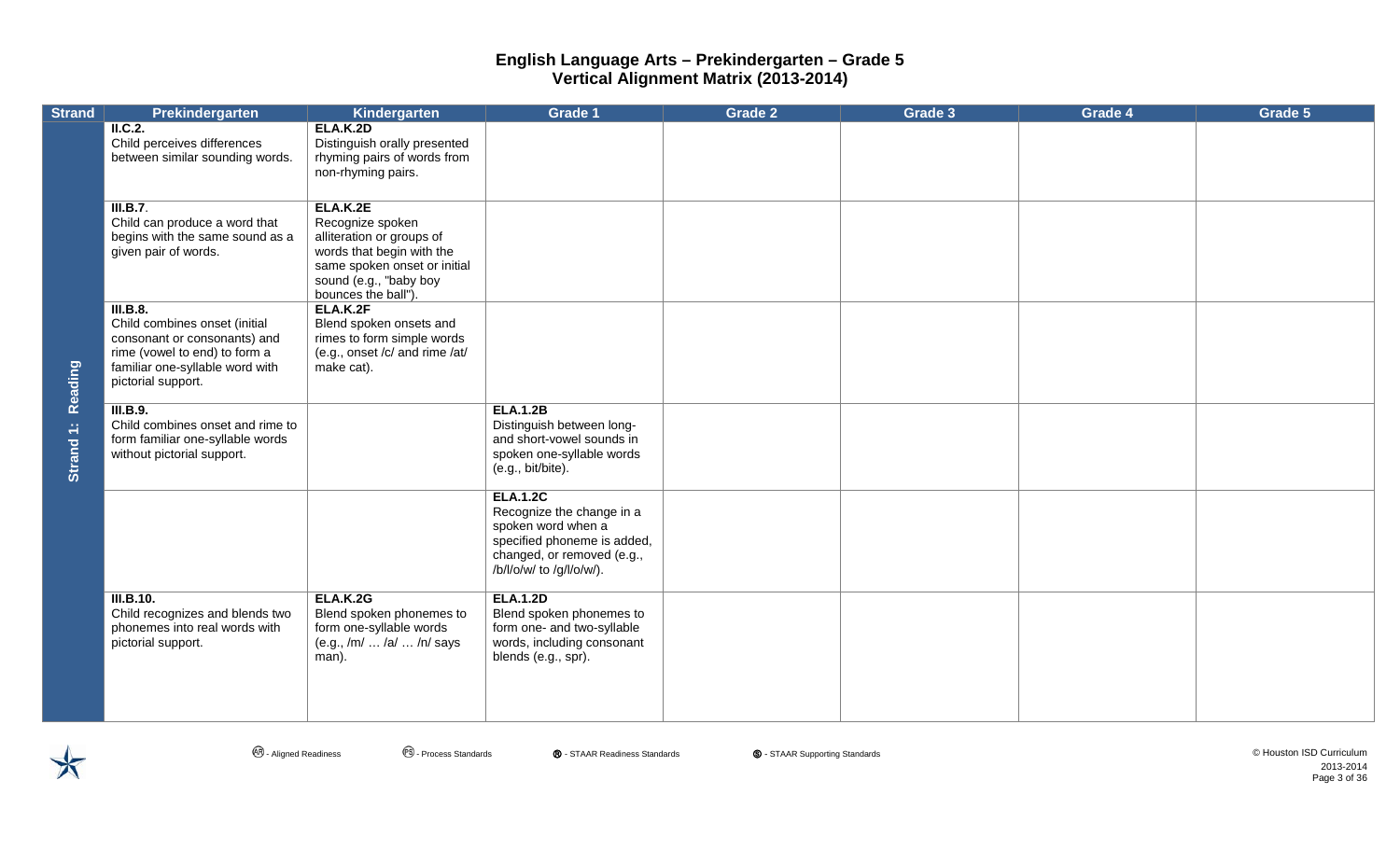| <b>Strand</b>        | <b>Prekindergarten</b>                                                                                                                                                                                                                                                                                                       | Kindergarten                                                                                                                                                              | Grade 1                                                                                                                                                                                                                                                                                                                                           | Grade 2                                                                                                                                                                                                   | Grade 3 | Grade 4 | Grade 5 |
|----------------------|------------------------------------------------------------------------------------------------------------------------------------------------------------------------------------------------------------------------------------------------------------------------------------------------------------------------------|---------------------------------------------------------------------------------------------------------------------------------------------------------------------------|---------------------------------------------------------------------------------------------------------------------------------------------------------------------------------------------------------------------------------------------------------------------------------------------------------------------------------------------------|-----------------------------------------------------------------------------------------------------------------------------------------------------------------------------------------------------------|---------|---------|---------|
| Reading<br>Strand 1: |                                                                                                                                                                                                                                                                                                                              | ELA.K.2H<br>Isolate the initial sound in<br>one-syllable spoken words.                                                                                                    | <b>ELA.1.2E</b><br>Isolate initial, medial, and<br>final sounds in one-syllable<br>spoken words.                                                                                                                                                                                                                                                  |                                                                                                                                                                                                           |         |         |         |
|                      |                                                                                                                                                                                                                                                                                                                              | <b>ELA.K.21</b><br>Segment spoken one-<br>syllable words into two to<br>three phonemes (e.g., dog:<br>/d/  /o/  /g/).                                                     | <b>ELA.1.2F</b><br>Segment spoken one-<br>syllable words of three to five<br>phonemes into individual<br>phonemes (e.g., splat $=$<br>$/s/p/l/a/t$ ).                                                                                                                                                                                             |                                                                                                                                                                                                           |         |         |         |
|                      | <b>Reading/Beginning Reading Skills/Phonics</b><br>Students use the relationships between letters and sounds, spelling patterns, and morphological analysis to decode written English. Students will continue to apply earlier standards with greater depth in<br>increasingly more complex texts. Students are expected to: |                                                                                                                                                                           |                                                                                                                                                                                                                                                                                                                                                   |                                                                                                                                                                                                           |         |         |         |
|                      | <b>III.C.2.</b><br>Child recognizes at least 20 letter<br>sounds.                                                                                                                                                                                                                                                            | ELA.K.3A<br>Identify the common sounds<br>that letters represent.                                                                                                         |                                                                                                                                                                                                                                                                                                                                                   |                                                                                                                                                                                                           |         |         |         |
|                      | III.C.3.<br>Child produces the correct<br>sounds for at least 10 letters.                                                                                                                                                                                                                                                    | ELA.K.3B<br>Use knowledge of letter-<br>sound relationships to<br>decode regular words in text<br>and independent of content<br>(e.g., VC, CVC, CCVC, and<br>CVCC words). | <b>@ELA.1.3A.i</b><br>Decode words in context and<br>in isolation by applying<br>common letter-sound<br>correspondences, including:<br>single letters (consonants)<br>including b, $c = / k/$ , $c = / s/$ , d, f,<br>$g=/g/$ (hard), $g=/\mathrm{j}/$ (soft), h, j,<br>k, l, m, n, p, qu=/kw/, r, s=/s/,<br>$s= z $ , t, v, w, x=/ks/, y, and z. |                                                                                                                                                                                                           |         |         |         |
|                      |                                                                                                                                                                                                                                                                                                                              |                                                                                                                                                                           | <b>@ ELA.1.3A.ii</b><br>Decode words in context and<br>in isolation by applying<br>common letter-sound<br>correspondences, including<br>single letters (vowels)<br>including short a, short e,<br>short i, short o, short u, long<br>a (a-e), long e (e), long i (i-e),<br>long $o$ (o-e), long $u$ (u-e),<br>y=long e, and y=long i.             | <b>ELA.2.2A.i</b><br>Decode multisyllabic words<br>in context and independent<br>of context by applying<br>common letter-sound<br>correspondences including<br>single letters (consonants<br>and vowels). |         |         |         |

**4**. Aligned Readiness **Number of Contract Contract Contract Contract Contract Contract Contract Contract Contract Contract Contract Contract Contract Contract Contract Contract Contract Contract Aligned Readiness Standar** 

2013-2014 Page 4 of 36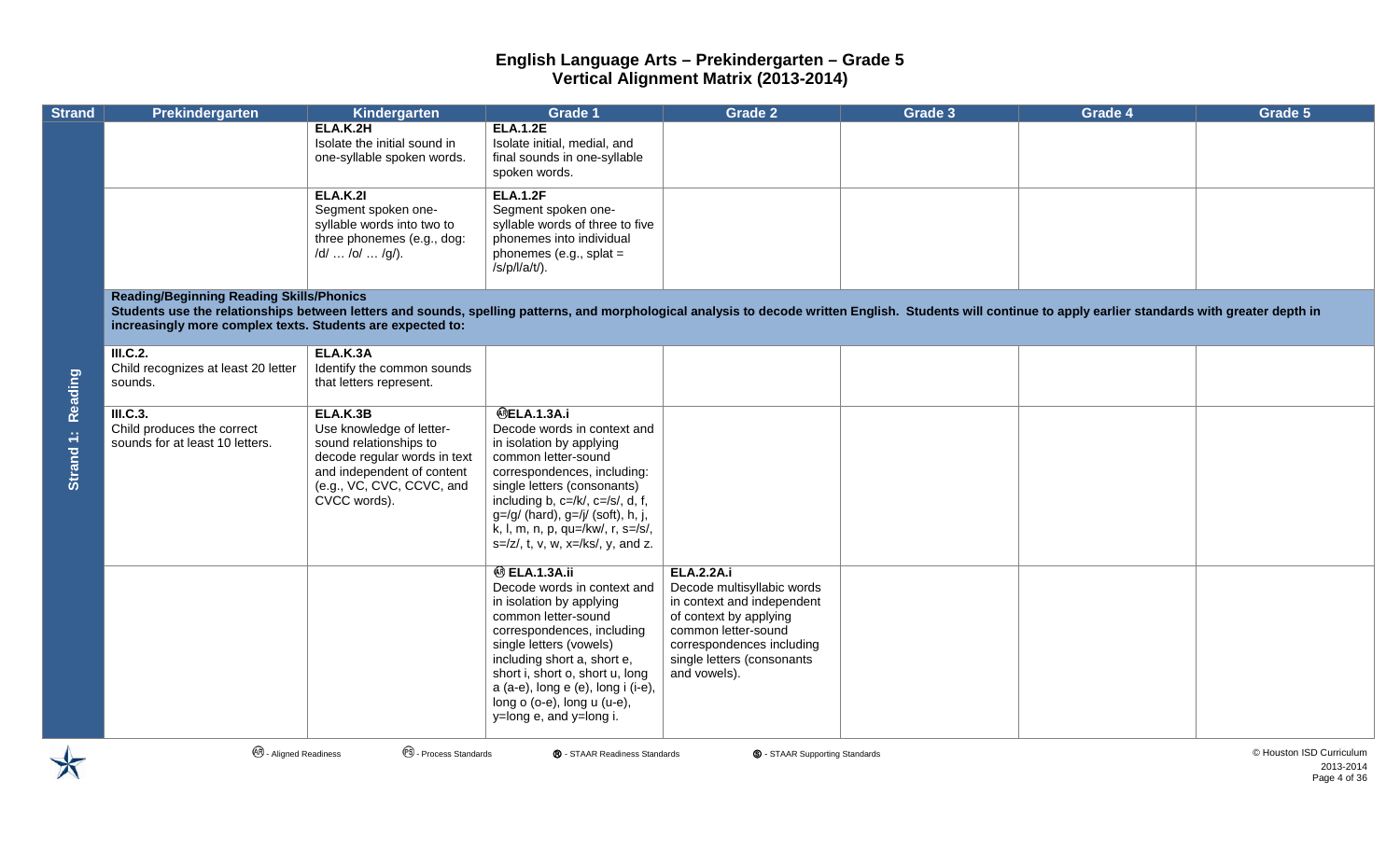| <b>Strand</b>        | Prekindergarten | Kindergarten | <b>Grade 1</b>                                                                                                                                                                                                                                                                                                                                               | <b>Grade 2</b>                                                                                                                                                                                                                         | Grade 3 | Grade 4 | Grade 5 |
|----------------------|-----------------|--------------|--------------------------------------------------------------------------------------------------------------------------------------------------------------------------------------------------------------------------------------------------------------------------------------------------------------------------------------------------------------|----------------------------------------------------------------------------------------------------------------------------------------------------------------------------------------------------------------------------------------|---------|---------|---------|
| Reading<br>Strand 1: |                 |              | <b>@ ELA.1.3A.iii</b><br>Decode words in context and<br>in isolation by applying<br>common letter-sound<br>correspondences, including<br>consonant blends (e.g., bl,<br>st).                                                                                                                                                                                 | <b>ELA.2.2A.ii</b><br>Decode multisyllabic words<br>in context and independent<br>of context by applying<br>common letter-sound<br>correspondences including<br>consonant blends (e.g., thr,<br>spl).                                  |         |         |         |
|                      |                 |              | <b>@ELA.1.3A.iv</b><br>Decode words in context and<br>in isolation by applying<br>common letter-sound<br>correspondences, including<br>consonant digraphs including<br>ch, tch, sh, th=as in thing,<br>wh, ng, ck, kn, -dge, and ph.                                                                                                                         | <b>ELA.2.2A.iii</b><br>Decode multisyllabic words<br>in context and independent<br>of context by applying<br>common letter-sound<br>correspondences including<br>consonant digraphs (e.g., ng,<br>ck, ph).                             |         |         |         |
|                      |                 |              | <b>@ ELA.1.3A.v</b><br>Decode words in context and<br>in isolation by applying<br>common letter-sound<br>correspondences, including<br>vowel digraphs including oo<br>as in foot, oo as in moon, ea<br>as in eat, ea as in bread, ee,<br>ow as in how, ow as in snow,<br>ou as in out, ay, ai, aw, au,<br>ew, oa, ie as in chief, ie as in<br>pie, and -igh. | <b>ELA.2.2A.iv</b><br>Decode multisyllabic words<br>in context and independent<br>of context by applying<br>common letter-sound<br>correspondences including<br>vowel digraphs (e.g., ie, ue,<br>ew) and diphthongs (e.g., oi,<br>ou). |         |         |         |
|                      |                 |              | <b>@ ELA.1.3A.vi</b><br>Decode words in context and<br>in isolation by applying<br>common letter-sound<br>correspondences, including<br>vowel diphthongs including<br>oy, oi, ou, and ow.                                                                                                                                                                    |                                                                                                                                                                                                                                        |         |         |         |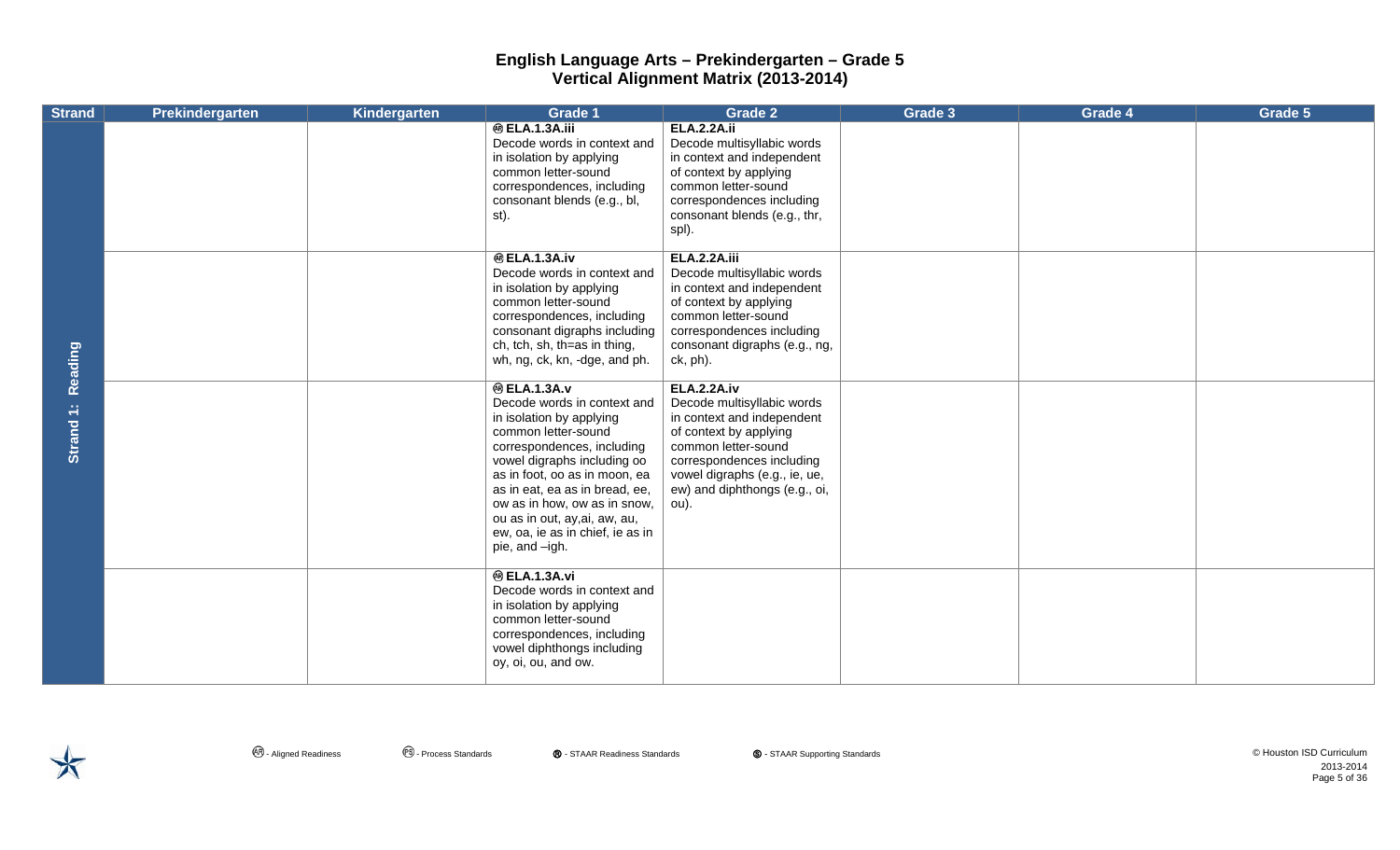| <b>Strand</b>        | Prekindergarten               | Kindergarten                                                                                        | <b>Grade 1</b>                                                                                                                                                                     | Grade 2                                                                                                                                                      | Grade 3                                                                                                                                                                                                                                                        | <b>Grade 4</b> | Grade 5                  |
|----------------------|-------------------------------|-----------------------------------------------------------------------------------------------------|------------------------------------------------------------------------------------------------------------------------------------------------------------------------------------|--------------------------------------------------------------------------------------------------------------------------------------------------------------|----------------------------------------------------------------------------------------------------------------------------------------------------------------------------------------------------------------------------------------------------------------|----------------|--------------------------|
|                      |                               | ELA.K.3C<br>Recognize that new words<br>are created when letters are<br>changed, added, or deleted. | <b>ELA.1.3B</b><br>Combine sounds from letters<br>and common spelling<br>patterns (e.g., consonant<br>blends, long- and short-<br>vowel patterns) to create<br>recognizable words. |                                                                                                                                                              |                                                                                                                                                                                                                                                                |                |                          |
|                      |                               |                                                                                                     |                                                                                                                                                                                    |                                                                                                                                                              | <b>ELA.3.1A.i</b><br>Decode multisyllabic words<br>in context and independent<br>of context by applying<br>common spelling patterns<br>including dropping the final<br>"e" and add endings such as<br>-ing, -ed, or -able (e.g., use,<br>using, used, usable). |                |                          |
| Reading<br>Strand 1: |                               |                                                                                                     | <b>ELA.1.3C.i</b><br>Use common syllabication<br>patterns to decode words,<br>including closed syllable<br>(CVC) (e.g., mat, rab-bit).                                             | <b>ELA.2.2B.i</b><br>Use common syllabication<br>patterns to decode words<br>including closed syllable<br>(CVC) (e.g., pic-nic, mon-<br>ster).               | <b>ELA.3.1B.i</b><br>Use common syllabication<br>patterns to decode words<br>including closed syllable<br>(CVC) (e.g., mag-net, splen-<br>did).                                                                                                                |                |                          |
|                      |                               |                                                                                                     | <b>ELA.1.3C.ii</b><br>Use common syllabication<br>patterns to decode words,<br>including open syllable (CV)<br>(e.g., he, ba-by).                                                  | <b>ELA.2.2B.ii</b><br>Use common syllabication<br>patterns to decode words<br>including open syllable (CV)<br>(e.g., ti-ger).                                | <b>ELA.3.1B.ii</b><br>Use common syllabication<br>patterns to decode words<br>including open syllable (CV)<br>(e.g., ve-to).                                                                                                                                   |                |                          |
|                      |                               |                                                                                                     | <b>ELA.1.3C.iii</b><br>Use common syllabication<br>patterns to decode words,<br>including final stable syllable<br>(e.g., ap-ple, a-ble.                                           | <b>ELA.2.2B.iii</b><br>Use common syllabication<br>patterns to decode words<br>including final stable syllable<br>(e.g., sta-tion, tum-ble).                 | <b>ELA.3.1B.iii</b><br>Use common syllabication<br>patterns to decode words<br>including final stable syllable<br>(e.g., puz-zle, con-trac-tion).                                                                                                              |                |                          |
|                      |                               |                                                                                                     | <b>ELA.1.3C.iv</b><br>Use common syllabication<br>patterns to decode words,<br>including vowel-consonant-<br>silent "e" words (VCe) (e.g.,<br>kite, hide).                         | <b>ELA.2.2B.iv</b><br>Use common syllabication<br>patterns to decode words<br>including vowel-consonant-<br>silent "e" words (VCe) (e.g.,<br>in-vite, cape). |                                                                                                                                                                                                                                                                |                |                          |
|                      | <b>48</b> - Aligned Readiness | <sup>6</sup> - Process Standards                                                                    | ® - STAAR Readiness Standards                                                                                                                                                      | <b>S</b> - STAAR Supporting Standards                                                                                                                        |                                                                                                                                                                                                                                                                |                | © Houston ISD Curriculum |

2013-2014 Page 6 of 36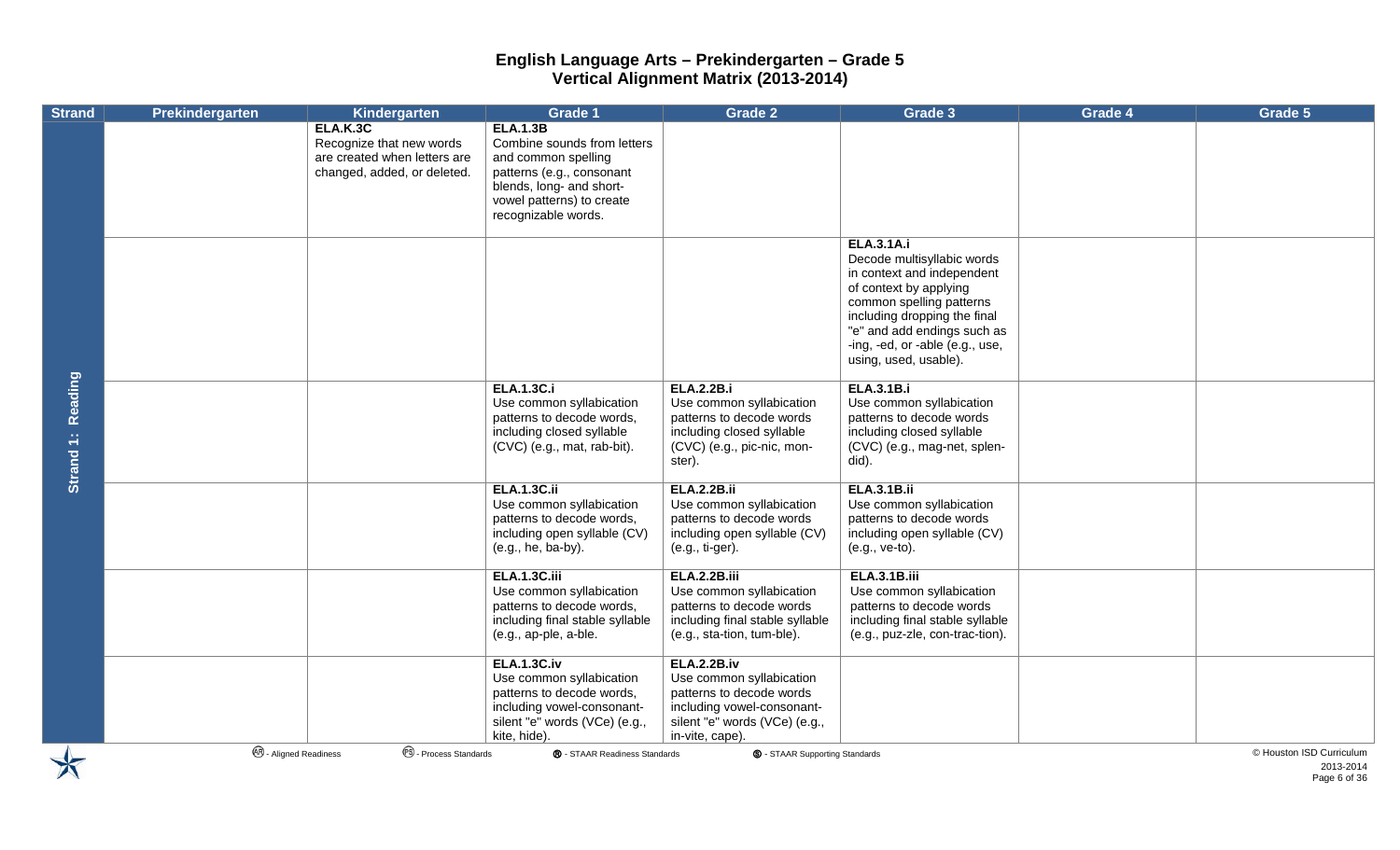| <b>Strand</b> | Prekindergarten | Kindergarten | <b>Grade 1</b>                                                                                                                                                           | <b>Grade 2</b>                                                                                                                                          | Grade 3                                                                                                                                                                                                                            | Grade 4 | Grade 5 |
|---------------|-----------------|--------------|--------------------------------------------------------------------------------------------------------------------------------------------------------------------------|---------------------------------------------------------------------------------------------------------------------------------------------------------|------------------------------------------------------------------------------------------------------------------------------------------------------------------------------------------------------------------------------------|---------|---------|
|               |                 |              | <b>ELA.1.3C.v</b><br>Use common syllabication<br>patterns to decode words,<br>including vowel digraphs and<br>diphthongs (e.g., boy-hood,<br>oat-meal).                  | <b>ELA.2.2B.vi</b><br>Use common syllabication<br>patterns to decode words<br>including vowel digraphs and<br>diphthongs (e.g., boy-hood,<br>oat-meal). | <b>ELA.3.1B.v</b><br>Use common syllabication<br>patterns to decode words<br>including vowel digraphs and<br>diphthongs (e.g., ei-ther).                                                                                           |         |         |
|               |                 |              | <b>ELA.1.3C.vi</b><br>Use common syllabication<br>patterns to decode words,<br>including r-controlled vowel<br>sounds (e.g., tar); including<br>er, ir, ur, ar, and or). | <b>ELA.2.2B.v</b><br>Use common syllabication<br>patterns to decode words<br>including r-controlled vowels<br>(e.g., per-fect, cor-ner).                | <b>ELA.3.1B.iv</b><br>Use common syllabication<br>patterns to decode words<br>including r-controlled vowels<br>(e.g., fer-ment, car-pool).                                                                                         |         |         |
| Reading       |                 |              | <b>ELA.1.3D</b><br>Decode words with common<br>spelling patterns (e.g., -ink, -<br>onk, -ick).                                                                           | <b>ELA.2.2C</b><br>Decode words by applying<br>knowledge of common<br>spelling patterns (e.g., -ight,<br>-ant).                                         | <b>ELA.3.1C</b><br>Decode words applying<br>knowledge of common<br>spelling patterns (e.g., -eigh,<br>-ought).                                                                                                                     |         |         |
| Strand 1:     |                 |              | <b>ELA.1.3E</b><br>Read base words with<br>inflectional endings (e.g.,<br>plurals, past tenses).                                                                         |                                                                                                                                                         |                                                                                                                                                                                                                                    |         |         |
|               |                 |              | <b>ELA.1.3F</b><br>Use knowledge of the<br>meaning of base words to<br>identify and read common<br>compound words (e.g.,<br>football, popcorn, daydream).                |                                                                                                                                                         |                                                                                                                                                                                                                                    |         |         |
|               |                 |              |                                                                                                                                                                          |                                                                                                                                                         | <b>ELA.3.1A.ii</b><br>Decode multisyllabic words<br>in context and independent<br>of context by applying<br>common spelling patterns<br>including doubling final<br>consonants when adding an<br>ending (e.g., hop to<br>hopping). |         |         |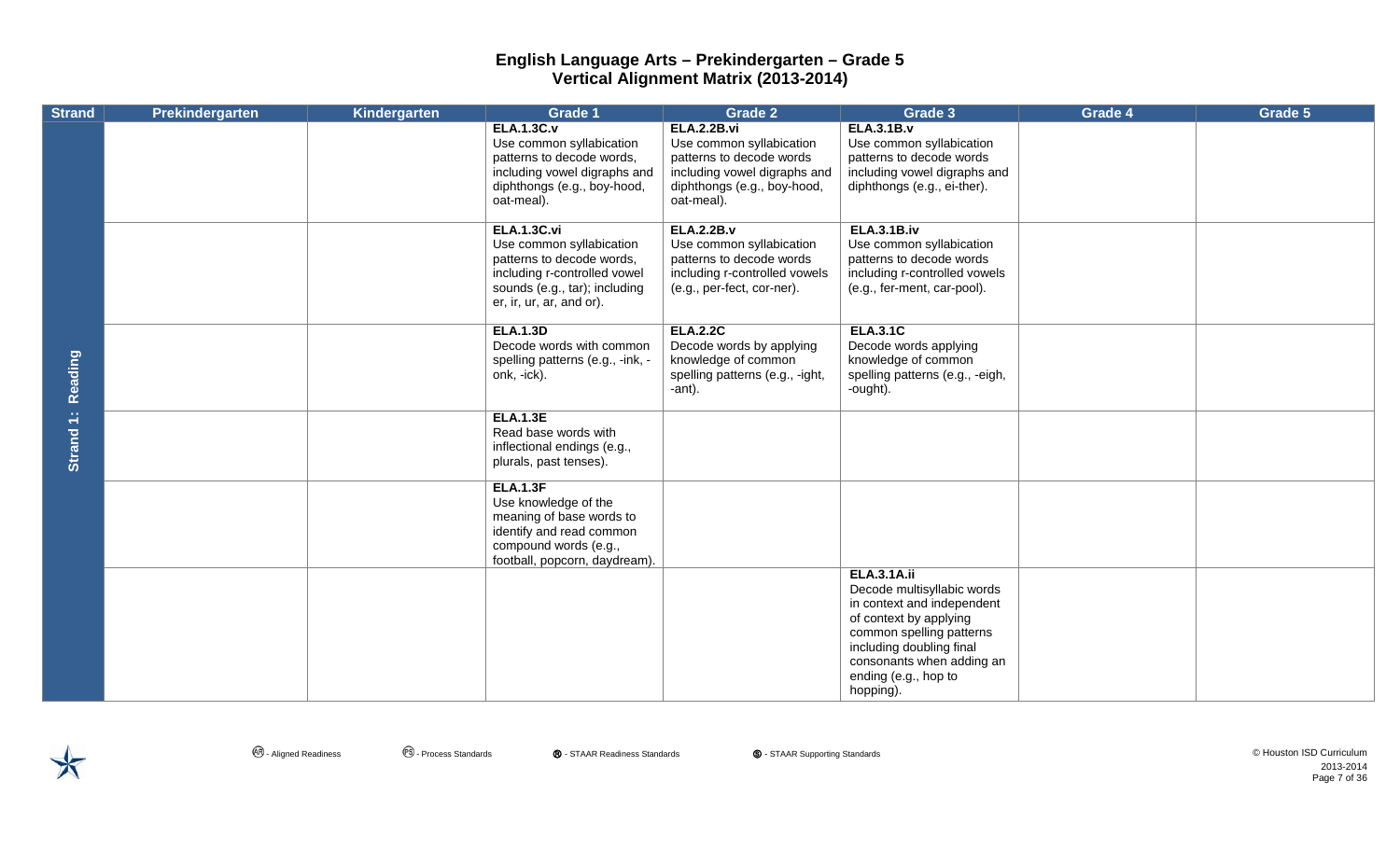| <b>Strand</b>               | <b>Prekindergarten</b> | Kindergarten                                                                                           | Grade 1                                                                                                 | <b>Grade 2</b>                                                                                                    | Grade 3                                                                                                                                                                                                                                                                                                                                                                                                                                                                                                                                                                                                             | Grade 4 | Grade 5 |
|-----------------------------|------------------------|--------------------------------------------------------------------------------------------------------|---------------------------------------------------------------------------------------------------------|-------------------------------------------------------------------------------------------------------------------|---------------------------------------------------------------------------------------------------------------------------------------------------------------------------------------------------------------------------------------------------------------------------------------------------------------------------------------------------------------------------------------------------------------------------------------------------------------------------------------------------------------------------------------------------------------------------------------------------------------------|---------|---------|
| <b>Reading</b><br>Strand 1: |                        |                                                                                                        |                                                                                                         | <b>ELA.2.2D</b><br>Read words with common<br>prefixes (e.g., un-, dis-) and<br>suffixes (e.g., -ly, -less, -ful). | <b>ELA.3.1A.iii</b><br>Decode multisyllabic words<br>in context and independent<br>of context by applying<br>common spelling patterns<br>including changing the final<br>"y" to "i" (e.g., baby to<br>babies).<br><b>ELA.3.1A.iv</b><br>Decode multisyllabic words<br>in context and independent<br>of context by applying<br>common spelling patterns<br>including using knowledge of<br>common prefixes and<br>suffixes (e.g., dis-, -ly).<br><b>ELA.3.1A.v</b><br>Decode multisyllabic words<br>in context and independent<br>of context by applying<br>common spelling patterns<br>including using knowledge of |         |         |
|                             |                        |                                                                                                        |                                                                                                         | <b>ELA.2.2E</b><br>Identify and read                                                                              | derivational affixes (e.g., -de,<br>-ful, -able).                                                                                                                                                                                                                                                                                                                                                                                                                                                                                                                                                                   |         |         |
|                             |                        |                                                                                                        |                                                                                                         | abbreviations (e.g., Mr.,<br>Ave.).                                                                               |                                                                                                                                                                                                                                                                                                                                                                                                                                                                                                                                                                                                                     |         |         |
|                             |                        |                                                                                                        | <b>ELA.1.3G</b><br>Identify and read<br>contractions (e.g., isn't,<br>can't).                           | <b>ELA.2.2F</b><br>Identify and read<br>contractions (e.g., haven't,<br>it's).                                    | <b>ELA.3.1D</b><br>Identify and read<br>contractions (e.g., I'd, won't).                                                                                                                                                                                                                                                                                                                                                                                                                                                                                                                                            |         |         |
|                             |                        | <b>ELA.K.3D</b><br>Identify and read at least 25<br>high-frequency words from a<br>commonly used list. | <b>ELA.1.3H</b><br>Identify and read at least 100<br>high-frequency words from a<br>commonly used list. | <b>ELA.2.2G</b><br>Identify and read at least 300<br>high-frequency words from a<br>commonly used list.           |                                                                                                                                                                                                                                                                                                                                                                                                                                                                                                                                                                                                                     |         |         |



**4**. Aligned Readiness **2** 2 Process Standards **®** - STAAR Readiness Standards **©** - STAAR Supporting Standards **© 1999** - STAAR Supporting Standards and and are expenditum in the standard of the Standard of the Standard 2013-2014 Page 8 of 36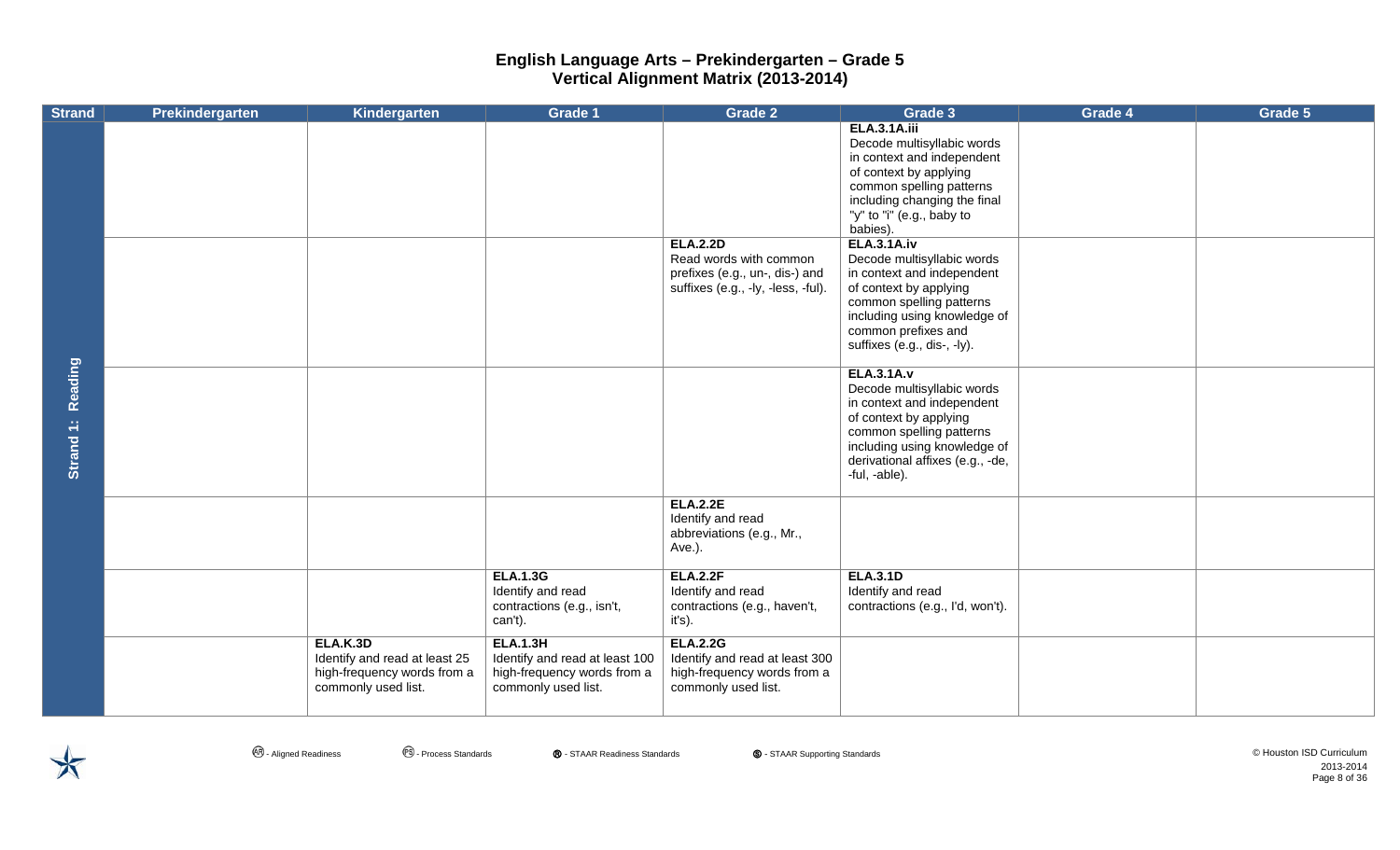| <b>Strand</b>        | Prekindergarten                                                                                                                                         | <b>Kindergarten</b>                                                                                    | <b>Grade 1</b>                                                                                                                                                                                                                                                                                       | <b>Grade 2</b>                                                                                                                                                                                                                                                                                       | Grade 3                                                                                                                                                                                                                                                                                              | Grade 4 | Grade 5 |  |  |  |  |
|----------------------|---------------------------------------------------------------------------------------------------------------------------------------------------------|--------------------------------------------------------------------------------------------------------|------------------------------------------------------------------------------------------------------------------------------------------------------------------------------------------------------------------------------------------------------------------------------------------------------|------------------------------------------------------------------------------------------------------------------------------------------------------------------------------------------------------------------------------------------------------------------------------------------------------|------------------------------------------------------------------------------------------------------------------------------------------------------------------------------------------------------------------------------------------------------------------------------------------------------|---------|---------|--|--|--|--|
|                      |                                                                                                                                                         |                                                                                                        | <b>ELA.1.31</b><br>Monitor accuracy of<br>decoding.                                                                                                                                                                                                                                                  | <b>ELA.2.2H</b><br>Monitor accuracy of<br>decoding.                                                                                                                                                                                                                                                  | <b>ELA.3.1E</b><br>Monitor accuracy in<br>decoding.                                                                                                                                                                                                                                                  |         |         |  |  |  |  |
|                      | <b>Reading/Beginning Reading/Strategies</b><br>Students comprehend a variety of texts drawing on useful strategies as needed. Students are expected to: |                                                                                                        |                                                                                                                                                                                                                                                                                                      |                                                                                                                                                                                                                                                                                                      |                                                                                                                                                                                                                                                                                                      |         |         |  |  |  |  |
| Reading<br>Strand 1: | III.D.3.<br>Child asks and answers<br>appropriate questions about the<br>book.                                                                          | ELA.K.4A<br>Predict what might happen<br>next in text based on the<br>cover, title, and illustrations. | <b>ELA.1.4A</b><br>Confirm predictions about<br>what will happen next in text<br>by "reading the part that<br>tells".                                                                                                                                                                                | <b>ELA.2.3A</b><br>Use ideas (e.g., illustrations,<br>titles, topic sentences, key<br>words, and foreshadowing)<br>to make and confirm<br>predictions.                                                                                                                                               | <b>ELA.3.2A</b><br>Use ideas (e.g., illustrations,<br>titles, topic sentences, key<br>words, and foreshadowing<br>clues) to make and confirm<br>predictions.                                                                                                                                         |         |         |  |  |  |  |
|                      | <b>III.D.3.</b><br>Child asks and answers<br>appropriate questions about the<br>book.                                                                   | <b>@ELA.K.4B</b><br>Ask and respond to<br>questions about texts read<br>aloud.                         | <b>@ ELA.1.4B</b><br>Ask relevant questions, seek<br>clarification, and locate facts<br>and details about stories and<br>other texts.                                                                                                                                                                | <b>ELA.2.3B</b><br>Ask relevant questions, seek<br>clarification, and locate facts<br>and details about stories and<br>other texts and support<br>answers with evidence from<br>text.                                                                                                                | <b>S ELA.3.2B</b><br>Ask relevant questions, seek<br>clarification, and locate facts<br>and details about stories and<br>other texts and support<br>answers with evidence from<br>text.                                                                                                              |         |         |  |  |  |  |
|                      |                                                                                                                                                         |                                                                                                        | <b>ELA.1.4C</b><br>Establish purpose for reading<br>selected texts and monitor<br>comprehension, making<br>corrections and adjustments<br>when that understanding<br>breaks down (e.g., identifying<br>clues, using background<br>knowledge, generating<br>questions, rereading a<br>portion aloud). | <b>ELA.2.3C</b><br>Establish purpose for<br>reading selected texts and<br>monitor comprehension,<br>making corrections and<br>adjustments when that<br>understanding breaks down<br>(e.g., identifying clues, using<br>background knowledge,<br>generating questions,<br>rereading a portion aloud). | <b>ELA.3.2C</b><br>Establish purpose for reading<br>selected texts and monitor<br>comprehension, making<br>corrections and adjustments<br>when that understanding<br>breaks down (e.g., identifying<br>clues, using background<br>knowledge, generating<br>questions, rereading a<br>portion aloud). |         |         |  |  |  |  |

**4**. Aligned Readiness **2** Process Standards **®** - STAAR Readiness Standards **©** - STAAR Supporting Standards **© - STAAR Supporting Standards © Houston ISD Curriculum** 2013-2014 Page 9 of 36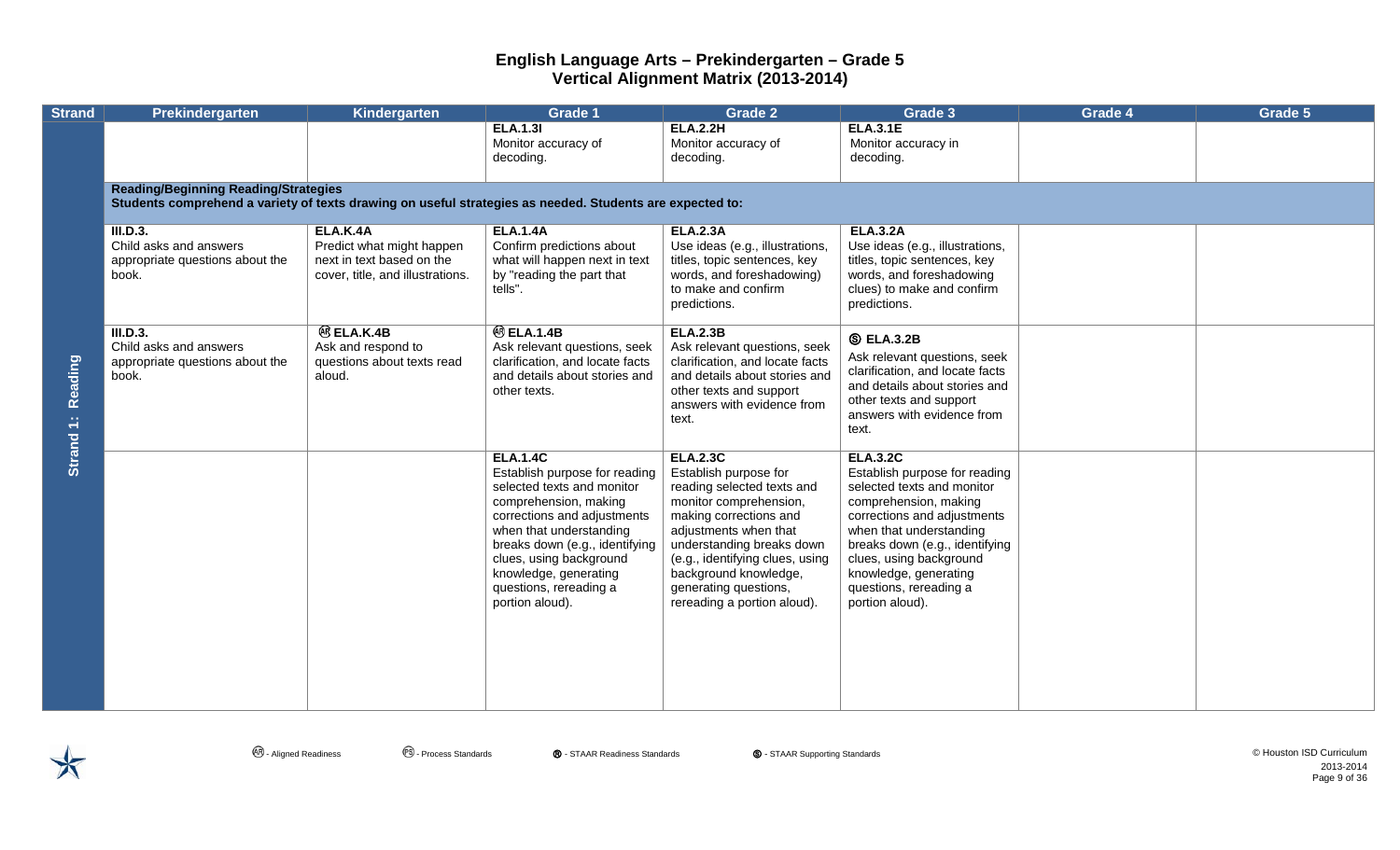| <b>Strand</b>        | Prekindergarten                                                                                                                                                       | Kindergarten                                                                                                    | <b>Grade 1</b>                                                                                                                                               | <b>Grade 2</b>                                                                                                                                            | Grade 3                                                                                                                                                                     | Grade 4                                                                                                                                                                               | Grade 5                                                                                                                                                        |  |  |  |
|----------------------|-----------------------------------------------------------------------------------------------------------------------------------------------------------------------|-----------------------------------------------------------------------------------------------------------------|--------------------------------------------------------------------------------------------------------------------------------------------------------------|-----------------------------------------------------------------------------------------------------------------------------------------------------------|-----------------------------------------------------------------------------------------------------------------------------------------------------------------------------|---------------------------------------------------------------------------------------------------------------------------------------------------------------------------------------|----------------------------------------------------------------------------------------------------------------------------------------------------------------|--|--|--|
|                      | <b>Reading/Fluency</b><br>Students read grade-level text with fluency (rate, accuracy, expression, appropriate phrasing) and comprehension. Students are expected to: |                                                                                                                 |                                                                                                                                                              |                                                                                                                                                           |                                                                                                                                                                             |                                                                                                                                                                                       |                                                                                                                                                                |  |  |  |
|                      | <b>III.A.1.</b><br>Child engages in pre- reading and<br>reading-related activities.                                                                                   |                                                                                                                 | <b>ELA.1.5A</b><br>Read aloud grade-level<br>appropriate text with fluency<br>(rate, accuracy, expression,<br>appropriate phrasing) and<br>comprehension.    | <b>ELA.2.4A</b><br>Read aloud grade-level<br>appropriate text with fluency<br>(rate, accuracy, expression,<br>appropriate phrasing) and<br>comprehension. | <b>ELA.3.3A</b><br>Read aloud grade-level<br>appropriate text with fluency<br>(rate, accuracy, expression,<br>appropriate phrasing) and<br>comprehension.                   | <b>ELA.4.1A</b><br>Read aloud grade-level<br>stories with fluency (rate,<br>accuracy, expression,<br>appropriate phrasing) and<br>comprehension.                                      | <b>ELA.5.1A</b><br>Read aloud grade-level<br>stories with fluency (rate,<br>accuracy, expression,<br>appropriate phrasing) and<br>comprehension.               |  |  |  |
|                      | <b>Reading/Vocabulary Development</b><br>Students understand new vocabulary and use it correctly when reading and writing. Students are expected to:                  |                                                                                                                 |                                                                                                                                                              |                                                                                                                                                           |                                                                                                                                                                             |                                                                                                                                                                                       |                                                                                                                                                                |  |  |  |
| Reading<br>Strand 1: | II.D.1.<br>Child uses a wide variety of<br>words to label and describe<br>people, places, things, and<br>actions.                                                     | ELA.K.5A<br>Identify and use words that<br>name actions, directions,<br>positions, sequences, and<br>locations. | <b>ELA.1.6A</b><br>Identify words that name<br>actions (verbs) and words<br>that name persons, places,<br>or things (nouns).                                 |                                                                                                                                                           |                                                                                                                                                                             |                                                                                                                                                                                       |                                                                                                                                                                |  |  |  |
|                      | III.B.2.<br>Child combines words to make a<br>compound word.<br>III. B.3.<br>Child deletes a word from a<br>compound word.                                            | <b>ELA.K.5B</b><br>Recognize that compound<br>words are made up of<br>shorter words.                            | <b>ELA.1.6B</b><br>Determine the meaning of<br>compound words using<br>knowledge of the meaning of<br>their individual component<br>words (e.g., lunchtime). |                                                                                                                                                           |                                                                                                                                                                             |                                                                                                                                                                                       |                                                                                                                                                                |  |  |  |
|                      |                                                                                                                                                                       |                                                                                                                 |                                                                                                                                                              | <b>@ELA.2.5A</b><br>Use prefixes and suffixes to<br>determine the meaning of<br>words (e.g., allow/disallow).                                             | <b>® ELA.3.4A</b><br>Identify the meaning of<br>common prefixes (e.g., -in,<br>dis-) and suffixes (e.g., -ful,<br>-less), and know how they<br>change the meaning of roots. | <b>® ELA.4.2A</b><br>Determine the meaning of<br>grade-level academic<br>English words derived from<br>Latin, Greek, or other<br>linguistic roots and affixes.                        | <b>® ELA.5.2A</b><br>Determine the meaning of<br>grade-level academic<br>English words derived from<br>Latin, Greek, or other<br>linguistic roots and affixes. |  |  |  |
|                      | II.D.2.<br>Child demonstrates<br>understanding of terms used in<br>the instructional language of the<br>classroom.                                                    |                                                                                                                 | <b>ELA.1.6C</b><br>Determine what words mean<br>from how they are used in a<br>sentence, either heard or<br>read.                                            | <b>@ ELA.2.5B</b><br>Use context to determine the<br>relevant meaning of<br>unfamiliar words or multiple-<br>meaning words.                               | <b>® ELA.3.4B</b><br>Use context to determine the<br>relevant meaning of<br>unfamiliar words or<br>distinguish among multiple<br>meaning words and<br>homographs.           | <b>® ELA.4.2B</b><br>Use the context of the<br>sentence (e.g., in-sentence<br>example or definition) to<br>determine the meaning of<br>unfamiliar words or multiple<br>meaning words. | <b>® ELA.5.2B</b><br>Use context (e.g., in-<br>sentence restatement) to<br>determine or clarify the<br>meaning of unfamiliar or<br>multiple meaning words.     |  |  |  |

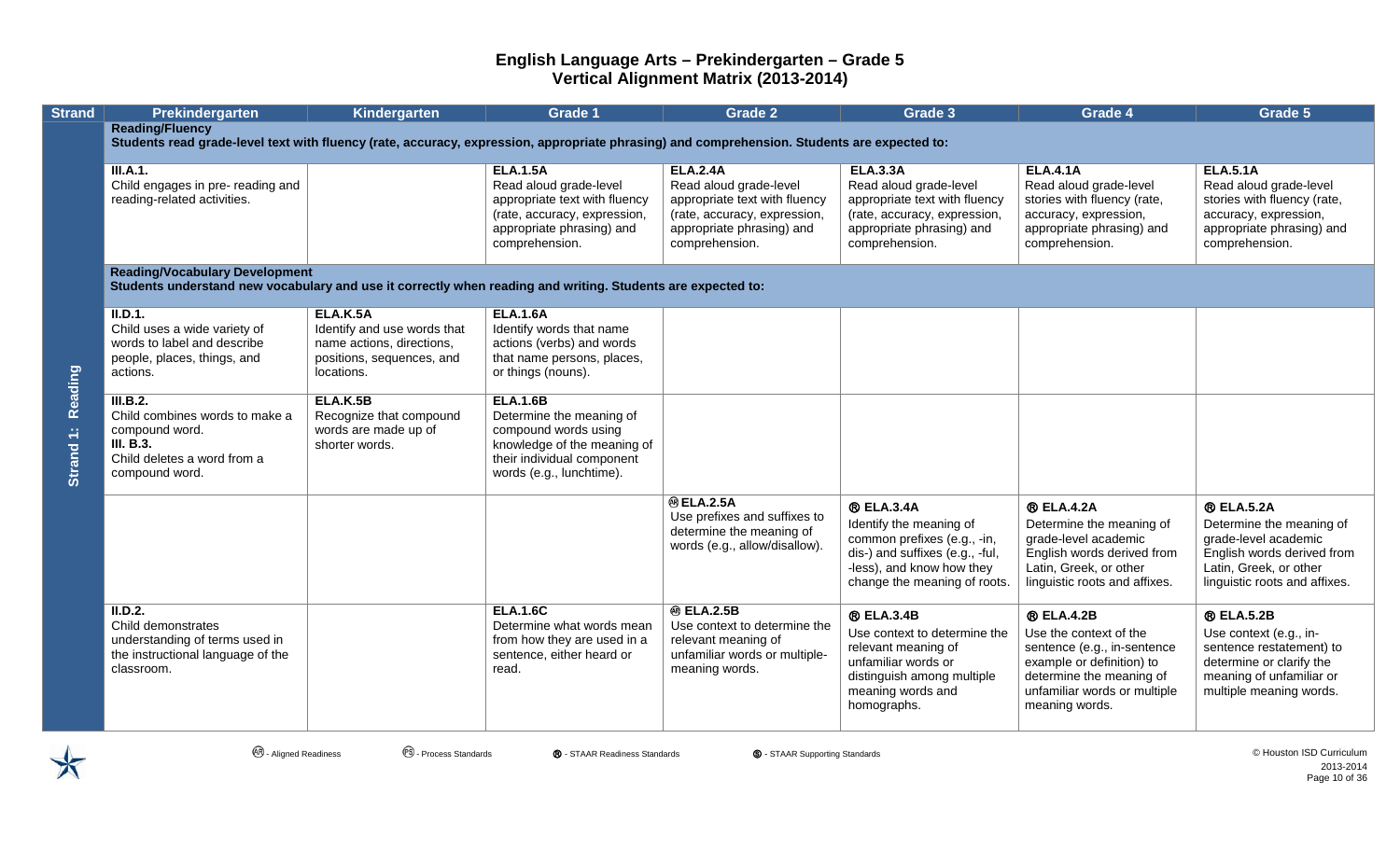| <b>Strand</b>        | Prekindergarten                                                                                                                                                                                                                                                                                                                                                                           | Kindergarten                                                                                                                                                                                        | <b>Grade 1</b>                                                                                                              | <b>Grade 2</b>                                                                                                           | Grade 3                                                                                                                                                                                                 | Grade 4                                                                                                                                                        | Grade 5                                                                                                                                                                                                                     |  |  |
|----------------------|-------------------------------------------------------------------------------------------------------------------------------------------------------------------------------------------------------------------------------------------------------------------------------------------------------------------------------------------------------------------------------------------|-----------------------------------------------------------------------------------------------------------------------------------------------------------------------------------------------------|-----------------------------------------------------------------------------------------------------------------------------|--------------------------------------------------------------------------------------------------------------------------|---------------------------------------------------------------------------------------------------------------------------------------------------------------------------------------------------------|----------------------------------------------------------------------------------------------------------------------------------------------------------------|-----------------------------------------------------------------------------------------------------------------------------------------------------------------------------------------------------------------------------|--|--|
| Reading<br>Strand 1: | ILD.5.<br>Child uses category labels to<br>understand how the<br>words/objects relate to each<br>other.                                                                                                                                                                                                                                                                                   | <b>ELA.K.5C</b><br>Identify and sort pictures of<br>objects into conceptual<br>categories (e.g., colors,<br>shapes, sizes, textures).                                                               | <b>ELA.1.6D</b><br>Identify and sort words into<br>conceptual categories (e.g.,<br>opposites, living things).               | <b>ELA.2.5C</b><br>Identify and use common<br>words that are opposite<br>(antonyms) or similar<br>(synonyms) in meaning. | <b>S ELA.3.4C</b><br>Identify and use antonyms,<br>synonyms, homographs, and<br>homophones.                                                                                                             | <b>ELA.4.2C</b><br>Complete analogies using<br>knowledge of antonyms and<br>synonyms (e.g., boy: girl as<br>male: _____ or girl: woman as<br>boy: $\_\_\_\$ ). | <b>ELA.5.2C</b><br>Produce analogies with<br>known antonyms and<br>synonyms.                                                                                                                                                |  |  |
|                      | II.D.1.<br>Child uses a wide variety of<br>words to label and describe<br>people, places, things, and<br>actions.<br>II.D.4.<br>Child uses a large speaking<br>vocabulary, adding several new<br>words daily.                                                                                                                                                                             |                                                                                                                                                                                                     |                                                                                                                             |                                                                                                                          | <b>ELA.3.4D</b><br>Identify and apply playful<br>uses of language (e.g.,<br>tongue twisters, palindromes,<br>riddles).                                                                                  | <b>ELA.4.2D</b><br>Identify the meaning of<br>common idioms.                                                                                                   | <b>ELA.5.2D</b><br>Identify and explain the<br>meaning of common idioms,<br>adages, and other sayings.                                                                                                                      |  |  |
|                      |                                                                                                                                                                                                                                                                                                                                                                                           | <b>ELA.K.5D</b><br>Use a picture dictionary to<br>find words.                                                                                                                                       | <b>ELA.1.6E</b><br>Alphabetize a series of<br>words to the first or second<br>letter and use a dictionary to<br>find words. | <b>ELA.2.5D</b><br>Alphabetize a series of<br>words and use a dictionary<br>or a glossary to find words.                 | <b>ELA.3.4E</b><br>Alphabetize a series of<br>words to the third letter and<br>use a dictionary or a glossary<br>to determine the meanings,<br>syllabication, and<br>pronunciation of unknown<br>words. | <b>® ELA.4.2E</b><br>Use a dictionary or glossary<br>to determine the meanings,<br>syllabication, and<br>pronunciation of unknown<br>words.                    | <b>® ELA.5.2E</b><br>Use a dictionary, a glossary,<br>or a thesaurus (printed or<br>electronic) to determine the<br>meanings, syllabication,<br>pronunciations, alternate<br>word choices, and parts of<br>speech of words. |  |  |
|                      | <b>Reading/Reading Comprehension Skills (Figure 19)</b><br>Students use a flexible range of metacognitive reading skills in both assigned and independent reading to understand an author's message. Students will continue to apply earlier standards with greater depth in<br>increasingly more complex texts as they become self-directed, critical readers. Students are expected to: |                                                                                                                                                                                                     |                                                                                                                             |                                                                                                                          |                                                                                                                                                                                                         |                                                                                                                                                                |                                                                                                                                                                                                                             |  |  |
|                      | II.A.1.<br>Child shows understanding by<br>responding appropriately.                                                                                                                                                                                                                                                                                                                      | ELA.K.Fig19A<br>Discuss the purposes for<br>reading and listening to<br>various texts (e.g., to<br>become involved in real and<br>imagined events, settings,<br>actions, and to enjoy<br>language). | ELA.1.Fig19A<br>Establish purposes for<br>reading selected texts based<br>upon desired outcome to<br>enhance comprehension. | ELA.2.Fig19A<br>Establish purposes for<br>reading selected texts based<br>upon content to enhance<br>comprehension.      | ELA.3.Fig19A<br>Establish purposes for<br>reading selected texts based<br>upon own or others' desired<br>outcome to enhance<br>comprehension.                                                           | ELA.4.Fig19A<br>Establish purposes for<br>reading selected texts<br>based upon own or others'<br>desired outcome to enhance<br>comprehension.                  | ELA.5.Fig19A<br>Establish purposes for<br>reading selected texts based<br>upon own or others' desired<br>outcome to enhance<br>comprehension.                                                                               |  |  |
|                      | III.D.3.<br>Child asks and answers<br>appropriate questions about the<br>book.                                                                                                                                                                                                                                                                                                            | ELA.K.Fig19B<br>Ask and respond to<br>questions about text.                                                                                                                                         | ELA.1.Fig19B<br>Ask literal questions of text.                                                                              | ELA.2.Fig19B<br>Ask literal questions of text.                                                                           | ELA.3.Fig19B<br>Ask literal, interpretive, and<br>evaluative questions of text.                                                                                                                         | ELA.4.Fig19B<br>Ask literal, interpretive, and<br>evaluative questions of text                                                                                 | ELA.5.Fig19B<br>Ask literal, interpretive, and<br>evaluative questions of text                                                                                                                                              |  |  |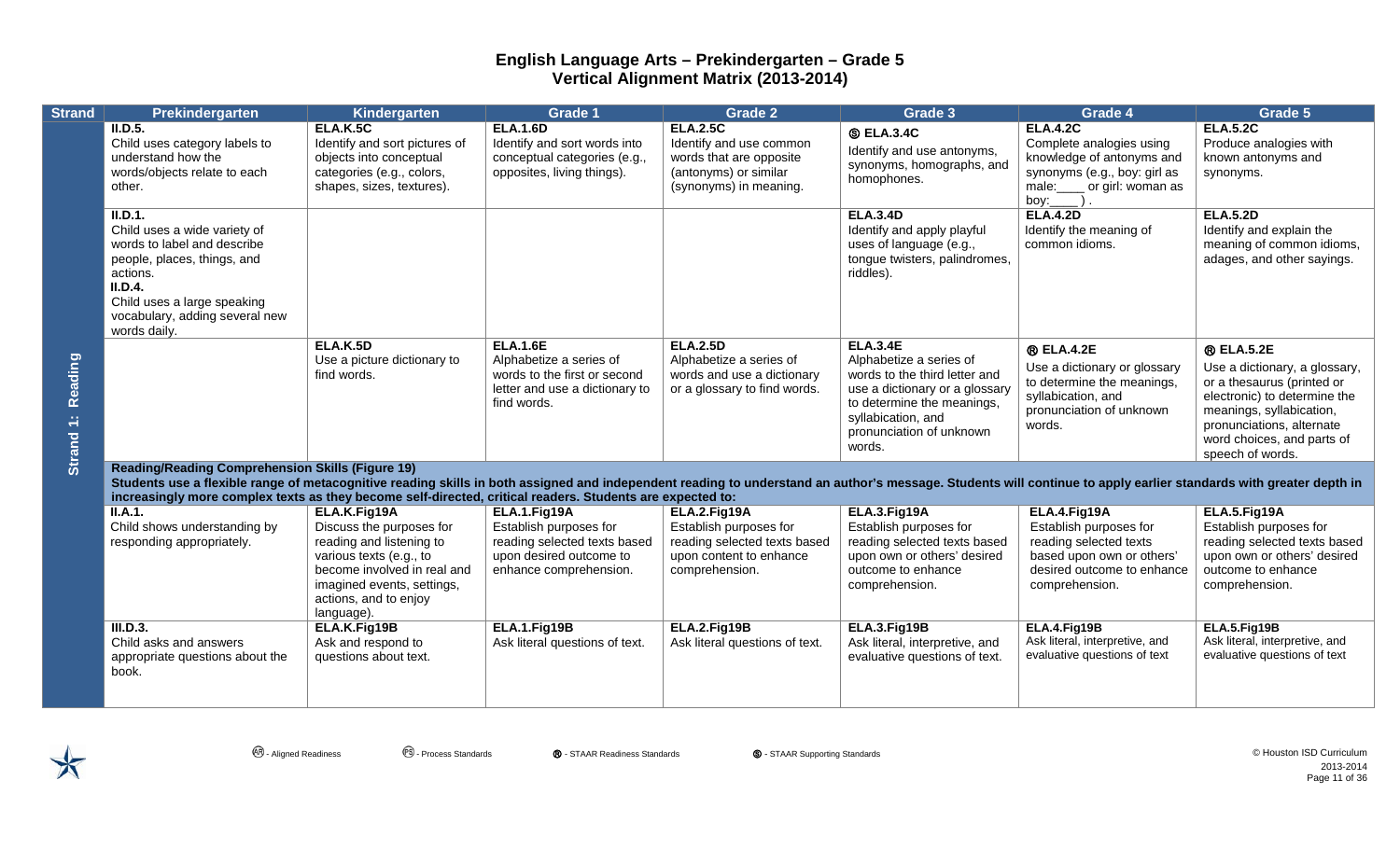| <b>Strand</b> | Prekindergarten                                                                                                                                                                                                                                                                                            | Kindergarten                                                                                                                                         | Grade 1                                                                                                                                              | <b>Grade 2</b>                                                                                                                                                                 | Grade 3                                                                                                                                                                           | Grade 4                                                                                                                                                                             | Grade 5                                                                                                                                                                       |
|---------------|------------------------------------------------------------------------------------------------------------------------------------------------------------------------------------------------------------------------------------------------------------------------------------------------------------|------------------------------------------------------------------------------------------------------------------------------------------------------|------------------------------------------------------------------------------------------------------------------------------------------------------|--------------------------------------------------------------------------------------------------------------------------------------------------------------------------------|-----------------------------------------------------------------------------------------------------------------------------------------------------------------------------------|-------------------------------------------------------------------------------------------------------------------------------------------------------------------------------------|-------------------------------------------------------------------------------------------------------------------------------------------------------------------------------|
|               |                                                                                                                                                                                                                                                                                                            | ELA.K.Fig19C<br>Monitor and adjust<br>comprehension (e.g., using<br>background knowledge,<br>creating sensory images,<br>rereading a portion aloud). | ELA.1.Fig19C<br>Monitor and adjust<br>comprehension (e.g., using<br>background knowledge,<br>creating sensory images,<br>rereading a portion aloud). | ELA.2.Fig19C<br>Monitor and adjust<br>comprehension (e.g., using<br>background knowledge,<br>creating sensory images,<br>rereading a portion aloud,<br>generating questions).  | ELA.3.Fig19C<br>Monitor and adjust<br>comprehension (e.g., using<br>background knowledge,<br>creating sensory images,<br>rereading a portion aloud,<br>generating questions).     | ELA.4.Fig19C<br>Monitor and adjust<br>comprehension (e.g., using<br>background knowledge,<br>creating sensory images,<br>rereading a portion aloud,<br>generating questions).       | ELA.5.Fig19C<br>Monitor and adjust<br>comprehension (e.g., using<br>background knowledge,<br>creating sensory images,<br>rereading a portion aloud,<br>generating questions). |
|               | III.D.2.<br>Child uses information learned<br>from books by describing,<br>relating, categorizing or<br>comparing and contrasting.                                                                                                                                                                         | <b>® ELA.K.Fig19D</b><br>Make inferences based on<br>the cover, title, illustrations,<br>and plot.                                                   | ® ELA.1.Fig19D<br>Make inferences about text<br>and use textual evidence to<br>support understanding;                                                | <sup>®</sup> ELA.2.Fig19D<br>Make inferences about text<br>using textual evidence to<br>support understanding.                                                                 | <b>® © ELA.3.Fig19D</b><br>Make inferences about text<br>and use textual evidence to<br>support understanding.                                                                    | <b>® © ELA.4.Fig19D</b><br>Make inferences about text<br>and use textual evidence to<br>support understanding.                                                                      | <b>® © ELA.5.Fig19.D</b><br>Make inferences about text<br>and use textual evidence to<br>support understanding.                                                               |
| Reading       | III.D.1.<br>Child retells or reenacts a story<br>after it is read aloud.                                                                                                                                                                                                                                   | <sup>®</sup> ELA.K.Fig19E<br>Retell or act out important<br>events in stories.                                                                       | <sup>®</sup> ELA.1.Fig19E<br>Retell or act out important<br>events in stories in logical<br>order.                                                   | <sup>®</sup> ELA.2.Fig19E<br>Retell important events in<br>stories in logical order.                                                                                           | ® S ELA.3.Fig19E<br>Summarize information in<br>text, maintaining meaning<br>and logical order                                                                                    | ® S ELA.4.Fig19E<br>Summarize information in<br>text maintaining meaning<br>and logical order                                                                                       | <b>® © ELA.5.Fig19E</b><br>Summarize and paraphrase<br>texts in ways that maintain<br>meaning and logical order<br>within a text and across texts                             |
| Strand 1:     | III.D.2.<br>Child uses information learned<br>from books by describing,<br>relating, categorizing or<br>comparing and contrasting.                                                                                                                                                                         | ELA.K.Fig19F<br>Make connections to own<br>experiences, to ideas in<br>other texts, and to the larger<br>community and discuss<br>textual evidence.  | ELA.1.Fig19F<br>Make connections to own<br>experiences, to ideas in<br>other texts, and to the larger<br>community and discuss<br>textual evidence.  | ELA.2.Fig19F<br>Make connections to own<br>experiences, to ideas in<br>other texts, and to the larger<br>community and discuss<br>textual evidence.                            | ELA.3.Fig19F<br>Make connections (e.g.,<br>thematic links, author<br>analysis) between literary<br>and informational texts with<br>similar ideas and provide<br>textual evidence. | ® ELA.4.Fig19F<br>Make connections (e.g.,<br>thematic links, author<br>analysis) between literary<br>and informational texts with<br>similar ideas and provide<br>textual evidence. | ® ELA.5.Fig19F<br>Make connections (e.g.,<br>thematic links, author<br>analysis) between and<br>across multiple texts of<br>various genres and provide<br>textual evidence.   |
|               | Reading Comprehension of Literary Text/Theme and Genre<br>Students analyze, make inferences and draw conclusions about theme and genre in different cultural, historical, and contemporary contexts and provide evidence from the text to support their understanding.<br><b>Students are expected to:</b> |                                                                                                                                                      |                                                                                                                                                      |                                                                                                                                                                                |                                                                                                                                                                                   |                                                                                                                                                                                     |                                                                                                                                                                               |
|               | III.D.3.<br>Child asks and answers<br>appropriate questions about the<br>book.                                                                                                                                                                                                                             | <sup>®</sup> ELA.K.6A<br>Identify elements of a story<br>including setting, character,<br>and key events.                                            |                                                                                                                                                      | <b>ELA.2.6B</b><br>Compare different versions<br>of the same story in<br>traditional and contemporary<br>folktales with respect to their<br>characters, settings, and<br>plot. | <b>ELA.3.5B</b><br>Compare and contrast the<br>settings in myths and<br>traditional folktales.                                                                                    |                                                                                                                                                                                     |                                                                                                                                                                               |



**4**. Aligned Readiness **2** 2 Process Standards **®** - STAAR Readiness Standards **©** - STAAR Supporting Standards **© 1999** - STAAR Supporting Standards and and are expenditum in the standard of the Standard of the Standard 2013-2014 Page 12 of 36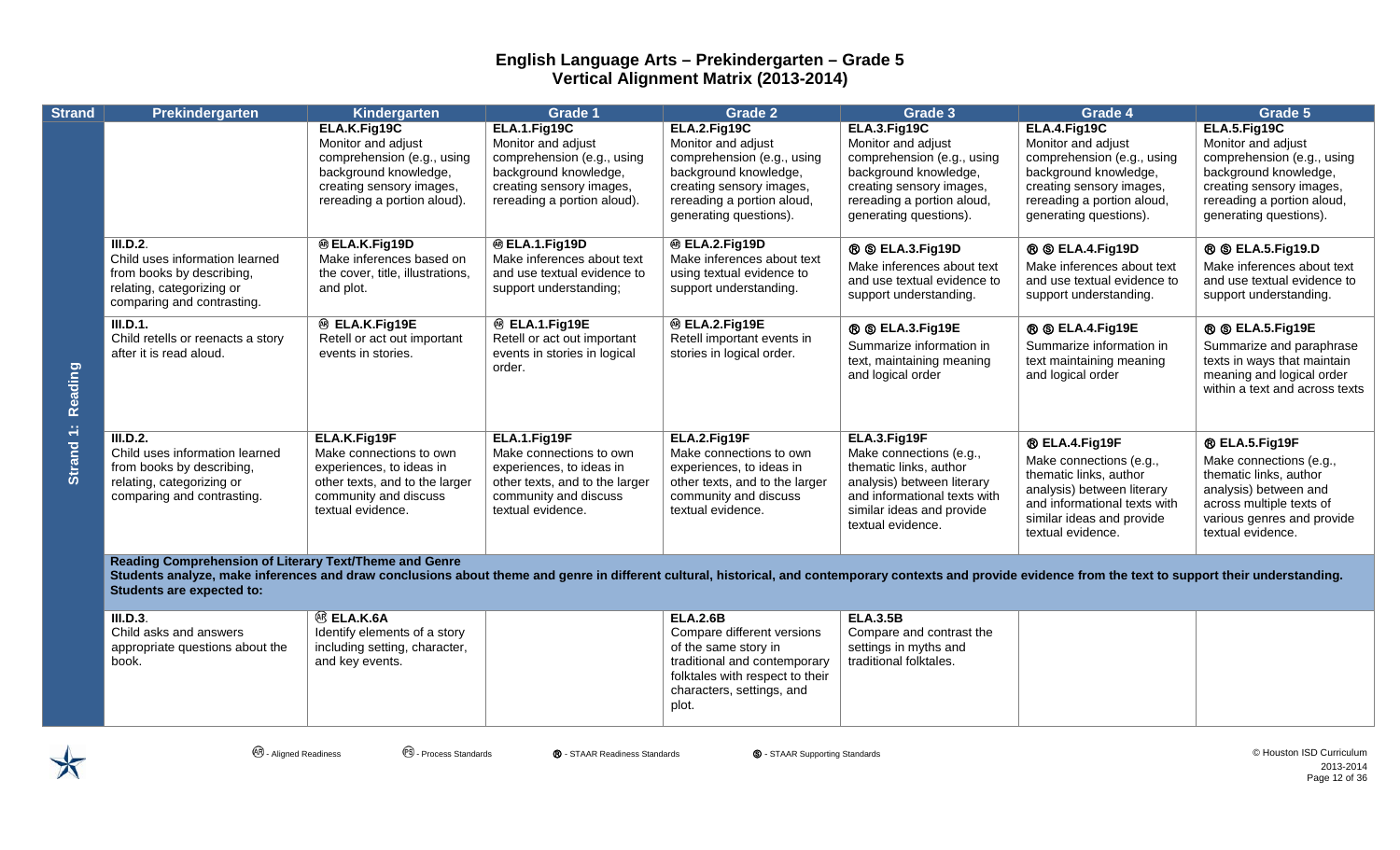| <b>Strand</b> | Prekindergarten | Kindergarten                                                                                                                                 | Grade 1                                                                                                                                                                         | <b>Grade 2</b>                                                                                              | Grade 3                                                                                                        | Grade 4                                                                                                                                                       | Grade 5                                                                                                                           |
|---------------|-----------------|----------------------------------------------------------------------------------------------------------------------------------------------|---------------------------------------------------------------------------------------------------------------------------------------------------------------------------------|-------------------------------------------------------------------------------------------------------------|----------------------------------------------------------------------------------------------------------------|---------------------------------------------------------------------------------------------------------------------------------------------------------------|-----------------------------------------------------------------------------------------------------------------------------------|
|               |                 |                                                                                                                                              |                                                                                                                                                                                 |                                                                                                             |                                                                                                                | <b>S</b> ELA.4.3B<br>Compare and contrast the<br>adventures or exploits of<br>characters (e.g., the trickster)<br>in traditional and classical<br>literature. |                                                                                                                                   |
|               |                 |                                                                                                                                              |                                                                                                                                                                                 |                                                                                                             |                                                                                                                |                                                                                                                                                               | <b>S ELA.5.3B</b><br>Describe the phenomena<br>explained in origin myths<br>from various cultures.                                |
| Reading       |                 | ELA.K.6B<br>Discuss the big idea (theme)<br>of a well-known folk tale or<br>fable and connect it to<br>personal experience.                  | <b>@ELA.1.7A</b><br>Connect the meaning of a<br>well-known story or fable to<br>personal experiences.                                                                           | <b>ELA.2.6A</b><br>Identify moral lessons as<br>themes in well-known fables,<br>legends, myths, or stories. | <b>S ELA.3.5A</b><br>Paraphrase the themes and<br>supporting details of fables,<br>legends, myths, or stories. | <b>S</b> ELA.4.3A<br>Summarize and explain the<br>lesson or message of a work<br>of fiction as its theme.                                                     | <b>S</b> ELA.5.3A<br>Compare and contrast the<br>themes or moral lessons of<br>several works of fiction from<br>various cultures. |
| Strand 1:     |                 |                                                                                                                                              |                                                                                                                                                                                 |                                                                                                             |                                                                                                                |                                                                                                                                                               | <b>S ELA.5.3C</b><br>Explain the effect of a<br>historical event or movement<br>on the theme of a work of<br>literature.          |
|               |                 | ELA.K.6C<br>Recognize sensory details.                                                                                                       |                                                                                                                                                                                 |                                                                                                             |                                                                                                                |                                                                                                                                                               |                                                                                                                                   |
|               |                 | ELA.K.6D<br>Recognize recurring phrases<br>and characters in traditional<br>fairy tales, lullabies, and folk<br>tales from various cultures. | <b>ELA.1.7B</b><br>Explain the function of<br>recurring phrases (e.g.,<br>"Once upon a time" or "They<br>lived happily ever after") in<br>traditional folk- and fairy<br>tales. |                                                                                                             |                                                                                                                |                                                                                                                                                               |                                                                                                                                   |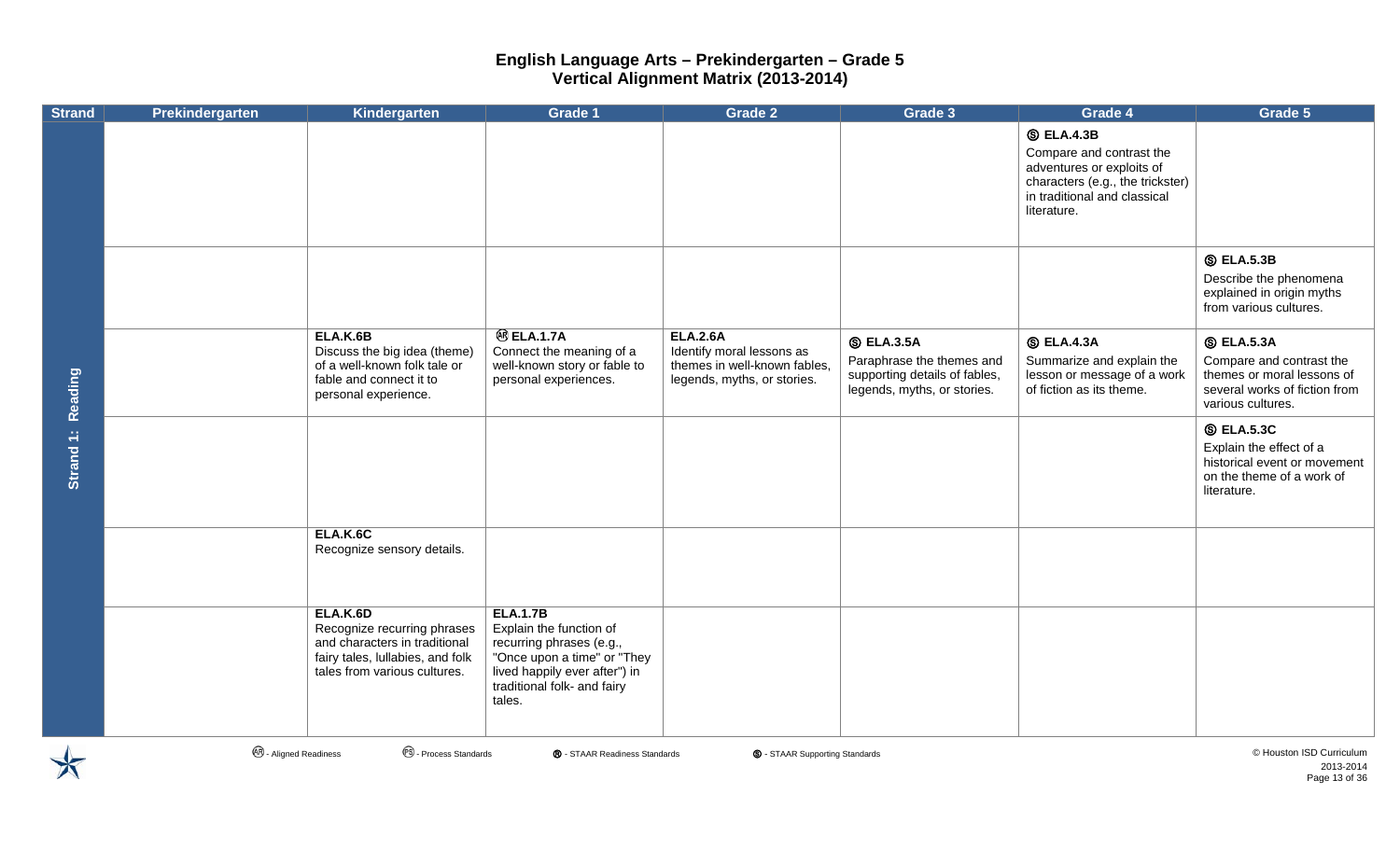| <b>Strand</b> | Prekindergarten                                                                                                                                                                                                                                         | Kindergarten                                                                                                                   | <b>Grade 1</b>                                                                                                                                                     | <b>Grade 2</b>                                                                                                                     | Grade 3                                                                                                                                                                                        | Grade 4                                                                                                                                                                      | Grade 5                                                                                                                                                                 |  |  |  |  |
|---------------|---------------------------------------------------------------------------------------------------------------------------------------------------------------------------------------------------------------------------------------------------------|--------------------------------------------------------------------------------------------------------------------------------|--------------------------------------------------------------------------------------------------------------------------------------------------------------------|------------------------------------------------------------------------------------------------------------------------------------|------------------------------------------------------------------------------------------------------------------------------------------------------------------------------------------------|------------------------------------------------------------------------------------------------------------------------------------------------------------------------------|-------------------------------------------------------------------------------------------------------------------------------------------------------------------------|--|--|--|--|
|               | <b>Reading/Comprehension of Literary Text/Poetry</b><br>Students understand, make inferences and draw conclusions about the structure and elements of poetry and provide evidence from text to support their understanding. Students are expected to:   |                                                                                                                                |                                                                                                                                                                    |                                                                                                                                    |                                                                                                                                                                                                |                                                                                                                                                                              |                                                                                                                                                                         |  |  |  |  |
|               | III.B.6<br>Child can produce a word that<br>rhymes with a given word.                                                                                                                                                                                   | ELA.K.7A<br>Respond to rhythm and<br>rhyme in poetry through<br>identifying a regular beat and<br>similarities in word sounds. | <b>ELA.1.8A</b><br>Respond to and use rhythm,<br>rhyme, and alliteration in<br>poetry.                                                                             | <b>ELA.2.7A</b><br>Describe how rhyme, rhythm,<br>and repetition interact to<br>create images in poetry.                           | <b>S ELA.3.6A</b><br>Describe the characteristics<br>of various forms of poetry<br>and how they create imagery<br>(e.g., narrative poetry, lyrical<br>poetry, humorous poetry,<br>free verse). | <b>S ELA.4.4A</b><br>Explain how the structural<br>elements of poetry (e.g.,<br>rhyme, meter, stanzas, line<br>breaks) relate to form (e.g.,<br>lyrical poetry, free verse). | <b>S ELA.5.4A</b><br>Analyze how poets use<br>sound effects (e.g.,<br>alliteration, internal rhyme,<br>onomatopoeia, rhyme<br>scheme) to reinforce<br>meaning in poems. |  |  |  |  |
|               | Reading/Comprehension of Literary Text/Drama<br>Students understand, and make inferences and draw conclusions about the structure and elements of drama and provide evidence from text to support their understanding. Students are expected to:        |                                                                                                                                |                                                                                                                                                                    |                                                                                                                                    |                                                                                                                                                                                                |                                                                                                                                                                              |                                                                                                                                                                         |  |  |  |  |
| Reading       |                                                                                                                                                                                                                                                         |                                                                                                                                |                                                                                                                                                                    | <b>ELA.2.8A</b><br>Identify the elements of<br>dialogue and use them in<br>informal plays.                                         | <b>ELA.3.7A</b><br>Explain the elements of plot<br>and character as presented<br>through dialogue in scripts<br>that are read, viewed,<br>written, or performed.                               | <b>S ELA.4.5A</b><br>Describe the structural<br>elements particular to<br>dramatic literature.                                                                               | <b>S ELA.5.5A</b><br>Analyze the similarities and<br>differences between an<br>original text and its dramatic<br>adaptation.                                            |  |  |  |  |
|               | <b>Reading/Comprehension of Literary Text/Fiction</b><br>Students understand, make inferences and draw conclusions about the structure and elements of fiction and provide evidence from text to support their understanding. Students are expected to: |                                                                                                                                |                                                                                                                                                                    |                                                                                                                                    |                                                                                                                                                                                                |                                                                                                                                                                              |                                                                                                                                                                         |  |  |  |  |
| Strand 1:     | III.D.1.<br>Child retells or reenacts a story<br>after it is read aloud.                                                                                                                                                                                | <b>® ELA.K.8A</b><br>Retell a main event from a<br>story read aloud.                                                           | <b>@ELA.1.9A</b><br>Describe the plot (problem<br>and solution) and retell a<br>story's beginning, middle,<br>and end with attention to the<br>sequence of events. | <b>® ELA.2.9A</b><br>Describe similarities and<br>differences in the plots and<br>settings of several works by<br>the same author. | <b>® ELA.3.8A</b><br>Sequence and/or summarize<br>the plot's main events and<br>explain their influence on<br>future events.                                                                   | <b>® ELA.4.6A</b><br>Sequence and summarize<br>the plot's main events and<br>explain their influence on<br>future events.                                                    | <b>® ELA.5.6A</b><br>Describe incidents that<br>advance the story or novel,<br>explaining how each incident<br>gives rise to or foreshadows<br>future events.           |  |  |  |  |
|               | III.D.3.<br>Child asks and answers<br>appropriate questions about the<br>book.                                                                                                                                                                          | <b>@ELA.K.8B</b><br>Describe characters in a<br>story and the reasons for<br>their actions.                                    | <b>@ELA.1.9B</b><br>Describe characters in a<br>story and the reasons for<br>their actions and feelings.                                                           | <b>® ELA.2.9B</b><br>Describe main characters in<br>works of fiction, including<br>their traits, motivations, and<br>feelings.     | <b>R</b> ELA.3.8B<br>Describe the interaction of<br>characters including their<br>relationships and the<br>changes they undergo.                                                               | <b>® ELA.4.6B</b><br>Describe the interaction of<br>characters including their<br>relationships and the<br>changes they undergo.                                             | <b>® ELA.5.6B</b><br>Explain the roles and<br>functions of characters in<br>various plots, including their<br>relationships and conflicts.                              |  |  |  |  |
|               |                                                                                                                                                                                                                                                         |                                                                                                                                |                                                                                                                                                                    |                                                                                                                                    | <b>ELA.3.8C</b><br>Identify whether the narrator<br>or speaker of a story is first<br>or third person.                                                                                         | <b>S ELA.4.6C</b><br>Identify whether the narrator<br>or speaker of a story is first<br>or third person.                                                                     | <b>S ELA.5.6C</b><br>Explain different forms of<br>third-person points of view in<br>stories.                                                                           |  |  |  |  |

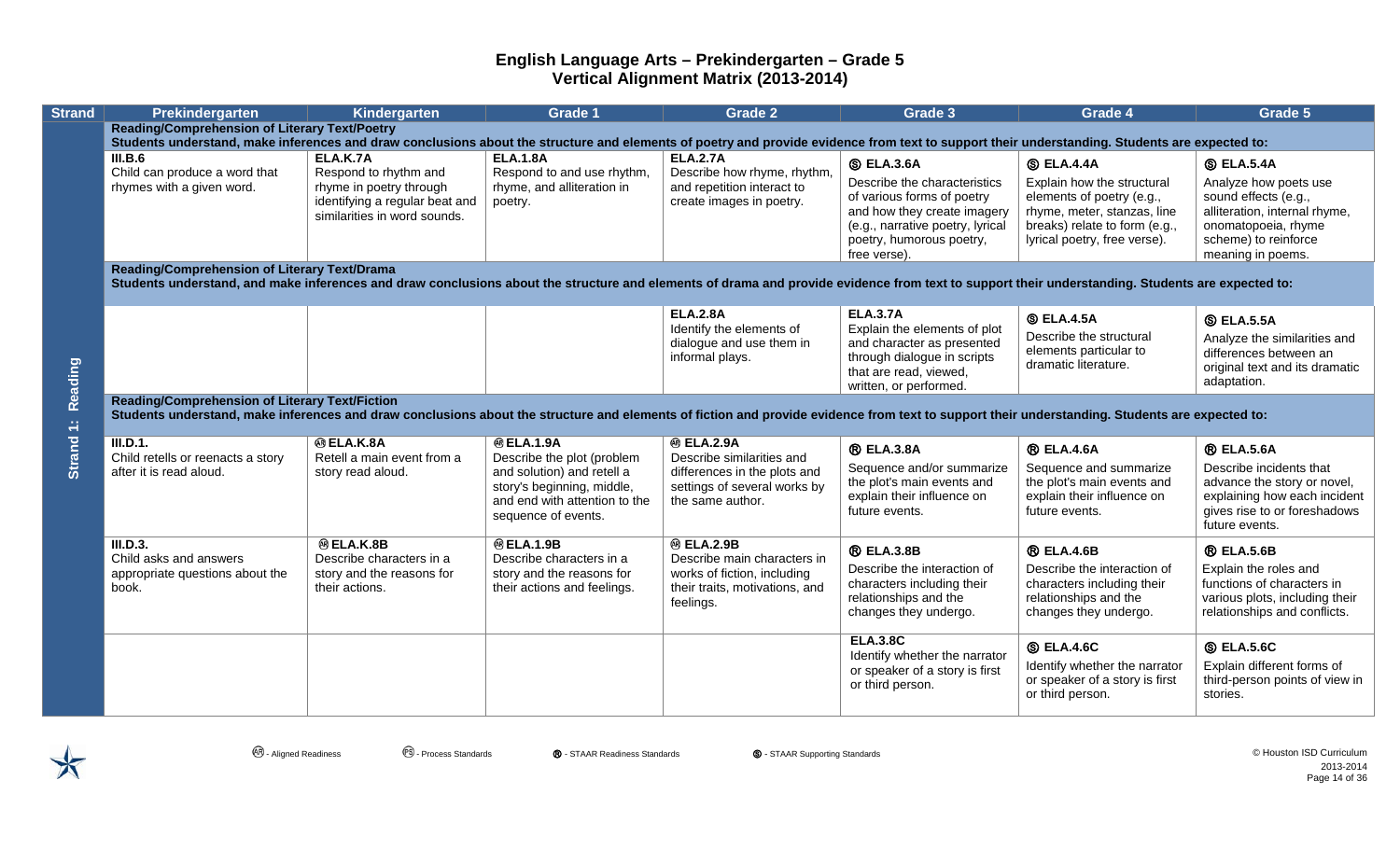| <b>Strand</b>        | Prekindergarten                                                                                                                                                                                                                                                                                                         | Kindergarten                      | <b>Grade 1</b>                                                                                                                             | <b>Grade 2</b>                                                                                                                                    | Grade 3                                                                                                                                                                                                                                           | Grade 4                                                                                                                                                                                                                                          | Grade 5                                                                                                                                                                                                                                                       |
|----------------------|-------------------------------------------------------------------------------------------------------------------------------------------------------------------------------------------------------------------------------------------------------------------------------------------------------------------------|-----------------------------------|--------------------------------------------------------------------------------------------------------------------------------------------|---------------------------------------------------------------------------------------------------------------------------------------------------|---------------------------------------------------------------------------------------------------------------------------------------------------------------------------------------------------------------------------------------------------|--------------------------------------------------------------------------------------------------------------------------------------------------------------------------------------------------------------------------------------------------|---------------------------------------------------------------------------------------------------------------------------------------------------------------------------------------------------------------------------------------------------------------|
|                      | <b>Reading/Comprehension of Literary Text/Literary Nonfiction</b><br>Students understand, make inferences and draw conclusions about the varied structural patterns and features of literary nonfiction and respond by providing evidence from text to support their understanding.<br><b>Students are expected to:</b> |                                   |                                                                                                                                            |                                                                                                                                                   |                                                                                                                                                                                                                                                   |                                                                                                                                                                                                                                                  |                                                                                                                                                                                                                                                               |
|                      |                                                                                                                                                                                                                                                                                                                         |                                   | <b>ELA.1.10A</b><br>Determine whether a story is<br>true or a fantasy (fiction or<br>nonfiction, realistic or<br>fantasy) and explain why. | <b>@ ELA.2.10A</b><br>Distinguish between fiction<br>and nonfiction.                                                                              |                                                                                                                                                                                                                                                   |                                                                                                                                                                                                                                                  |                                                                                                                                                                                                                                                               |
| Reading<br>Strand 1: |                                                                                                                                                                                                                                                                                                                         |                                   |                                                                                                                                            |                                                                                                                                                   | <b>ELA.3.9A</b><br>Explain the difference in<br>point of view between a<br>biography and<br>autobiography.                                                                                                                                        | <b>S ELA.4.7A</b><br>Identify similarities and<br>differences between the<br>events and characters'<br>experiences in a fictional<br>work and the actual events<br>and experiences described in<br>an author's biography or<br>autobiography.    | <b>S ELA.5.7A</b><br>Identify the literary language<br>and devices used in<br>biographies and<br>autobiographies, including<br>how authors present major<br>events in a person's life.                                                                        |
|                      | Reading/Comprehension of Literary Text/Sensory Language<br>Students understand, make inferences and draw conclusions about how an author's sensory language creates imagery in literary text and provide evidence from text to support their understanding. Students are<br>expected :                                  |                                   |                                                                                                                                            |                                                                                                                                                   |                                                                                                                                                                                                                                                   |                                                                                                                                                                                                                                                  |                                                                                                                                                                                                                                                               |
|                      |                                                                                                                                                                                                                                                                                                                         |                                   | <b>ELA.1.11A</b><br>Recognize sensory details in<br>literary text.                                                                         | <b>ELA.2.11A</b><br>Recognize that some words<br>and phrases have literal and<br>non-literal meanings (e.g.,<br>take steps).                      | <b>S ELA.3.10A</b><br>Identify language that<br>creates a graphic visual<br>experience and appeals to<br>the senses.                                                                                                                              | <b>S ELA.4.8A</b><br>Identify the author's use of<br>similes and metaphors to<br>produce imagery.                                                                                                                                                | <b>® ELA.5.8A</b><br>Evaluate the impact of<br>sensory details, imagery, and<br>figurative language in literary<br>text.                                                                                                                                      |
|                      | Reading/Comprehension of Text/Independent Reading<br>Students read independently for sustained periods of time and produce evidence of their reading. Students are expected to:                                                                                                                                         |                                   |                                                                                                                                            |                                                                                                                                                   |                                                                                                                                                                                                                                                   |                                                                                                                                                                                                                                                  |                                                                                                                                                                                                                                                               |
|                      |                                                                                                                                                                                                                                                                                                                         |                                   | <b>ELA.1.12A</b><br>Read independently for a<br>sustained period of time.                                                                  | <b>ELA.2.12A</b><br>Read independently for a<br>sustained period of time and<br>paraphrase what the reading<br>was about, maintaining<br>meaning. | <b>ELA.3.11A</b><br>Read independently for a<br>sustained period of time and<br>paraphrase what the reading<br>was about, maintaining<br>meaning and logical order<br>(e.g., generate a reading log<br>or journal; participate in book<br>talks). | <b>ELA.4.9A</b><br>Read independently for a<br>sustained period of time and<br>paraphrase what the reading<br>was about, maintaining<br>meaning and logical order<br>(e.g., generate a reading log<br>or journal; participate in book<br>talks). | <b>ELA.5.9A</b><br>Read independently for a<br>sustained period of time and<br>summarize or paraphrase<br>what the reading was about,<br>maintaining meaning and<br>logical order (e.g., generate<br>a reading log or journal;<br>participate in book talks). |
|                      | <b>AR</b> - Aligned Readiness                                                                                                                                                                                                                                                                                           | <sup>es</sup> - Process Standards | ® - STAAR Readiness Standards                                                                                                              | <b>S</b> - STAAR Supporting Standards                                                                                                             |                                                                                                                                                                                                                                                   |                                                                                                                                                                                                                                                  | © Houston ISD Curriculum<br>2013-2014                                                                                                                                                                                                                         |

Page 15 of 36

 $\blacktriangledown$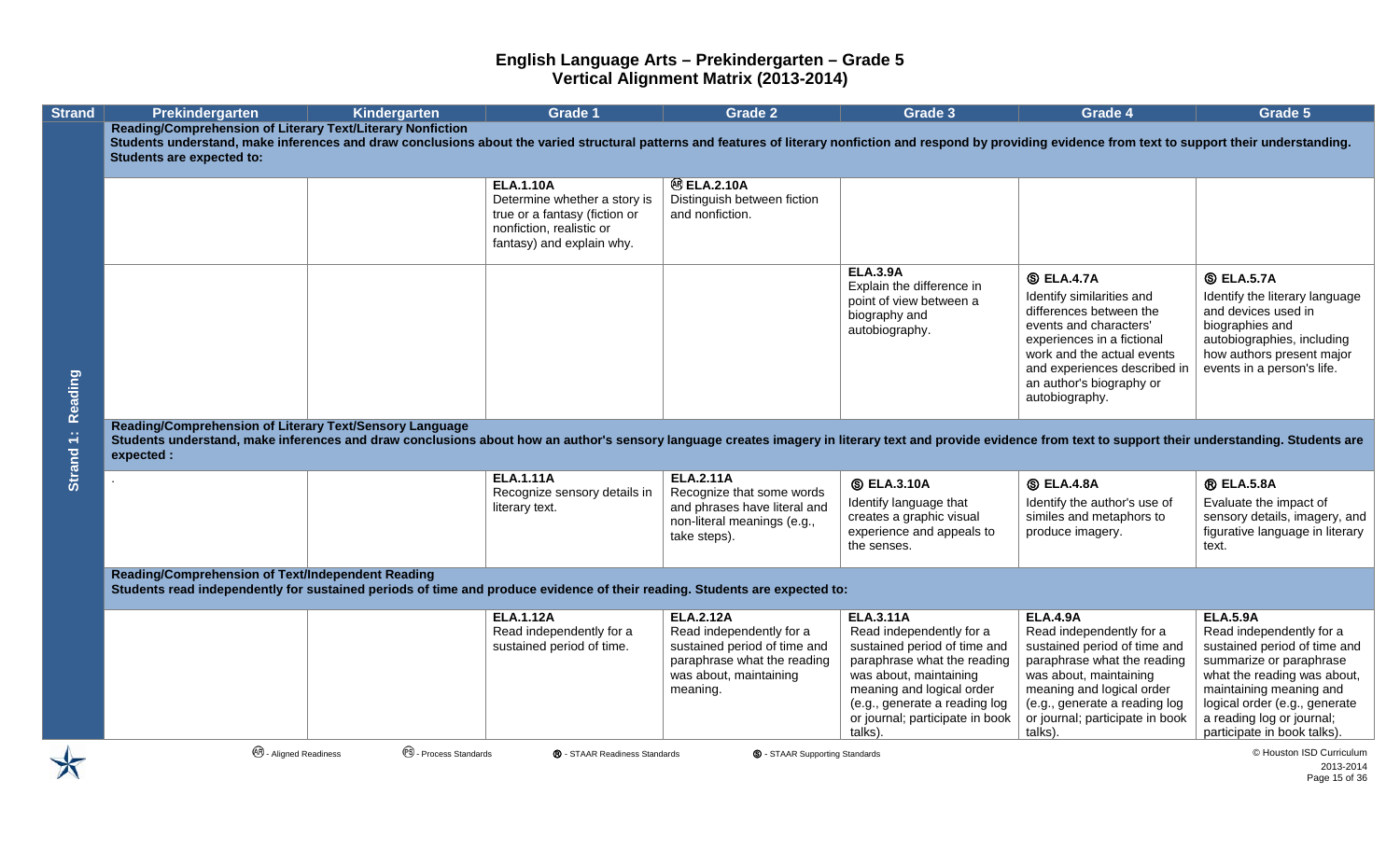| <b>Strand</b> | Prekindergarten                                                                                                                                                                                                                                                                                                | Kindergarten                                                                                                                                     | <b>Grade 1</b>                                                                                                   | <b>Grade 2</b>                                                                                     | Grade 3                                                                                                     | Grade 4                                                                                                                                                      | Grade 5                                                                                                                                                                                                                                              |  |  |  |  |
|---------------|----------------------------------------------------------------------------------------------------------------------------------------------------------------------------------------------------------------------------------------------------------------------------------------------------------------|--------------------------------------------------------------------------------------------------------------------------------------------------|------------------------------------------------------------------------------------------------------------------|----------------------------------------------------------------------------------------------------|-------------------------------------------------------------------------------------------------------------|--------------------------------------------------------------------------------------------------------------------------------------------------------------|------------------------------------------------------------------------------------------------------------------------------------------------------------------------------------------------------------------------------------------------------|--|--|--|--|
|               | Reading/Comprehension of Informational Text/Culture and History<br>Students analyze, make inferences and draw conclusions about the author's purpose in cultural, historical, and contemporary contexts and provide evidence from the text to support their understanding.<br><b>Students are expected to:</b> |                                                                                                                                                  |                                                                                                                  |                                                                                                    |                                                                                                             |                                                                                                                                                              |                                                                                                                                                                                                                                                      |  |  |  |  |
|               |                                                                                                                                                                                                                                                                                                                | ELA.K.9A<br>Identify the topic of an<br>informational text heard.                                                                                | <b>ELA.1.13A</b><br>Identify the topic and explain<br>the author's purpose in<br>writing about the text.         | <b>ELA.2.13A</b><br>Identify the topic and explain<br>the author's purpose in<br>writing the text. | <b>® ELA.3.12A</b><br>Identify the topic and locate<br>the author's stated purposes<br>in writing the text. | <b>® ELA.4.10A</b><br>Explain the difference<br>between a stated and an<br>implied purpose for an<br>expository text.                                        | <b>S ELA.5.10A</b><br>Draw conclusions from the<br>information presented by an<br>author and evaluate how well<br>the author's purpose was<br>achieved.                                                                                              |  |  |  |  |
|               | Reading/Comprehension of Informational Text/Expository Text<br>Students analyze, make inferences and draw conclusions about expository text, and provide evidence from text to support their understanding. Students are expected to:                                                                          |                                                                                                                                                  |                                                                                                                  |                                                                                                    |                                                                                                             |                                                                                                                                                              |                                                                                                                                                                                                                                                      |  |  |  |  |
| Reading       | II.A.1.<br>Child shows understanding by<br>responding appropriately.                                                                                                                                                                                                                                           |                                                                                                                                                  | <b><sup>®</sup></b> ELA.1.14A<br>Restate the main idea, heard<br>or read.                                        | <b>® ELA.2.14A</b><br>Identify the main idea in a<br>text and distinguish it from<br>the topic.    | <b>® ELA.3.13A</b><br>Identify the details or facts<br>that support the main idea.                          | <b>® ELA.4.11A</b><br>Summarize the main idea<br>and supporting details in text<br>in ways that maintain<br>meaning.                                         | <b>® ELA.5.11A</b><br>Summarize the main ideas<br>and supporting details in a<br>text in ways that maintain<br>meaning and logical order.                                                                                                            |  |  |  |  |
| Strand 1:     | III.D.2.<br>Child uses information learned<br>from books by describing,<br>relating, categorizing or<br>comparing and contrasting.                                                                                                                                                                             | <sup>®</sup> ELA.K.10A<br>Identify the topic and details<br>in expository text heard or<br>read, referring to the words<br>and/or illustrations. | <b>@ ELA.1.14B</b><br>Identify important facts or<br>details in text, heard or read.                             | <b>@ ELA.2.14B</b><br>Locate the facts that are<br>clearly stated in a text.                       |                                                                                                             | <b>SELA.4.11B</b><br>Distinguish fact from opinion<br>in a text and explain how to<br>verify what is a fact.                                                 | <b>S</b> ELA.5.11B<br>Determine the facts in text<br>and verify them through<br>established methods.                                                                                                                                                 |  |  |  |  |
|               |                                                                                                                                                                                                                                                                                                                | <b>ELA.K.10C</b><br>Discuss the ways authors<br>group information in text<br>(description, cause and<br>effect, how to).                         |                                                                                                                  |                                                                                                    | <b>® ELA.3.13C</b><br>Identify explicit cause and<br>effect relationships among<br>ideas in texts.          | <b>® ELA.4.11C</b><br>Describe explicit and implicit<br>relationships among ideas in<br>texts organized by cause-<br>and-effect, sequence, or<br>comparison. | <b>® ELA.5.11C</b><br>Analyze how the<br>organizational pattern of a<br>text (e.g., cause-and-effect,<br>compare-and-contrast,<br>sequential order, logical<br>order, classification<br>schemes) influences the<br>relationships among the<br>ideas. |  |  |  |  |
|               | III.A.1<br>Child engages in pre-reading and<br>reading-related activities.                                                                                                                                                                                                                                     | <b>® ELA.K.10B</b><br>Retell important facts in a<br>text, heard or read.                                                                        | <b>® ELA.1.14C</b><br>Retell the order of events in<br>a text by referring to the<br>words and/or illustrations. | <b>® ELA.2.14C</b><br>Describe the order of events<br>or ideas in a text.                          |                                                                                                             |                                                                                                                                                              |                                                                                                                                                                                                                                                      |  |  |  |  |

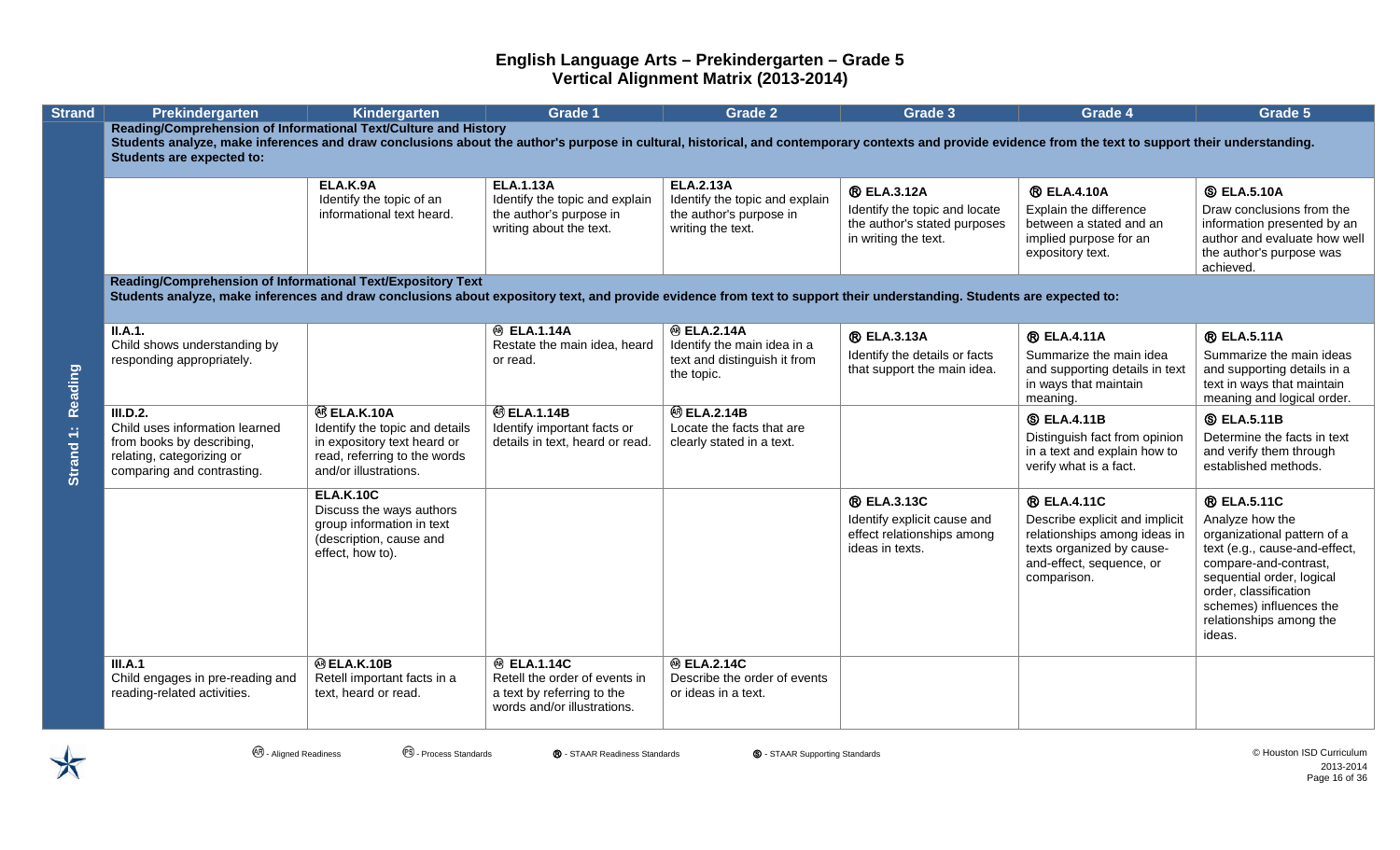| <b>Strand</b> | Prekindergarten                                                                                                                                                                                                         | Kindergarten                                                                          | <b>Grade 1</b>                                                                                                                            | <b>Grade 2</b>                                                                                                                      | Grade 3                                                                                                                                                                               | Grade 4                                                                                                                                                                                    | Grade 5                                                                                                                                                                                         |
|---------------|-------------------------------------------------------------------------------------------------------------------------------------------------------------------------------------------------------------------------|---------------------------------------------------------------------------------------|-------------------------------------------------------------------------------------------------------------------------------------------|-------------------------------------------------------------------------------------------------------------------------------------|---------------------------------------------------------------------------------------------------------------------------------------------------------------------------------------|--------------------------------------------------------------------------------------------------------------------------------------------------------------------------------------------|-------------------------------------------------------------------------------------------------------------------------------------------------------------------------------------------------|
|               |                                                                                                                                                                                                                         |                                                                                       | <b>@ ELA.1.14D</b><br>Use text features (e.g., title,<br>tables of contents,<br>illustrations) to locate specific<br>information in text. | <b>® ELA.2.14D</b><br>Use text features (e.g., table<br>of contents, index, headings)<br>to locate specific information<br>in text. | <b>® ELA.3.13D</b><br>Use text features (e.g., bold<br>print, captions, key words,<br>italics) to locate information<br>and make and verify<br>predictions about contents of<br>text. | <b>® ELA.4.11D</b><br>Use multiple text features<br>(e.g., guide words, topic and<br>concluding sentences) to<br>gain an overview of the<br>contents of text and to locate<br>information. | <b>® ELA.5.11D</b><br>Use multiple text features<br>and graphics to gain an<br>overview of the contents of<br>text and to locate<br>information.                                                |
|               |                                                                                                                                                                                                                         | <b>@ ELA.K.10D</b><br>Use titles and illustrations to<br>make predictions about text. |                                                                                                                                           |                                                                                                                                     | <b>® ELA.3.13B</b><br>Draw conclusions from the<br>facts presented in text and<br>support those assertions with<br>textual evidence.                                                  |                                                                                                                                                                                            |                                                                                                                                                                                                 |
| Reading       |                                                                                                                                                                                                                         |                                                                                       |                                                                                                                                           |                                                                                                                                     |                                                                                                                                                                                       |                                                                                                                                                                                            | <b>® ELA.5.11E</b><br>Synthesize and make logical<br>connections between ideas<br>within a text and across two<br>or three texts representing<br>similar or different genres.                   |
| Strand 1:     | Reading/Comprehension of Information Text/Persuasive Text<br>Students analyze, make inferences and draw conclusions about persuasive text and provide evidence from text to support analysis. Students are expected to: |                                                                                       |                                                                                                                                           |                                                                                                                                     |                                                                                                                                                                                       |                                                                                                                                                                                            |                                                                                                                                                                                                 |
|               |                                                                                                                                                                                                                         |                                                                                       |                                                                                                                                           |                                                                                                                                     |                                                                                                                                                                                       |                                                                                                                                                                                            | <b>S</b> ELA.5.12A<br>Identify the author's<br>viewpoint or position and<br>explain the basic<br>relationships among ideas<br>(e.g., parallelism,<br>comparison, causality) in the<br>argument. |
|               |                                                                                                                                                                                                                         |                                                                                       |                                                                                                                                           |                                                                                                                                     | <b>ELA.3.14A</b><br>Identify what the author is<br>trying to persuade the reader<br>to think or do.                                                                                   | <b>ELA.4.12A</b><br>Explain how an author uses<br>language to present<br>information to influence what<br>the reader thinks or does.                                                       | <b>S</b> ELA.5.12B<br>Recognize exaggerated,<br>contradictory, or misleading<br>statements in text.                                                                                             |
|               | <b>AB</b> - Aligned Readiness                                                                                                                                                                                           | <sup>®</sup> - Process Standards                                                      | ® - STAAR Readiness Standards                                                                                                             | <b>S</b> - STAAR Supporting Standards                                                                                               |                                                                                                                                                                                       |                                                                                                                                                                                            | © Houston ISD Curriculum<br>2013-2014<br>Page 17 of 36                                                                                                                                          |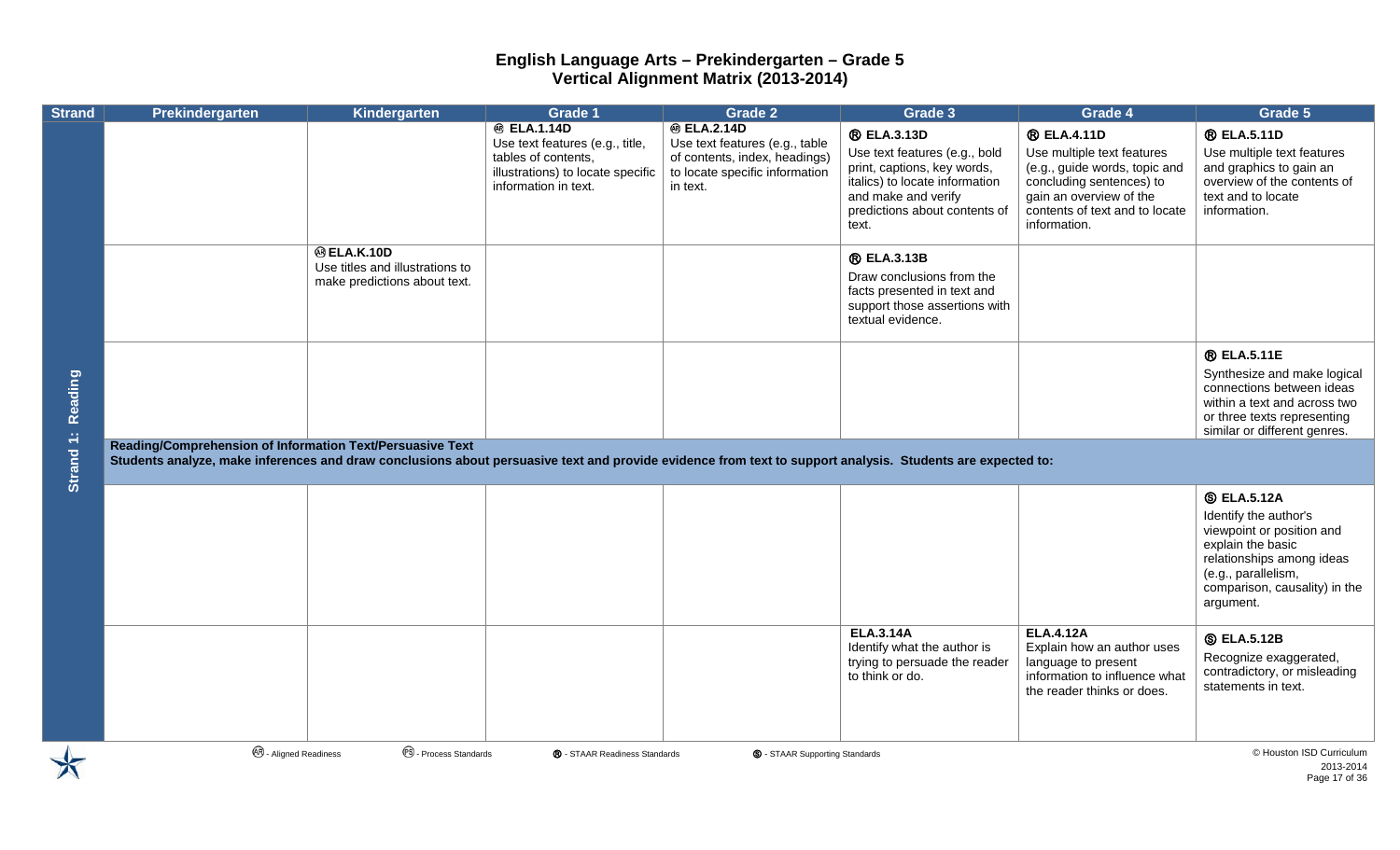| <b>Strand</b>        | Prekindergarten                                                                                                                                                                                                                                                                                       | Kindergarten                                                                                                       | Grade 1                                                                                                                          | <b>Grade 2</b>                                                                                                                 | Grade 3                                                                                                                                                                        | <b>Grade 4</b>                                                                                                                                                             | Grade 5                                                                                                                                                                         |  |  |  |
|----------------------|-------------------------------------------------------------------------------------------------------------------------------------------------------------------------------------------------------------------------------------------------------------------------------------------------------|--------------------------------------------------------------------------------------------------------------------|----------------------------------------------------------------------------------------------------------------------------------|--------------------------------------------------------------------------------------------------------------------------------|--------------------------------------------------------------------------------------------------------------------------------------------------------------------------------|----------------------------------------------------------------------------------------------------------------------------------------------------------------------------|---------------------------------------------------------------------------------------------------------------------------------------------------------------------------------|--|--|--|
|                      | <b>Reading/Comprehension of Informational Text/Procedural Texts</b>                                                                                                                                                                                                                                   |                                                                                                                    |                                                                                                                                  |                                                                                                                                |                                                                                                                                                                                |                                                                                                                                                                            |                                                                                                                                                                                 |  |  |  |
|                      | Students understand how to glean and use information in procedural texts and documents. Students are expected to:<br>II.A.2<br>Child shows understanding by<br>following two-step oral directions<br>and usually follows three-step<br>directions.                                                    | <b>ELA.K.11A</b><br>Follow pictorial directions<br>(e.g., recipes, science<br>experiments).                        | <b>ELA.1.15A</b><br>Follow written multi-step<br>directions with picture cues<br>to assist with understanding.                   | <b>ELA.2.15A</b><br>Follow written multi-step<br>directions.                                                                   | <b>ELA.3.15A</b><br>Follow and explain a set of<br>written multi-step directions.                                                                                              | <b>SELA.4.13A</b><br>Determine the sequence of<br>activities needed to carry out<br>a procedure (e.g., following a                                                         | <b>S</b> ELA.5.13A<br>Interpret details from<br>procedural text to complete a<br>task, solve a problem, or                                                                      |  |  |  |
|                      | <b>III.A.3.</b>                                                                                                                                                                                                                                                                                       | <b>ELA.K.11B</b>                                                                                                   | <b>ELA.1.15B</b>                                                                                                                 | <b>ELA.2.15B</b>                                                                                                               | <b>S ELA.3.15B</b>                                                                                                                                                             | recipe).<br><b>S ELA.4.13B</b>                                                                                                                                             | perform procedures.<br><b>S ELA.5.13B</b>                                                                                                                                       |  |  |  |
|                      | Child asks to be read to or asks<br>the meaning of written text.                                                                                                                                                                                                                                      | Identify the meaning of<br>specific signs (e.g., traffic<br>signs, warning signs).                                 | Explain the meaning of<br>specific signs and symbols<br>(e.g., map features).                                                    | Use common graphic<br>features to assist in the<br>interpretation of text (e.g.,<br>captions, illustrations).                  | Locate and use specific<br>information in graphic<br>features of text.                                                                                                         | Explain factual information<br>presented graphically (e.g.,<br>charts, diagrams, graphs,<br>illustrations).                                                                | Interpret factual or<br>quantitative information<br>presented in maps, charts,<br>illustrations, graphs,<br>timelines, tables, and<br>diagrams.                                 |  |  |  |
|                      | <b>Reading/Media Literacy</b><br>Students use comprehension skills to analyze how words, images, graphics, and sounds work together in various forms to impact meaning. Students continue apply earlier standards with greater depth in<br>increasingly more complex texts. Students are expected to: |                                                                                                                    |                                                                                                                                  |                                                                                                                                |                                                                                                                                                                                |                                                                                                                                                                            |                                                                                                                                                                                 |  |  |  |
| Reading<br>Strand 1: |                                                                                                                                                                                                                                                                                                       | <b>ELA.K.12A</b><br>Identify different forms of<br>media (e.g., advertisements,<br>newspapers, radio<br>programs). | <b>ELA.1.16A</b><br>Recognize different purposes<br>of media (e.g., informational,<br>entertainment) (with adult<br>assistance). | <b>ELA.2.16A</b><br>Recognize different<br>purposes of media (e.g.,<br>informational,<br>entertainment).                       | <b>S ELA.3.16A</b><br>Understand how<br>communication changes<br>when moving from one genre<br>of media to another.                                                            | <b>SELA.4.14A</b><br>Explain the positive and<br>negative impacts of<br>advertisement techniques<br>used in various genres of<br>media to impact consumer<br>behavior.     | <b>ELA.5.14A</b><br>Explain how messages<br>conveyed in various forms of<br>media are presented<br>differently (e.g.,<br>documentaries, online<br>information, televised news). |  |  |  |
|                      |                                                                                                                                                                                                                                                                                                       | <b>ELA.K.12B</b><br>Identify techniques used in<br>media (e.g., sound,<br>movement).                               | <b>ELA.1.16B</b><br>Identify techniques used in<br>media (e.g., sound,<br>movement).                                             | <b>ELA.2.16B</b><br>Describe techniques used to<br>create media messages<br>(e.g., sound, graphics).                           | <b>ELA.3.16B</b><br>Explain how various design<br>techniques used in media<br>influence the message (e.g.,<br>shape, color, sound).                                            | <b>SELA.4.14B</b><br>Explain how various design<br>techniques used in media<br>influence the message (e.g.,<br>pacing, close-ups, sound<br>effects).                       | <b>ELA.5.14B</b><br>Consider the difference in<br>techniques used in media<br>(e.g., commercials,<br>documentaries, news).                                                      |  |  |  |
|                      |                                                                                                                                                                                                                                                                                                       |                                                                                                                    |                                                                                                                                  |                                                                                                                                |                                                                                                                                                                                |                                                                                                                                                                            | <b>S ELA.5.14C</b><br>Identify the point-of-view of<br>media presentations.                                                                                                     |  |  |  |
|                      |                                                                                                                                                                                                                                                                                                       |                                                                                                                    |                                                                                                                                  | <b>ELA.2.16C</b><br>Identify various written<br>conventions for using digital<br>media (e.g., e-mail, website,<br>video game). | <b>ELA.3.16C</b><br>Compare various written<br>conventions used for digital<br>media (e.g., language in an<br>informal e-mail vs. language<br>in a web-based news<br>article). | <b>ELA.4.14C</b><br>Compare various written<br>conventions used for digital<br>media (e.g. language in an<br>informal e-mail vs. language<br>in a web-based news article). | <b>ELA.5.14D</b><br>Analyze various digital media<br>venues for levels of formality<br>and informality.                                                                         |  |  |  |
|                      | <b>AR</b> - Aligned Readiness                                                                                                                                                                                                                                                                         | <sup>es</sup> - Process Standards                                                                                  | ® - STAAR Readiness Standards                                                                                                    | <b>S</b> - STAAR Supporting Standards                                                                                          |                                                                                                                                                                                |                                                                                                                                                                            | © Houston ISD Curriculum<br>2013-2014<br>$P2$ ne 18 of 36                                                                                                                       |  |  |  |

2013-2014 Page 18 of 36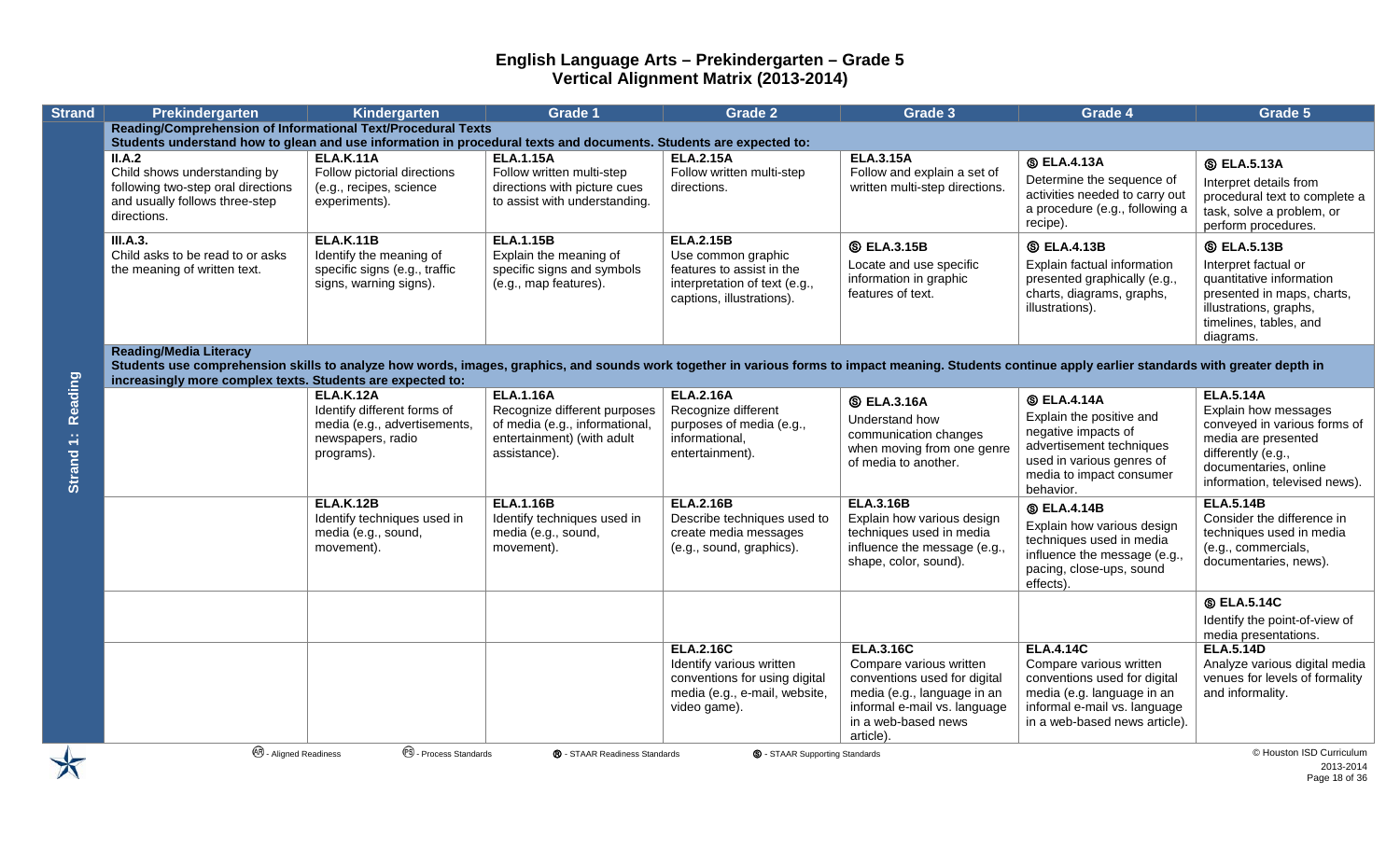| <b>Strand</b>        | Prekindergarten                                                                                                                                                                   | <b>Kindergarten</b>                                                                                                               | <b>Grade 1</b>                                                                                                                     | <b>Grade 2</b>                                                                                                                     | Grade 3                                                                                                                                                                                                                                                      | Grade 4                                                                                                                                                                                                                                                      | Grade 5                                                                                                                                                                                                                                                                                                                                        |
|----------------------|-----------------------------------------------------------------------------------------------------------------------------------------------------------------------------------|-----------------------------------------------------------------------------------------------------------------------------------|------------------------------------------------------------------------------------------------------------------------------------|------------------------------------------------------------------------------------------------------------------------------------|--------------------------------------------------------------------------------------------------------------------------------------------------------------------------------------------------------------------------------------------------------------|--------------------------------------------------------------------------------------------------------------------------------------------------------------------------------------------------------------------------------------------------------------|------------------------------------------------------------------------------------------------------------------------------------------------------------------------------------------------------------------------------------------------------------------------------------------------------------------------------------------------|
|                      | <b>Writing/Writing Process</b><br>Students use elements of the writing process (planning, drafting, revising, editing, and publishing) to compose text. Students are expected to: |                                                                                                                                   |                                                                                                                                    |                                                                                                                                    |                                                                                                                                                                                                                                                              |                                                                                                                                                                                                                                                              |                                                                                                                                                                                                                                                                                                                                                |
|                      |                                                                                                                                                                                   |                                                                                                                                   |                                                                                                                                    |                                                                                                                                    |                                                                                                                                                                                                                                                              |                                                                                                                                                                                                                                                              |                                                                                                                                                                                                                                                                                                                                                |
|                      | <b>IV.D.1.</b><br>Child uses some appropriate<br>writing conventions when writing<br>or giving dictation.                                                                         | <b>ELA.K.13A</b><br>Plan a first draft by<br>generating ideas for writing<br>through class discussion<br>(with adult assistance). | <b>ELA.1.17A</b><br>Plan a first draft by<br>generating ideas for writing<br>(e.g., drawing, sharing ideas,<br>listing key ideas). | <b>ELA.2.17A</b><br>Plan a first draft by<br>generating ideas for writing<br>(e.g., drawing, sharing ideas,<br>listing key ideas). | <b>ELA.3.17A</b><br>Plan a first draft by selecting<br>a genre appropriate for<br>conveying the intended<br>meaning to an audience and<br>generating ideas through a<br>range of strategies (e.g.,<br>brainstorming, graphic<br>organizers, logs, journals). | <b>ELA.4.15A</b><br>Plan a first draft by selecting<br>a genre appropriate for<br>conveying the intended<br>meaning to an audience and<br>generating ideas through a<br>range of strategies (e.g.,<br>brainstorming, graphic<br>organizers, logs, journals). | <b>ELA.5.15A</b><br>Plan a first draft by selecting<br>a genre appropriate for<br>conveying the intended<br>meaning to an audience,<br>determining appropriate<br>topics through a range of<br>strategies (e.g., discussion,<br>background reading,<br>personal interests,<br>interviews), and developing a<br>thesis or controlling idea.     |
| Writing<br>Strand 2: |                                                                                                                                                                                   | <sup>®</sup> ELA.K.13B<br>Develop drafts by<br>sequencing the action or<br>details in the story (with adult<br>assistance).       | <b>@ELA.1.17B</b><br>Develop drafts by<br>sequencing ideas through<br>writing sentences.                                           | <b>@ ELA.2.17B</b><br>Develop drafts by<br>sequencing ideas through<br>writing sentences.                                          | <b>@ELA.3.17B</b><br>Develop drafts by<br>categorizing ideas and<br>organizing them into<br>paragraphs.                                                                                                                                                      | ® ELA.4.15B<br>Develop drafts by<br>categorizing ideas and<br>organizing them into<br>paragraphs.                                                                                                                                                            | <b>@ELA.5.15B</b><br>Develop drafts by choosing<br>an appropriate organizational<br>strategy (e.g., sequence of<br>events, cause-effect,<br>compare-contrast) and<br>building on ideas to create a<br>focused, organized, and<br>coherent piece of writing.                                                                                    |
|                      |                                                                                                                                                                                   | <b>@ ELA.K.13C</b><br>Revise drafts by adding<br>details or sentences (with<br>adult assistance).                                 | <b>@ ELA.1.17C</b><br>Revise drafts by adding or<br>deleting a word, phrase, or<br>sentence.                                       | <b>@ ELA.2.17C</b><br>Revise drafts by adding or<br>deleting words, phrases, or<br>sentences.                                      | <b>@ELA.3.17C</b><br>Revise drafts for coherence,<br>organization, use of simple<br>and compound sentences,<br>and audience.                                                                                                                                 | <b>® ELA.4.15C</b><br>Revise drafts for coherence,<br>organization, use of simple<br>and compound sentences,<br>and audience.                                                                                                                                | <b>@ ELA.5.15C</b><br>Revise drafts to clarify<br>meaning, enhance style,<br>include simple and<br>compound sentences, and<br>improve transitions by<br>adding, deleting, combining,<br>and rearranging sentences<br>or larger units of text after<br>rethinking how well questions<br>of purpose, audience, and<br>genre have been addressed. |
|                      |                                                                                                                                                                                   | <sup>®</sup> ELA.K.13D<br>Edit drafts by leaving spaces<br>between letters and words<br>(with adult assistance).                  | <b>@ ELA.1.17D</b><br>Edit drafts for grammar,<br>punctuation, and spelling<br>using a teacher-developed<br>rubric.                | <b>@ ELA.2.17D</b><br>Edit drafts for grammar,<br>punctuation, and spelling<br>using a teacher-developed<br>rubric.                | <b>@ELA.3.17D</b><br>Edit drafts for grammar,<br>mechanics, and spelling<br>using a teacher developed<br>rubric.                                                                                                                                             | <b>® ELA.4.15D</b><br>Edit drafts for grammar,<br>mechanics, and spelling<br>using a teacher or student-<br>developed rubric.                                                                                                                                | <b>@BLA.5.15D</b><br>Edit drafts for grammar,<br>mechanics, and spelling.                                                                                                                                                                                                                                                                      |

2013-2014 Page 19 of 36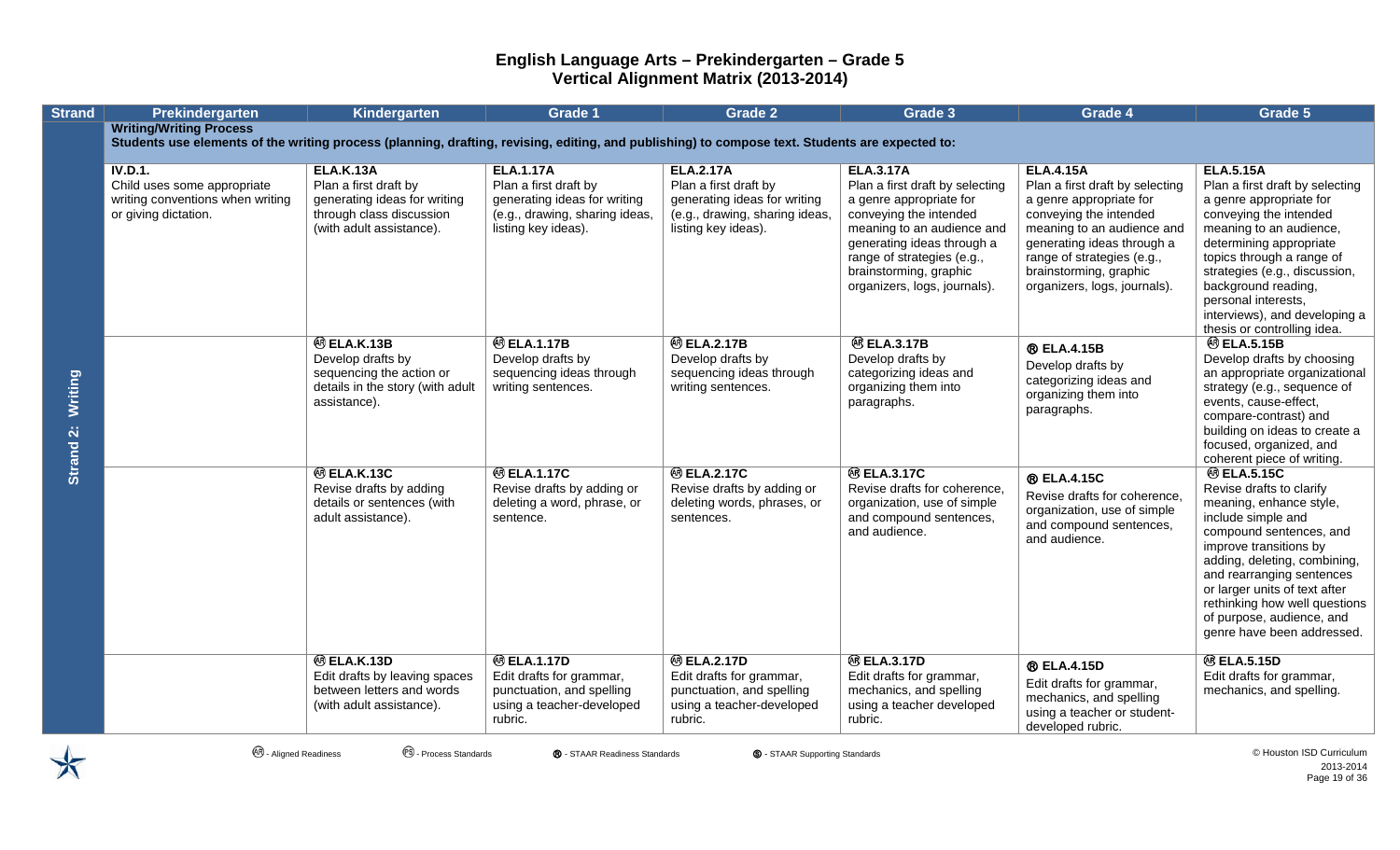| <b>Strand</b>               | Prekindergarten                                                                                                                                                                | Kindergarten                                                                                                               | Grade 1                                                                                   | <b>Grade 2</b>                                                                             | Grade 3                                                                                                                                          | Grade 4                                                                                                                                          | Grade 5                                                                                                                                               |  |  |  |
|-----------------------------|--------------------------------------------------------------------------------------------------------------------------------------------------------------------------------|----------------------------------------------------------------------------------------------------------------------------|-------------------------------------------------------------------------------------------|--------------------------------------------------------------------------------------------|--------------------------------------------------------------------------------------------------------------------------------------------------|--------------------------------------------------------------------------------------------------------------------------------------------------|-------------------------------------------------------------------------------------------------------------------------------------------------------|--|--|--|
|                             |                                                                                                                                                                                | <b>ELA.K.13E</b><br>Share writing with others<br>(with adult assistance).                                                  | <b>ELA.1.17E</b><br>Publish and share writing<br>with others.                             | <b>ELA.2.17E</b><br>Publish and share writing<br>with others.                              | <b>ELA.3.17E</b><br>Publish written work for a<br>specific audience.                                                                             | <b>ELA.4.15E</b><br>Revise final draft in response<br>to feedback from peers and<br>teacher and publish written<br>work for a specific audience. | <b>ELA.5.15E</b><br>Revise final draft in response<br>to feedback from peers and<br>teacher and publish written<br>work for appropriate<br>audiences. |  |  |  |
|                             | <b>Writing/Literary Texts</b><br>Students write literary texts to express their ideas and feelings about real or imagined people, events, and ideas. Students are expected to: |                                                                                                                            |                                                                                           |                                                                                            |                                                                                                                                                  |                                                                                                                                                  |                                                                                                                                                       |  |  |  |
| <b>Writing</b><br>Strand 2: | <b>IV.D.1.</b><br>Child uses some appropriate<br>writing conventions when writing<br>or giving dictation.                                                                      | <b>@ ELA.K.14A</b><br>Dictate or write sentences to<br>tell a story and put the<br>sentences in chronological<br>sequence. | <b>@ELA.1.18A</b><br>Write brief stories that<br>include a beginning, middle,<br>and end. | <b>@ ELA.2.18A</b><br>Write brief stories that<br>include a beginning, middle,<br>and end. |                                                                                                                                                  |                                                                                                                                                  |                                                                                                                                                       |  |  |  |
|                             |                                                                                                                                                                                |                                                                                                                            |                                                                                           |                                                                                            | <b>ELA.3.18A</b><br>Write imaginative stories that<br>build the plot to a climax and<br>contain details about the<br>characters and setting.     | <b>ELA.4.16A</b><br>Write imaginative stories that<br>build the plot to a climax and<br>contain details about the<br>characters and setting.     | <b>ELA.5.16A.i</b><br>Write imaginative stories that<br>include a clearly defined<br>focus, plot, and point of view.                                  |  |  |  |
|                             |                                                                                                                                                                                |                                                                                                                            |                                                                                           |                                                                                            |                                                                                                                                                  |                                                                                                                                                  | <b>ELA.5.16A.ii</b><br>Write imaginative stories that<br>include a specific, believable<br>setting created through the<br>use of sensory details.     |  |  |  |
|                             |                                                                                                                                                                                |                                                                                                                            |                                                                                           |                                                                                            |                                                                                                                                                  |                                                                                                                                                  | <b>ELA.5.16A.iii</b><br>Write imaginative stories that<br>include dialogue that<br>develops the story.                                                |  |  |  |
|                             |                                                                                                                                                                                | <b>ELA.K.14B</b><br>Write short poems.                                                                                     | <b>ELA.1.18B</b><br>Write short poems that<br>convey sensory details.                     | <b>ELA.2.18B</b><br>Write short poems that<br>convey sensory details.                      | <b>ELA.3.18B</b><br>Write poems that convey<br>sensory details using the<br>conventions of poetry (e.g.,<br>rhyme, meter, patterns of<br>verse). | <b>ELA.4.16B</b><br>Write poems that convey<br>sensory details using the<br>conventions of poetry (e.g.,<br>rhyme, meter, patterns of<br>verse). | <b>ELA.5.16B.i</b><br>Write poems using poetic<br>techniques (e.g., alliteration,<br>onomatopoeia).                                                   |  |  |  |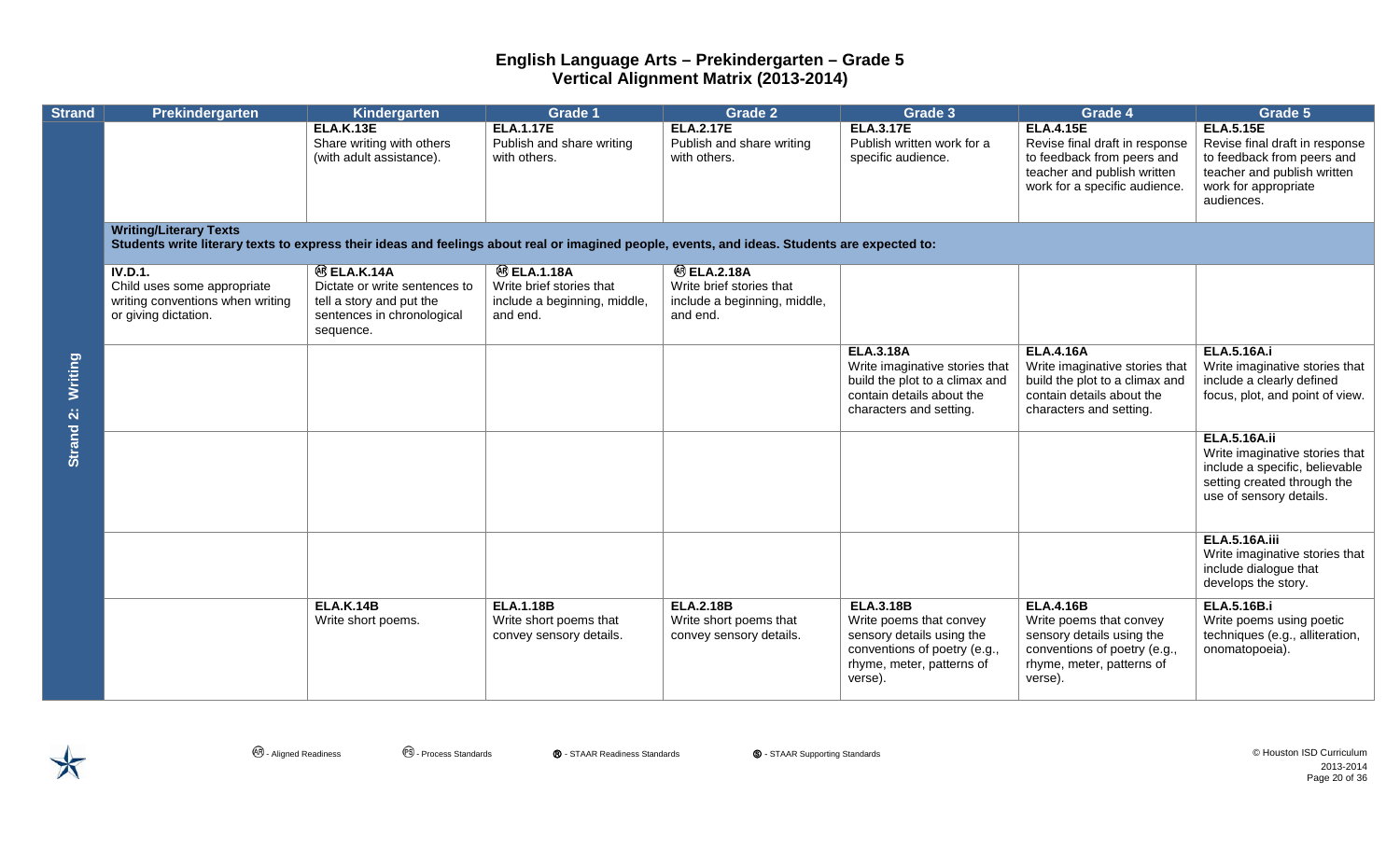| <b>Strand</b> | Prekindergarten                                                                                                                                                                                                              | Kindergarten                                                                                  | <b>Grade 1</b>                                                                                | <b>Grade 2</b>                                                                               | Grade 3                                                                                                   | Grade 4                                                                                                      | Grade 5                                                                                                                                                                |  |  |  |  |
|---------------|------------------------------------------------------------------------------------------------------------------------------------------------------------------------------------------------------------------------------|-----------------------------------------------------------------------------------------------|-----------------------------------------------------------------------------------------------|----------------------------------------------------------------------------------------------|-----------------------------------------------------------------------------------------------------------|--------------------------------------------------------------------------------------------------------------|------------------------------------------------------------------------------------------------------------------------------------------------------------------------|--|--|--|--|
|               |                                                                                                                                                                                                                              |                                                                                               |                                                                                               |                                                                                              |                                                                                                           |                                                                                                              | <b>ELA.5.16B.ii</b><br>Write poems using figurative<br>language (e.g., similes,<br>metaphors).                                                                         |  |  |  |  |
|               |                                                                                                                                                                                                                              |                                                                                               |                                                                                               |                                                                                              |                                                                                                           |                                                                                                              | <b>ELA.5.16B.iii</b><br>Write poems using graphic<br>elements (e.g., capital<br>letters, line length).                                                                 |  |  |  |  |
|               | <b>Writing/Writing</b><br>Students write about their personal experiences. Students are expected to:                                                                                                                         |                                                                                               |                                                                                               |                                                                                              |                                                                                                           |                                                                                                              |                                                                                                                                                                        |  |  |  |  |
| Writing       | <b>IV.C.1.</b><br>Child independently writes some<br>letters on request (not necessarily<br>well-formed).                                                                                                                    |                                                                                               |                                                                                               |                                                                                              | <b>@ ELA.3.19A</b><br>Write about important<br>personal experiences.                                      | <b>® ELA.4.17A</b><br>Write about important<br>personal experiences.                                         | <b>@BLA.5.17A</b><br>Write a personal narrative<br>that conveys thoughts and<br>feelings about an<br>experience.                                                       |  |  |  |  |
| Strand 2:     | <b>Writing/Expository and Procedural Texts</b><br>Students write expository and procedural or work-related texts to communicate ideas and information to specific audiences for specific purposes. Students are expected to: |                                                                                               |                                                                                               |                                                                                              |                                                                                                           |                                                                                                              |                                                                                                                                                                        |  |  |  |  |
|               | <b>IV.B.1.</b><br>Child independently uses letters<br>or symbols to make words or<br>parts of words.                                                                                                                         | <b>@ ELA.K.15A</b><br>Dictate or write information<br>for lists, captions, or<br>invitations. |                                                                                               |                                                                                              |                                                                                                           |                                                                                                              |                                                                                                                                                                        |  |  |  |  |
|               |                                                                                                                                                                                                                              |                                                                                               | <b>@ ELA.1.19A</b><br>Write brief compositions<br>about topics of interest to the<br>student. | <b>@BLA.2.19A</b><br>Write brief compositions<br>about topics of interest to the<br>student. | <b>@ELA.3.20A.i</b><br>Create brief compositions<br>that establish a central idea<br>in a topic sentence. | <b>®</b> © ELA.4.18A.i<br>Create brief compositions<br>that establish a central idea<br>in a topic sentence. |                                                                                                                                                                        |  |  |  |  |
|               |                                                                                                                                                                                                                              |                                                                                               |                                                                                               |                                                                                              |                                                                                                           |                                                                                                              | <b>@ELA.5.18A.i</b><br>Create multi-paragraph<br>essays to convey information<br>about the topic that present<br>effective introductions and<br>concluding paragraphs. |  |  |  |  |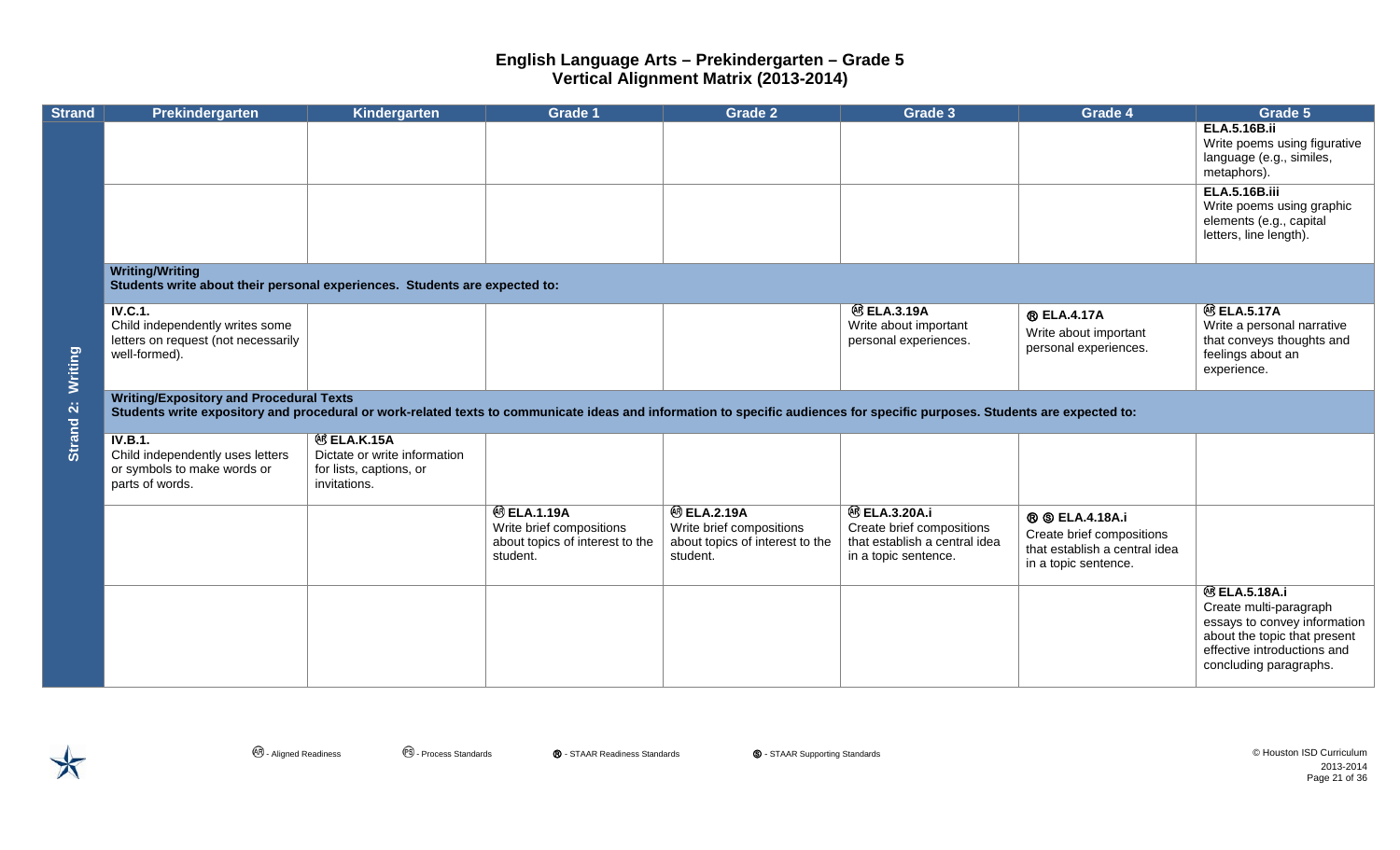| <b>Strand</b> | Prekindergarten                                                                       | Kindergarten | <b>Grade 1</b>                                                                                                                                                                  | <b>Grade 2</b>                                                                                                                                                                  | Grade 3                                                                                                                                                                                                                 | Grade 4                                                                                                                                                                                                                 | Grade 5                                                                                                                                                                                                                         |
|---------------|---------------------------------------------------------------------------------------|--------------|---------------------------------------------------------------------------------------------------------------------------------------------------------------------------------|---------------------------------------------------------------------------------------------------------------------------------------------------------------------------------|-------------------------------------------------------------------------------------------------------------------------------------------------------------------------------------------------------------------------|-------------------------------------------------------------------------------------------------------------------------------------------------------------------------------------------------------------------------|---------------------------------------------------------------------------------------------------------------------------------------------------------------------------------------------------------------------------------|
|               |                                                                                       |              |                                                                                                                                                                                 |                                                                                                                                                                                 | <b>@BLA.3.20A.ii</b><br>Create brief compositions<br>that include supporting<br>sentences with simple facts,<br>details, and explanations.                                                                              | <b>® © ELA.4.18A.ii</b><br>Create brief compositions<br>that include supporting<br>sentences with simple facts,<br>details, and explanations.                                                                           | <b>@BLA.5.18A.ii</b><br>Create multi-paragraph<br>essays to convey information<br>about the topic that guide<br>and inform the reader's<br>understanding of key ideas<br>and evidence.                                          |
|               |                                                                                       |              |                                                                                                                                                                                 |                                                                                                                                                                                 |                                                                                                                                                                                                                         |                                                                                                                                                                                                                         | <b>@ ELA.5.18A.iii</b><br>Create multi-paragraph<br>essays to convey information<br>about the topic that include<br>specific facts, details, and<br>examples in an appropriately<br>organized structure.                        |
| Writing       |                                                                                       |              |                                                                                                                                                                                 |                                                                                                                                                                                 |                                                                                                                                                                                                                         |                                                                                                                                                                                                                         | <b>@ELA.5.18A.iv</b><br>Create multi-paragraph<br>essays to convey information<br>about the topic that use a<br>variety of sentence<br>structures and transitions to<br>link paragraphs.                                        |
| Strand 2:     |                                                                                       |              |                                                                                                                                                                                 |                                                                                                                                                                                 | <b>@ ELA.3.20A.iii</b><br>Create brief compositions<br>that contain a concluding<br>statement.                                                                                                                          | <b>® © ELA.4.18A.iii</b><br>Create brief compositions<br>that contain a concluding<br>statement.                                                                                                                        |                                                                                                                                                                                                                                 |
|               | <b>IV.A.1.</b><br>Child intentionally uses<br>scribbles/writing to convey<br>meaning. |              | <b>ELA.1.19B</b><br>Write short letters that put<br>ideas in a chronological or<br>logical sequence and use<br>appropriate conventions<br>(e.g., date, salutation,<br>closing). | <b>ELA.2.19B</b><br>Write short letters that put<br>ideas in a chronological or<br>logical sequence and use<br>appropriate conventions<br>(e.g., date, salutation,<br>closing). | <b>ELA.3.20B</b><br>Write letters whose<br>language is tailored to the<br>audience and purpose (e.g.,<br>a thank you note to a friend)<br>and that use appropriate<br>conventions (e.g., date,<br>salutation, closing). | <b>ELA.4.18B</b><br>Write letters whose language<br>is tailored to the audience<br>and purpose (e.g., a thank<br>you note to a friend) and that<br>use appropriate conventions<br>(e.g., date, salutation,<br>closing). | <b>ELA.5.18B</b><br>Write formal and informal<br>letters that convey ideas,<br>include important<br>information, demonstrate a<br>sense of closure, and use<br>appropriate conventions<br>(e.g., date, salutation,<br>closing). |
|               |                                                                                       |              | <b>ELA.1.19C</b><br>Write brief comments on<br>literary or informational texts.                                                                                                 | <b>ELA.2.19C</b><br>Write brief comments on<br>literary or informational texts.                                                                                                 | <b>ELA.3.20C</b><br>Write responses to literary or<br>expository texts that<br>demonstrate an<br>understanding of the text.                                                                                             | <b>ELA.4.18C</b><br>Write responses to literary or<br>expository texts and provide<br>evidence from the text to<br>demonstrate understanding.                                                                           | <b>ELA.5.18C</b><br>Write responses to literary or<br>expository texts and provide<br>evidence from the text to<br>demonstrate understanding.                                                                                   |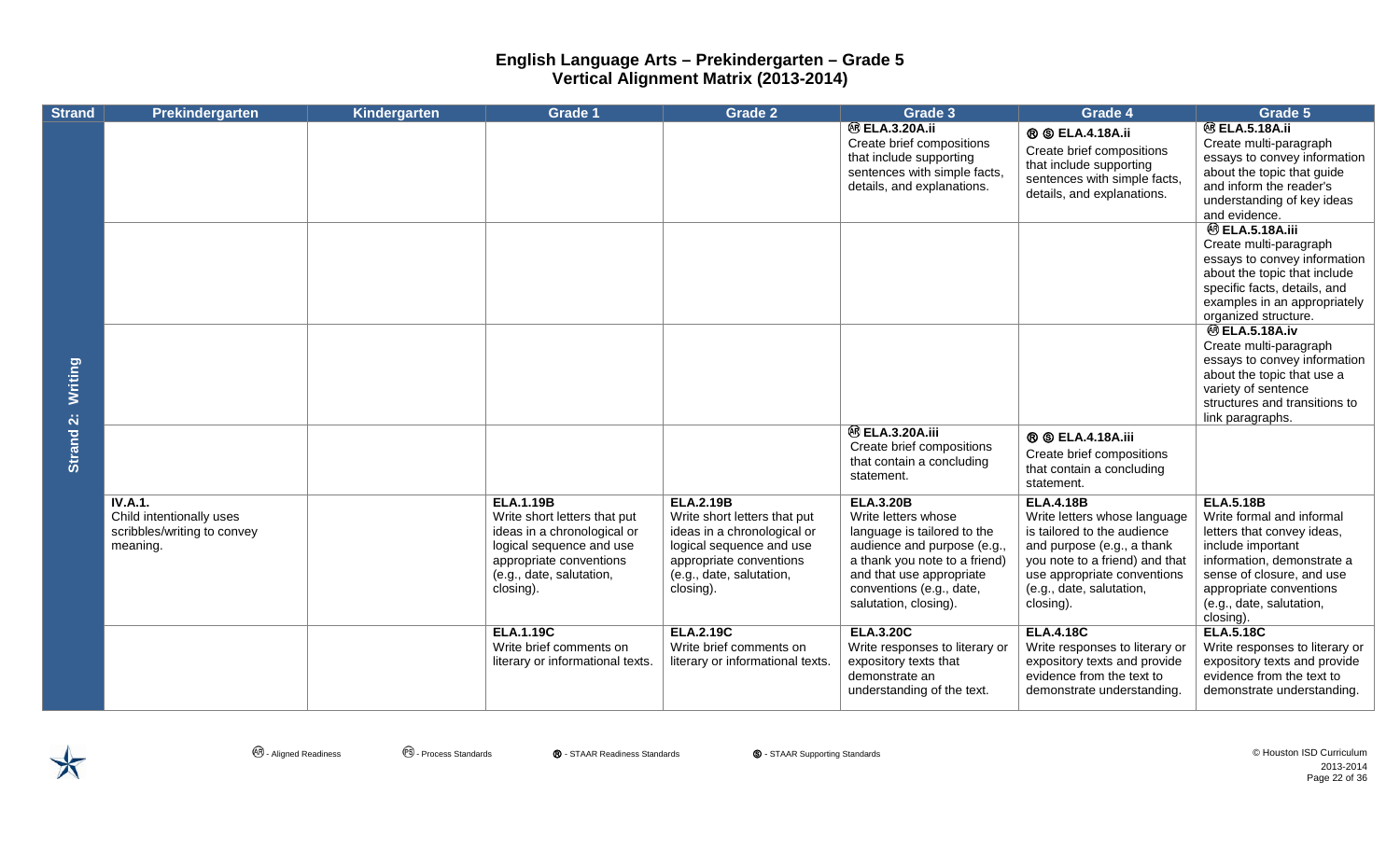| <b>Strand</b>                          | Prekindergarten                                                                                                                                                                                             | Kindergarten                                                                                                                                          | <b>Grade 1</b>                                                                                                                                       | <b>Grade 2</b>                                                                                                                                                                   | Grade 3                                                                                                                                                                                                                        | Grade 4                                                                                                                                                                                                                                                                                        | Grade 5                                                                                                                                                                                                                                                                                      |
|----------------------------------------|-------------------------------------------------------------------------------------------------------------------------------------------------------------------------------------------------------------|-------------------------------------------------------------------------------------------------------------------------------------------------------|------------------------------------------------------------------------------------------------------------------------------------------------------|----------------------------------------------------------------------------------------------------------------------------------------------------------------------------------|--------------------------------------------------------------------------------------------------------------------------------------------------------------------------------------------------------------------------------|------------------------------------------------------------------------------------------------------------------------------------------------------------------------------------------------------------------------------------------------------------------------------------------------|----------------------------------------------------------------------------------------------------------------------------------------------------------------------------------------------------------------------------------------------------------------------------------------------|
|                                        | <b>Writing/Persuasive Texts</b><br>Students write persuasive texts to influence the attitudes or actions of a specific audience on specific issues. Students are expected to:                               |                                                                                                                                                       |                                                                                                                                                      |                                                                                                                                                                                  |                                                                                                                                                                                                                                |                                                                                                                                                                                                                                                                                                |                                                                                                                                                                                                                                                                                              |
|                                        |                                                                                                                                                                                                             |                                                                                                                                                       |                                                                                                                                                      | <b>ELA.2.20A</b><br>Write persuasive statements<br>about issues that are                                                                                                         | <b>ELA.3.21A</b><br>Write persuasive essays for<br>appropriate audiences that                                                                                                                                                  | <b>ELA.4.19A</b><br>Write persuasive essays for<br>appropriate audiences that                                                                                                                                                                                                                  | <b>ELA.5.19A</b><br>Write persuasive essays for<br>appropriate audiences that                                                                                                                                                                                                                |
|                                        |                                                                                                                                                                                                             |                                                                                                                                                       |                                                                                                                                                      | important to the student for<br>the appropriate audience in<br>the school, home, or local<br>community.                                                                          | establish a position and use<br>supporting details.                                                                                                                                                                            | establish a position and use<br>supporting details.                                                                                                                                                                                                                                            | establish a position and<br>include sound reasoning,<br>detailed and relevant<br>evidence, and consideration                                                                                                                                                                                 |
|                                        | <b>Oral and Written Conventions/Conventions</b>                                                                                                                                                             |                                                                                                                                                       |                                                                                                                                                      |                                                                                                                                                                                  |                                                                                                                                                                                                                                |                                                                                                                                                                                                                                                                                                | of alternatives.                                                                                                                                                                                                                                                                             |
|                                        | Students understand the function of and use the conventions of academic language when speaking and writing. Students continue to apply earlier standards with greater complexity. Students are expected to: |                                                                                                                                                       |                                                                                                                                                      |                                                                                                                                                                                  |                                                                                                                                                                                                                                |                                                                                                                                                                                                                                                                                                |                                                                                                                                                                                                                                                                                              |
| <b>Writing</b><br>Strand <sub>2:</sub> | II.E.2.<br>Child uses regular and irregular<br>plurals, regular past tense,<br>personal and possessive<br>pronouns, and subject-verb<br>agreement.                                                          | <b>ELA.K.16A.i</b><br>Understand and use past<br>and future tenses in the<br>context of reading, writing,<br>and speaking (with adult<br>assistance). | <b>ELA.1.20A.i</b><br>Understand and use verbs<br>(past, present, and future) in<br>the context of reading,<br>writing, and speaking.                | <b>ELA.2.21A.i</b><br>Understand and use verbs<br>(past, present, and future) in<br>the context of reading,<br>writing, and speaking.                                            | <b>ELA.3.22A.i</b><br>Use and understand verbs<br>(past, present, and future) in<br>the context of reading,<br>writing, and speaking.                                                                                          | <b>® © ELA.4.20A.i</b><br>Use and understand the<br>function of verbs (irregular<br>verbs) in the context of<br>reading, writing, and<br>speaking.                                                                                                                                             | <b>ELA.5.20A.i</b><br>Use and understand the<br>function of verbs (irregular<br>verbs and active voice) in the<br>context of reading, writing,<br>and speaking.                                                                                                                              |
|                                        | II.E.2.<br>Child uses regular and irregular<br>plurals, regular past tense,<br>personal and possessive<br>pronouns, and subject-verb<br>agreement.                                                          | ELA.K.16A.ii<br>Understand and use nouns<br>(singular/plural) in the<br>context of reading, writing,<br>and speaking (with adult<br>assistance).      | <b>ELA.1.20A.ii</b><br>Understand and use nouns<br>(singular/plural,<br>common/proper) in the<br>context of reading, writing,<br>and speaking.       | <b>ELA.2.21A.ii</b><br>Understand and use nouns<br>(singular/plural,<br>common/proper) in the<br>context of reading, writing,<br>and speaking.                                   | <b>ELA.3.22A.ii</b><br>Use and understand the<br>function of nouns<br>(singular/plural,<br>common/proper) in the<br>context of reading, writing,<br>and speaking.                                                              | <b>® © ELA.4.20A.ii</b><br>Use and understand the<br>function of nouns<br>(singular/plural,<br>common/proper) in the<br>context of reading, writing,<br>and speaking.                                                                                                                          | <b>ELA.5.20A.ii</b><br>Use and understand the<br>function of collective nouns<br>(e.g., class, public) in the<br>context of reading, writing,<br>and speaking.                                                                                                                               |
|                                        | II.E.5.<br>Child combines sentences that<br>give lots of detail, sticks to the<br>topic, and clearly communicates<br>intended meaning.                                                                      | ELA.K.16A.iii<br>Understand and use<br>descriptive words in the<br>context of reading, writing,<br>and speaking (with adult<br>assistance).           | <b>ELA.1.20A.iii</b><br>Understand and use<br>adjectives (e.g., descriptive:<br>green, tall) in the context of<br>reading, writing, and<br>speaking. | <b>ELA.2.21A.iii</b><br>Understand and use<br>adjectives (e.g., descriptive:<br>old, wonderful; articles: a,<br>an, the) in the context of<br>reading, writing, and<br>speaking. | <b>ELA.3.22A.iii</b><br>Use and understand the<br>function of adjectives (e.g.,<br>descriptive: wooden,<br>rectangular; limiting: this,<br>that; articles: a, an, the) in<br>the context of reading,<br>writing, and speaking. | <b>® © ELA.4.20A.iii</b><br>Use and understand the<br>function of adjectives (e.g.,<br>descriptive, including<br>purpose: sleeping bag, frying<br>pan) and their comparative<br>and superlative forms (e.g.,<br>fast, faster, fastest) in the<br>context of reading, writing,<br>and speaking. | <b>ELA.5.20A.iii</b><br>Use and understand the<br>function of adjectives (e.g.,<br>descriptive, including origins:<br>French windows, American<br>cars) and their comparative<br>and superlative forms (e.g.,<br>good, better, best) in the<br>context of reading, writing,<br>and speaking. |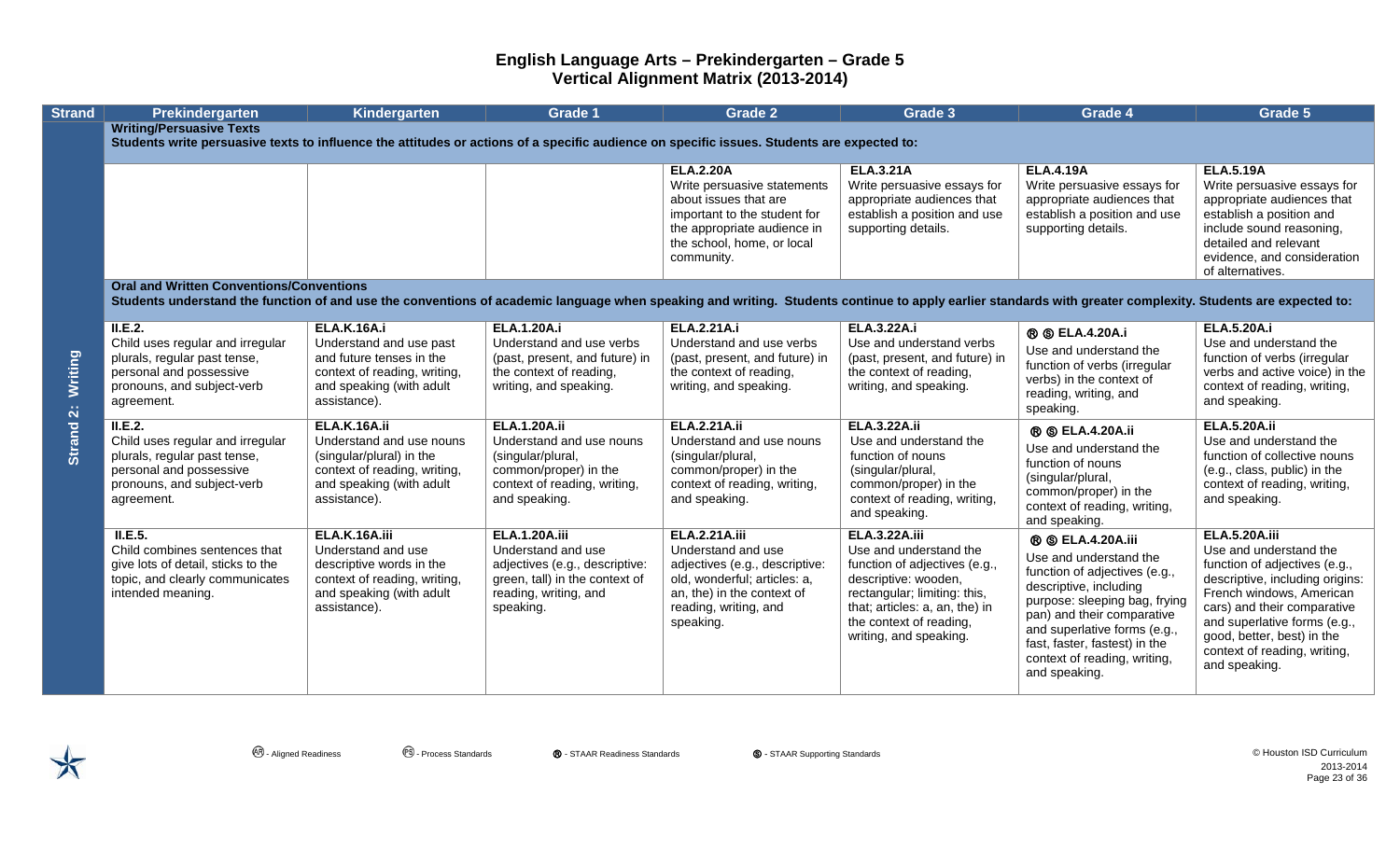| <b>Strand</b>                   | Prekindergarten | Kindergarten                                                                                                                                                                                             | Grade 1                                                                                                                                       | Grade 2                                                                                                                                                                       | Grade 3                                                                                                                                                                                       | Grade 4                                                                                                                                                                                                                               | Grade 5                                                                                                                                                                                                                            |
|---------------------------------|-----------------|----------------------------------------------------------------------------------------------------------------------------------------------------------------------------------------------------------|-----------------------------------------------------------------------------------------------------------------------------------------------|-------------------------------------------------------------------------------------------------------------------------------------------------------------------------------|-----------------------------------------------------------------------------------------------------------------------------------------------------------------------------------------------|---------------------------------------------------------------------------------------------------------------------------------------------------------------------------------------------------------------------------------------|------------------------------------------------------------------------------------------------------------------------------------------------------------------------------------------------------------------------------------|
| Writing<br>Strand <sub>2:</sub> |                 |                                                                                                                                                                                                          | <b>ELA.1.20A.iv</b><br>Understand and use adverbs<br>(e.g., time: before, next) in<br>the context of reading,<br>writing, and speaking.       | <b>ELA.2.21A.iv</b><br>Understand and use adverbs<br>(e.g., time: before, next;<br>manner: carefully,<br>beautifully) in the context of<br>reading, writing, and<br>speaking. | <b>ELA.3.22A.iv</b><br>Use and understand the<br>function of adverbs (e.g.,<br>time: before, next; manner:<br>carefully, beautifully) in the<br>context of reading, writing,<br>and speaking. | <b>® © ELA.4.20A.iv</b><br>Use and understand the<br>function of adverbs (e.g.,<br>frequency: usually,<br>sometimes; intensity: almost,<br>a lot) in the context of<br>reading, writing, and<br>speaking.                             | <b>ELA.5.20A.iv</b><br>Use and understand the<br>function of adverbs (e.g.,<br>frequency: usually,<br>sometimes; intensity: almost,<br>a lot) in the context of<br>reading, writing, and<br>speaking.                              |
|                                 |                 | ELA.K.16A.iv<br>Understand and use<br>prepositions and simple<br>prepositional phrases (e.g.,<br>in, on, under, over)<br>in the context of reading,<br>writing, and speaking (with<br>adult assistance). | <b>ELA.1.20A.v</b><br>Understand and use<br>prepositions and<br>prepositional phrases in the<br>context of reading, writing,<br>and speaking. | <b>ELA.2.21A.v</b><br>Understand and use<br>prepositions and<br>prepositional phrases in the<br>context of reading, writing,<br>and speaking.                                 | <b>ELA.3.22A.v</b><br>Use and understand the<br>function of prepositions and<br>prepositional phrases in the<br>context of reading, writing,<br>and speaking.                                 | <b>® © ELA.4.20A.v</b><br>Use and understand the<br>function of prepositions and<br>prepositional phrases to<br>convey location, time,<br>direction, or to provide<br>details in the context of<br>reading, writing, and<br>speaking. | <b>ELA.5.20A.v</b><br>Use and understand the<br>function of prepositions and<br>prepositional phrases to<br>convey location, time,<br>direction, or to provide<br>details in the context of<br>reading, writing, and<br>speaking.  |
|                                 |                 | <b>ELA.K.16A.v</b><br>Understand and use<br>pronouns (e.g., I, me)<br>in the context of reading,<br>writing, and speaking (with<br>adult assistance).                                                    | <b>ELA.1.20A.vi</b><br>Understand and use<br>pronouns (e.g., I, me) in the<br>context of reading, writing,<br>and speaking.                   | <b>ELA.2.21A.vi</b><br>Understand and use<br>pronouns (e.g., he, him) in<br>the context of reading,<br>writing, and speaking.                                                 | <b>ELA.3.22A.vi</b><br>Use and understand<br>possessive pronouns (e.g.,<br>his, hers, theirs) in the<br>context of reading, writing,<br>and speaking.                                         | <b>® © ELA.4.20A.vi</b><br>Use and understand the<br>function of reflexive<br>pronouns (e.g., myself,<br>ourselves) in the context of<br>reading, writing, and<br>speaking.                                                           | <b>ELA.5.20A.vi</b><br>Use and understand the<br>function of indefinite<br>pronouns (e.g., all, both,<br>nothing, anything) in the<br>context of reading, writing,<br>and speaking.                                                |
|                                 |                 |                                                                                                                                                                                                          |                                                                                                                                               |                                                                                                                                                                               | <b>ELA.3.22A.vii</b><br>Use and understand<br>coordinating conjunctions<br>(e.g., and, or, but) in the<br>context of reading, writing,<br>and speaking.                                       | <b>® © ELA.4.20A.vii</b><br>Use and understand the<br>function of (coordinating and)<br>correlative conjunctions (e.g.,<br>either/or, neither/nor) in the<br>context of reading, writing,<br>and speaking.                            | <b>ELA.5.20A.vii</b><br>Use and understand the<br>function of (coordinating,<br>correlative, and)<br>subordinating conjunctions<br>(e.g., while, because,<br>although, if) in the context of<br>reading, writing, and<br>speaking. |
|                                 |                 |                                                                                                                                                                                                          |                                                                                                                                               |                                                                                                                                                                               |                                                                                                                                                                                               |                                                                                                                                                                                                                                       |                                                                                                                                                                                                                                    |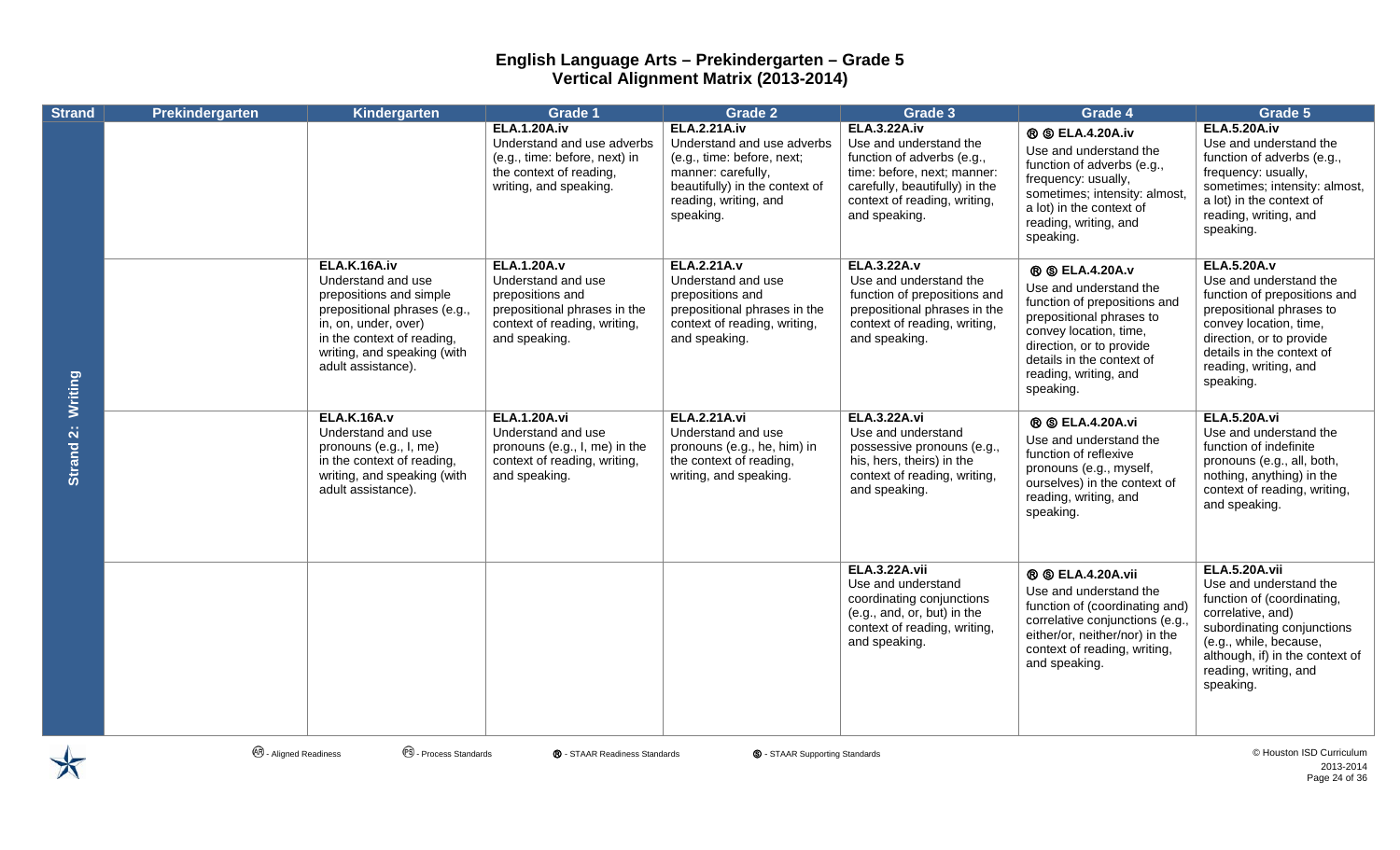| <b>Strand</b> | Prekindergarten                                                                                                                                               | Kindergarten                                                                  | <b>Grade 1</b>                                                                                                                     | <b>Grade 2</b>                                                                                                                     | Grade 3                                                                                                                                                                       | Grade 4                                                                                                                                                                                                             | Grade 5                                                                                                                                                       |
|---------------|---------------------------------------------------------------------------------------------------------------------------------------------------------------|-------------------------------------------------------------------------------|------------------------------------------------------------------------------------------------------------------------------------|------------------------------------------------------------------------------------------------------------------------------------|-------------------------------------------------------------------------------------------------------------------------------------------------------------------------------|---------------------------------------------------------------------------------------------------------------------------------------------------------------------------------------------------------------------|---------------------------------------------------------------------------------------------------------------------------------------------------------------|
|               |                                                                                                                                                               |                                                                               | <b>ELA.1.20A.vii</b><br>Understand and use time-<br>order transition words in the<br>context of reading, writing,<br>and speaking. | <b>ELA.2.21A.vii</b><br>Understand and use time-<br>order transition words in the<br>context of reading, writing,<br>and speaking. | ELA.3.22A.viii<br>Use and understand time-<br>order transition words and<br>transitions that indicate a<br>conclusion in the context of<br>reading, writing, and<br>speaking. | <b>® © ELA.4.20A.viii</b><br>Use and understand the<br>function and use of time-<br>order transition words and<br>transitions that indicate a<br>conclusion in the context of<br>reading, writing, and<br>speaking. | ELA.5.20A.viii<br>Use and understand the<br>function of transitional words<br>(e.g., also, therefore) in the<br>context of reading, writing,<br>and speaking. |
|               |                                                                                                                                                               |                                                                               |                                                                                                                                    |                                                                                                                                    | <b>@ ELA.3.22B</b><br>Use the complete subject<br>and the complete predicate<br>in a sentence.                                                                                | <b>® ELA.4.20B</b><br>Use the complete subject<br>and the complete predicate<br>in a sentence.                                                                                                                      | <b>@ ELA.5.20B</b><br>Use the complete subject<br>and the complete predicate<br>in a sentence.                                                                |
| Writing       | II.E.3.<br>Child uses sentences with more<br>than one phrase.<br>II.E.4.<br>Child combines more than one<br>idea using complex sentences.                     | <b>@ELA.K.16B</b><br>Speak and write in complete<br>sentences to communicate. | <b>@ ELA.1.20B</b><br>Speak and write in complete<br>sentences with correct<br>subject-verb agreement.                             | <b>ELA.2.21B</b><br>Use complete sentences<br>with correct subject-verb<br>agreement.                                              | <b>@ ELA.3.22C</b><br>Use complete simple and<br>compound sentences with<br>correct subject-verb<br>agreement.                                                                | <b>SELA.4.20C</b><br>Use complete simple and<br>compound sentences with<br>correct subject-verb<br>agreement.                                                                                                       | <b>@ ELA.5.20C</b><br>Use complete simple and<br>compound sentences with<br>correct subject-verb<br>agreement.                                                |
| Strand 2:     |                                                                                                                                                               |                                                                               | <b>ELA.1.20C</b><br>Ask questions with<br>appropriate subject-verb<br>inversion.                                                   |                                                                                                                                    |                                                                                                                                                                               |                                                                                                                                                                                                                     |                                                                                                                                                               |
|               | II.E.1.<br>Child typically uses complete<br>sentences of four or more words<br>and grammatical complexity<br>usually with subject, verb, and<br>object order. | <b>ELA.K.16C</b><br>Use complete simple<br>sentences.                         |                                                                                                                                    |                                                                                                                                    |                                                                                                                                                                               |                                                                                                                                                                                                                     |                                                                                                                                                               |
|               |                                                                                                                                                               |                                                                               |                                                                                                                                    | <b>@ ELA.2.21C</b><br>Distinguish among<br>declarative and interrogative<br>sentences.                                             |                                                                                                                                                                               |                                                                                                                                                                                                                     |                                                                                                                                                               |
|               |                                                                                                                                                               |                                                                               |                                                                                                                                    |                                                                                                                                    |                                                                                                                                                                               |                                                                                                                                                                                                                     |                                                                                                                                                               |

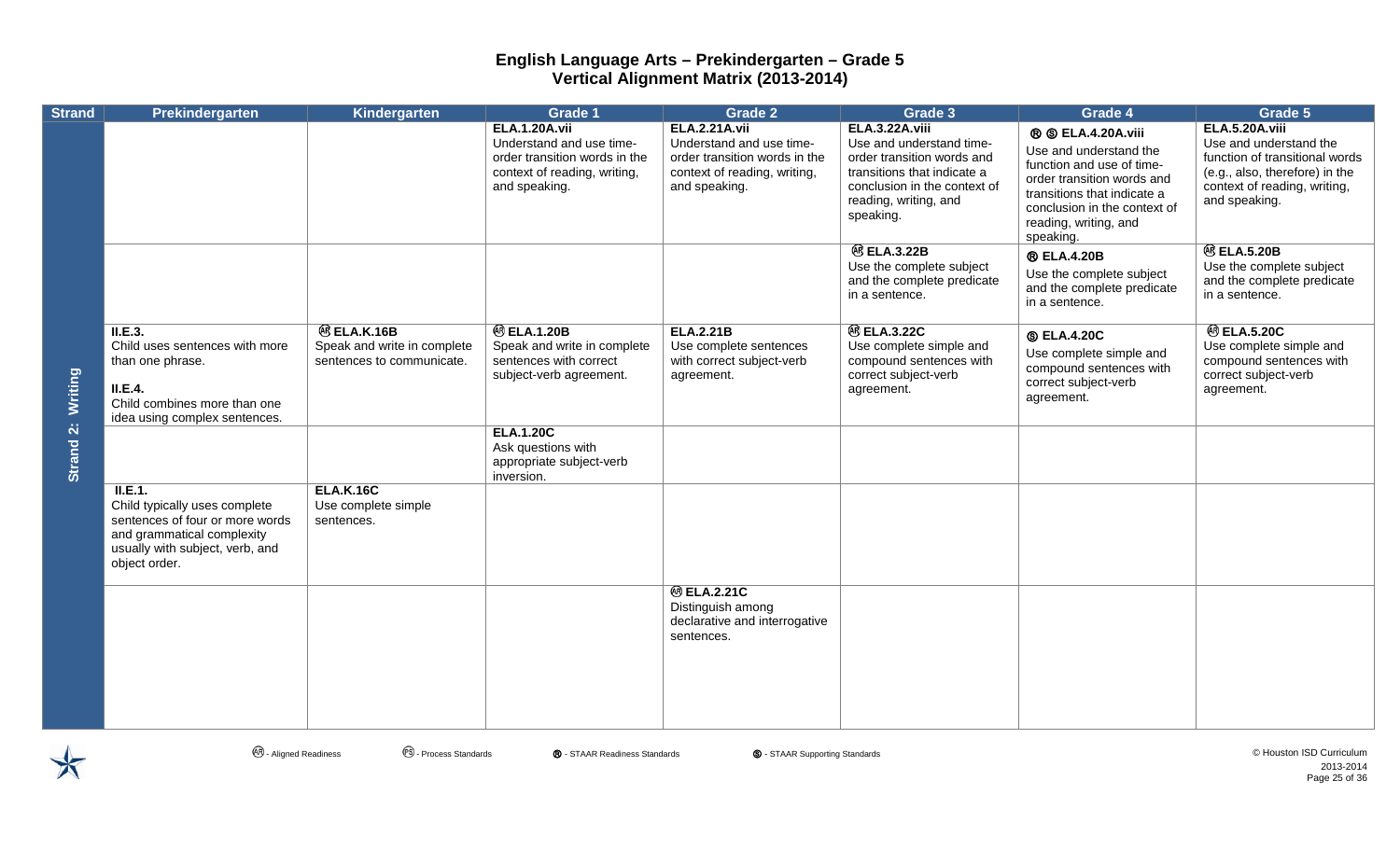| <b>Strand</b> | Prekindergarten                                                                                                                        | Kindergarten                                                                                                                                                      | <b>Grade 1</b>                                                                                                                                                                                        | <b>Grade 2</b>                                                                         | Grade 3                                                                                             | Grade 4                                                                                                             | Grade 5                                                                 |
|---------------|----------------------------------------------------------------------------------------------------------------------------------------|-------------------------------------------------------------------------------------------------------------------------------------------------------------------|-------------------------------------------------------------------------------------------------------------------------------------------------------------------------------------------------------|----------------------------------------------------------------------------------------|-----------------------------------------------------------------------------------------------------|---------------------------------------------------------------------------------------------------------------------|-------------------------------------------------------------------------|
|               | Oral and Written Conventions/Handwriting, Capitalization, and Punctuation                                                              |                                                                                                                                                                   |                                                                                                                                                                                                       |                                                                                        |                                                                                                     |                                                                                                                     |                                                                         |
|               | Students write legibly and use appropriate capitalization and punctuation conventions in their compositions. Students are expected to: |                                                                                                                                                                   |                                                                                                                                                                                                       |                                                                                        |                                                                                                     |                                                                                                                     |                                                                         |
|               | IV.C.1.<br>Child independently writes some<br>letters on request (not necessarily<br>well-formed).                                     | <b>@ ELA.K.17A</b><br>Form upper- and lower-case<br>letters legibly using the<br>basic conventions of print<br>(left-to-right and top-to-<br>bottom progression). | <b>ELA.1.21A</b><br>Form upper- and lower-case<br>letters legibly in text, using<br>the basic conventions of print<br>(left-to-right and top-to-<br>bottom progression),<br>including spacing between | <b>@ ELA.2.22A</b><br>Write legibly leaving<br>appropriate margins for<br>readability. | <b>ELA.3.23A</b><br>Write legibly in cursive script<br>with spacing between words<br>in a sentence. | <b>ELA.4.21A</b><br>Write legibly by selecting<br>cursive script or manuscript<br>printing as appropriate<br>marks. |                                                                         |
|               | IV.D.1.<br>Child uses some appropriate<br>writing conventions when writing<br>or giving dictation.                                     | <b>ELA.K.17B</b><br>Capitalize the first letter in a<br>sentence.                                                                                                 | words and sentences.<br><b>@ ELA.1.21B.i</b><br>Recognize and use basic<br>capitalization for the<br>beginning of sentences.                                                                          |                                                                                        |                                                                                                     |                                                                                                                     |                                                                         |
| Writing       |                                                                                                                                        |                                                                                                                                                                   | <b>@ ELA.1.21B.ii</b><br>Recognize and use basic<br>capitalization for the pronoun<br>"I".                                                                                                            |                                                                                        |                                                                                                     |                                                                                                                     |                                                                         |
| Strand 2:     |                                                                                                                                        |                                                                                                                                                                   | <b>ELA.1.21B.iii</b><br>Recognize and use basic<br>capitalization for names of<br>people.                                                                                                             | <b>@ ELA.2.22B.i</b><br>Use capitalization for proper<br>nouns                         | <b>ELA.3.23B.iii</b><br>Use capitalization for official<br>titles of people.                        |                                                                                                                     |                                                                         |
|               |                                                                                                                                        |                                                                                                                                                                   |                                                                                                                                                                                                       |                                                                                        | ELA.3.23B.i<br>Use capitalization for<br>geographical names and<br>places.                          | <b>® © ELA.4.21B.iii</b><br>Use capitalization for<br>languages, races, and<br>nationalities.                       |                                                                         |
|               |                                                                                                                                        |                                                                                                                                                                   |                                                                                                                                                                                                       |                                                                                        | <b>ELA.3.23B.ii</b><br>Use capitalization for<br>historical periods.                                | <b>® ©</b> ELA.4.21B.i<br>Use capitalization for<br>historical events and<br>documents.                             |                                                                         |
|               |                                                                                                                                        |                                                                                                                                                                   |                                                                                                                                                                                                       |                                                                                        |                                                                                                     |                                                                                                                     | <b>ELA.5.21A.i</b><br>Use capitalization for<br>abbreviations.          |
|               |                                                                                                                                        |                                                                                                                                                                   |                                                                                                                                                                                                       |                                                                                        |                                                                                                     |                                                                                                                     | <b>ELA.5.21A.ii</b><br>Use capitalization for initials<br>and acronyms. |
|               |                                                                                                                                        |                                                                                                                                                                   |                                                                                                                                                                                                       |                                                                                        |                                                                                                     |                                                                                                                     | <b>ELA.5.21A.iii</b><br>Use capitalization for<br>organizations.        |

- Aligned Readiness - Process Standards Ⓡ - STAAR Readiness Standards Ⓢ - STAAR Supporting Standards © Houston ISD Curriculum 2013-2014 Page 26 of 36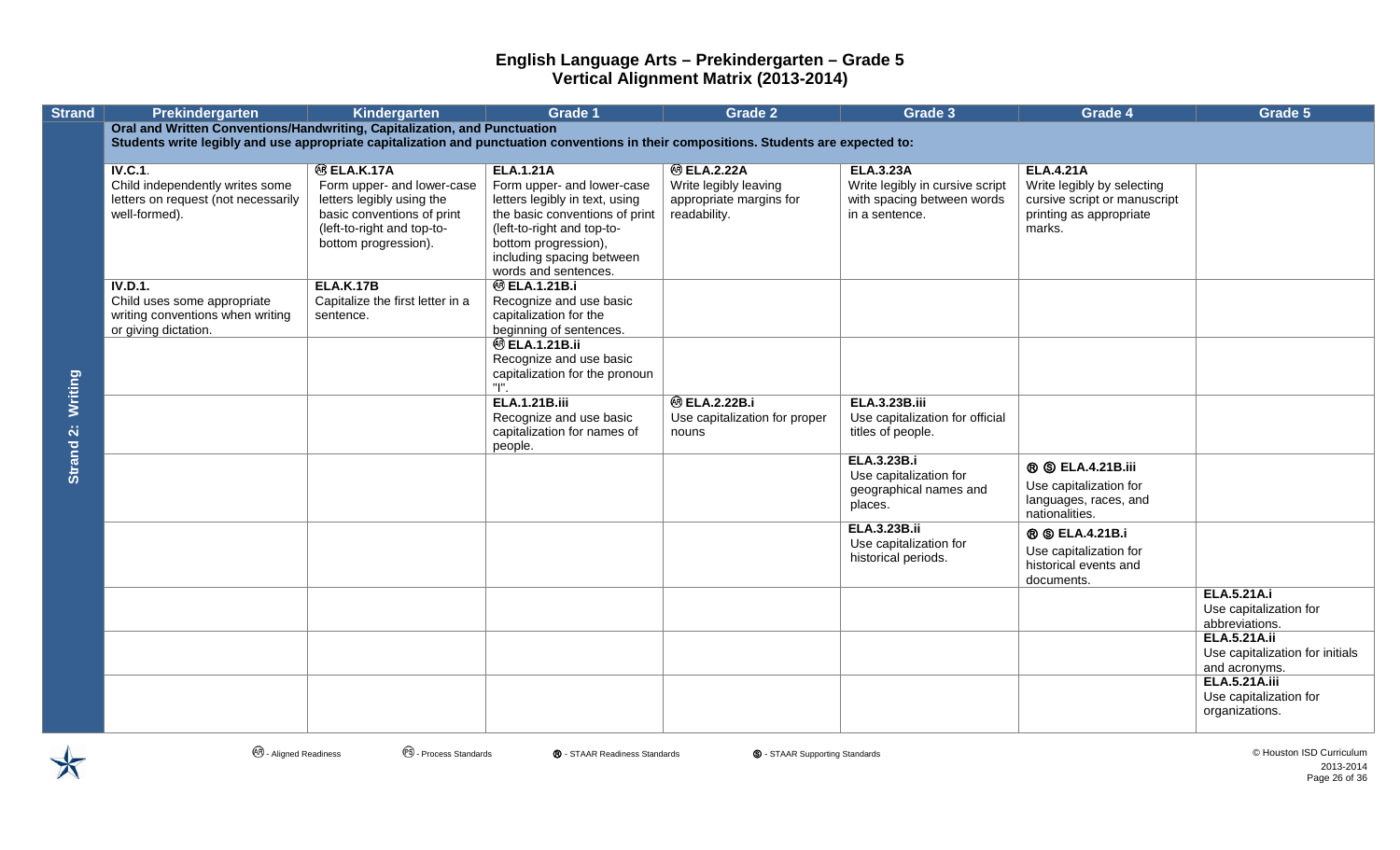| <b>Strand</b>                       | Prekindergarten                                                                                    | Kindergarten                                                     | Grade 1                                                                                                                               | <b>Grade 2</b>                                                                                                  | Grade 3                                                                                                                   | Grade 4                                                                                                        | Grade 5                                                                                                                      |
|-------------------------------------|----------------------------------------------------------------------------------------------------|------------------------------------------------------------------|---------------------------------------------------------------------------------------------------------------------------------------|-----------------------------------------------------------------------------------------------------------------|---------------------------------------------------------------------------------------------------------------------------|----------------------------------------------------------------------------------------------------------------|------------------------------------------------------------------------------------------------------------------------------|
| Writing                             |                                                                                                    |                                                                  |                                                                                                                                       |                                                                                                                 |                                                                                                                           | <b>® © ELA.4.21B.ii</b><br>Use capitalization for titles of<br>books, stories, and essays.                     | <b>ELA.5.21C</b><br>Use proper mechanics<br>including italics and<br>underlining for titles and<br>emphasis.                 |
|                                     |                                                                                                    |                                                                  |                                                                                                                                       | <b>@ ELA.2.22B.ii</b><br>Use capitalization for months<br>and days of the week.                                 |                                                                                                                           |                                                                                                                |                                                                                                                              |
| Strand 2:                           |                                                                                                    |                                                                  | $\cdot$                                                                                                                               | <b>@ ELA.2.22B.iii</b><br>Use capitalization for the<br>salutation and closing of a<br>letter.                  |                                                                                                                           |                                                                                                                |                                                                                                                              |
|                                     | IV.D.1.<br>Child uses some appropriate<br>writing conventions when writing<br>or giving dictation. | <b>ELA.K.17C</b><br>Use punctuation at the end<br>of a sentence. | <b>ELA.1.21C</b><br>Recognize and use<br>punctuation marks at the end<br>of declarative, exclamatory,<br>and interrogative sentences. | <b>@ ELA.2.22C.i</b><br>Recognize and use<br>punctuation marks including<br>ending punctuation in<br>sentences. |                                                                                                                           |                                                                                                                |                                                                                                                              |
|                                     |                                                                                                    |                                                                  |                                                                                                                                       |                                                                                                                 | <b>ELA.3.23C.ii</b><br>Recognize and use<br>punctuation marks including<br>commas in series and dates.                    | <b>® ©</b> ELA.4.21C.i<br>Recognize and use<br>punctuation marks including<br>commas in compound<br>sentences. | <b>ELA.5.21B.i</b><br>Recognize and use<br>punctuation marks including<br>commas in compound<br>sentences.                   |
| <b>Oral and Written Conventions</b> |                                                                                                    |                                                                  |                                                                                                                                       | <b>ELA.2.22C.ii</b><br>Recognize and use<br>punctuation marks, including<br>apostrophes and<br>contractions.    | <b>ELA.3.23C.i</b><br>Recognize and use<br>punctuation marks including<br>apostrophes in contractions<br>and possessives. |                                                                                                                |                                                                                                                              |
|                                     |                                                                                                    |                                                                  |                                                                                                                                       | <b>ELA.2.22C.iii</b><br>Recognize and use<br>punctuation marks, including<br>apostrophes and<br>possessives.    |                                                                                                                           |                                                                                                                |                                                                                                                              |
| Strand 3:                           |                                                                                                    |                                                                  |                                                                                                                                       |                                                                                                                 |                                                                                                                           | <b>® © ELA.4.21C.ii</b><br>Recognize and use<br>punctuation marks including<br>quotation marks.                | <b>ELA.5.21B.ii</b><br>Recognize and use<br>punctuation marks including<br>proper punctuation and<br>spacing for quotations. |
|                                     | <b>AR</b> - Aligned Readiness                                                                      | <sup>®</sup> - Process Standards                                 | ® - STAAR Readiness Standards                                                                                                         | <b>S</b> - STAAR Supporting Standards                                                                           | <b>ELA.3.23D</b><br>Use correct mechanics<br>including paragraph<br>indentations.                                         |                                                                                                                | © Houston ISD Curriculum                                                                                                     |

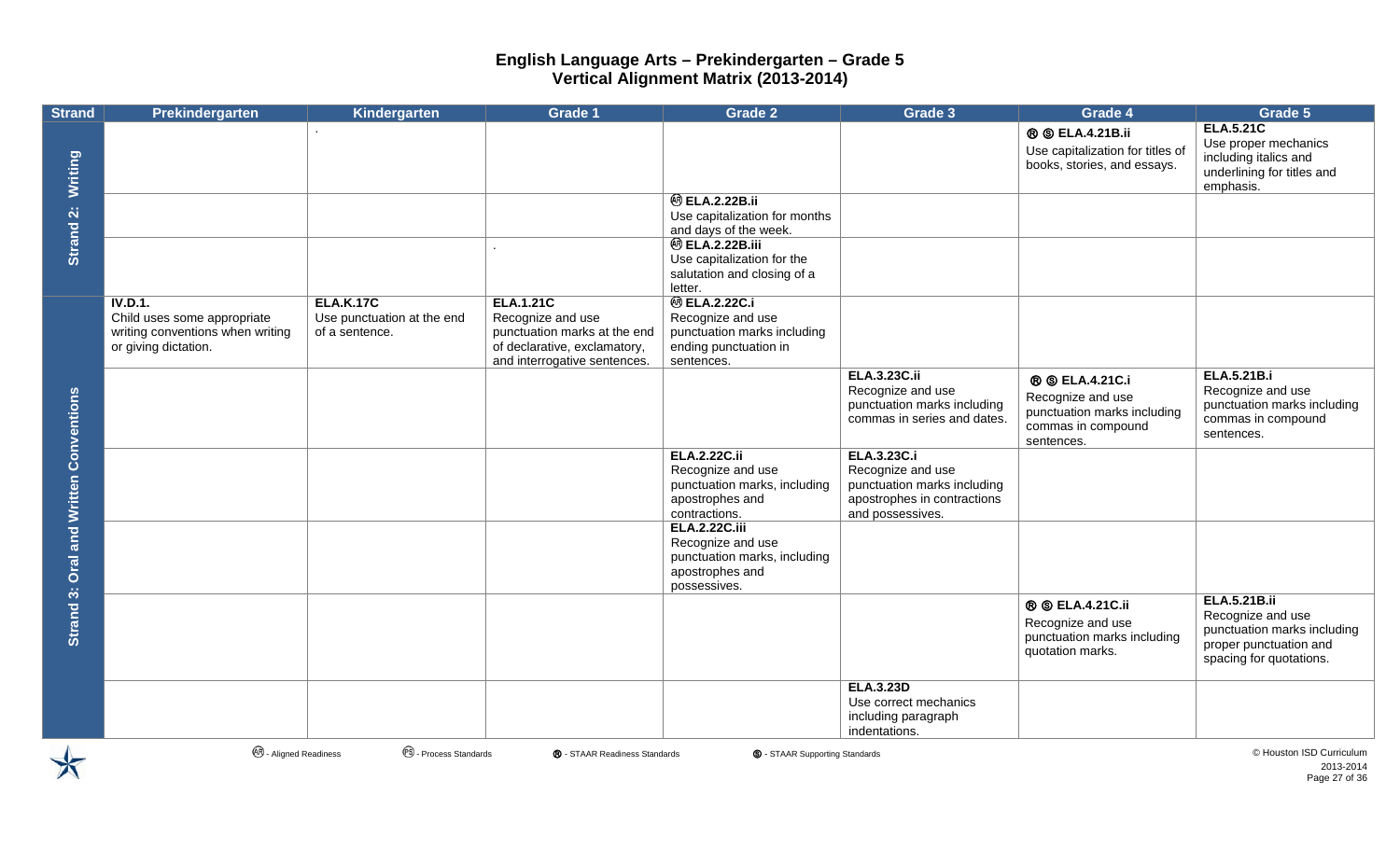| <b>Strand</b>                          | Prekindergarten                                     | Kindergarten                                          | Grade 1                                          | <b>Grade 2</b>                                             | Grade 3                                                     | Grade 4 | Grade 5                                               |
|----------------------------------------|-----------------------------------------------------|-------------------------------------------------------|--------------------------------------------------|------------------------------------------------------------|-------------------------------------------------------------|---------|-------------------------------------------------------|
|                                        | <b>Oral and Written Conventions/Spelling</b>        |                                                       |                                                  |                                                            |                                                             |         |                                                       |
|                                        | Students spell correctly. Students are expected to: |                                                       |                                                  |                                                            |                                                             |         |                                                       |
|                                        | <b>III.C.3.</b>                                     | <b>ELA.K.18A</b>                                      | <b>ELA.1.22A</b>                                 | <b>ELA.2.23A</b>                                           | <b>@BLA.3.24A</b>                                           |         |                                                       |
|                                        | Child produces the correct                          | Use phonological knowledge                            | Use phonological knowledge                       | Use phonological knowledge                                 | Use knowledge of letter                                     |         |                                                       |
|                                        | sounds for at least 10 letters.                     | to match sounds to letters.                           | to match sounds to letters to                    | to match sounds to letters to                              | sounds, word parts, word                                    |         |                                                       |
|                                        |                                                     |                                                       | construct known words.                           | construct unknown words.                                   | segmentation, and                                           |         |                                                       |
|                                        |                                                     |                                                       |                                                  |                                                            | syllabication to spell.                                     |         |                                                       |
|                                        |                                                     |                                                       |                                                  |                                                            |                                                             |         |                                                       |
|                                        |                                                     | <b>ELA.K.18B</b>                                      | <b>@ ELA.1.22B.i</b>                             |                                                            | <b>ELA.3.24D</b>                                            |         |                                                       |
|                                        |                                                     | Use letter-sound                                      | Use letter-sound patterns to                     |                                                            | Spell words with common                                     |         |                                                       |
|                                        |                                                     | correspondences to spell<br>consonant-vowel-consonant | spell consonant-vowel-<br>consonant (CVC) words. |                                                            | syllable constructions (e.g.,<br>closed, open, final stable |         |                                                       |
|                                        |                                                     | (CVC) words (e.g., "cut").                            |                                                  |                                                            | syllable).                                                  |         |                                                       |
|                                        |                                                     |                                                       |                                                  |                                                            |                                                             |         |                                                       |
| Strand 3: Oral and Written Conventions |                                                     |                                                       |                                                  |                                                            |                                                             |         |                                                       |
|                                        |                                                     |                                                       | <b>@ ELA.1.22B.ii</b>                            |                                                            |                                                             |         |                                                       |
|                                        |                                                     |                                                       | Use letter-sound patterns to                     |                                                            |                                                             |         |                                                       |
|                                        |                                                     |                                                       | spell consonant-vowel-                           |                                                            |                                                             |         |                                                       |
|                                        |                                                     |                                                       | consonant-silent e (CVCe)                        |                                                            |                                                             |         |                                                       |
|                                        |                                                     |                                                       | words (e.g., "hope").<br><b>@ ELA.1.22B.iii</b>  |                                                            |                                                             |         |                                                       |
|                                        |                                                     |                                                       | Use letter-sound patterns to                     |                                                            |                                                             |         |                                                       |
|                                        |                                                     |                                                       | spell one-syllable words with                    |                                                            |                                                             |         |                                                       |
|                                        |                                                     |                                                       | consonant blends (e.g.,                          |                                                            |                                                             |         |                                                       |
|                                        |                                                     |                                                       | "drop").                                         |                                                            |                                                             |         |                                                       |
|                                        |                                                     |                                                       |                                                  | <b>ELA.2.23B.i</b>                                         | <b>ELA.3.24B.v</b>                                          |         | <b>ELA.5.22A.i</b>                                    |
|                                        |                                                     |                                                       |                                                  | Spell words with common                                    | Spell words with more                                       |         | Spell words with more                                 |
|                                        |                                                     |                                                       |                                                  | orthographic patterns and                                  | advanced orthographic<br>patterns and rules: complex        |         | advanced orthographic<br>patterns and rules including |
|                                        |                                                     |                                                       |                                                  | rules: complex consonants<br>(e.g., hard and soft c and g, | consonants (e.g., scr-, -dge,                               |         | consonant changes (e.g., /t/                          |
|                                        |                                                     |                                                       |                                                  | ck).                                                       | $-tch$ ).                                                   |         | to /sh/ in select, selection; /k/                     |
|                                        |                                                     |                                                       |                                                  |                                                            |                                                             |         | to /sh/ in music, musician).                          |
|                                        |                                                     |                                                       |                                                  |                                                            |                                                             |         |                                                       |
|                                        |                                                     |                                                       |                                                  | <b>ELA.2.23B.ii</b>                                        |                                                             |         |                                                       |
|                                        |                                                     |                                                       |                                                  | Spell words with common                                    |                                                             |         |                                                       |
|                                        |                                                     |                                                       |                                                  | orthographic patterns and                                  |                                                             |         |                                                       |
|                                        |                                                     |                                                       |                                                  | rules: r-controlled vowels.                                |                                                             |         |                                                       |
|                                        |                                                     |                                                       |                                                  |                                                            |                                                             |         |                                                       |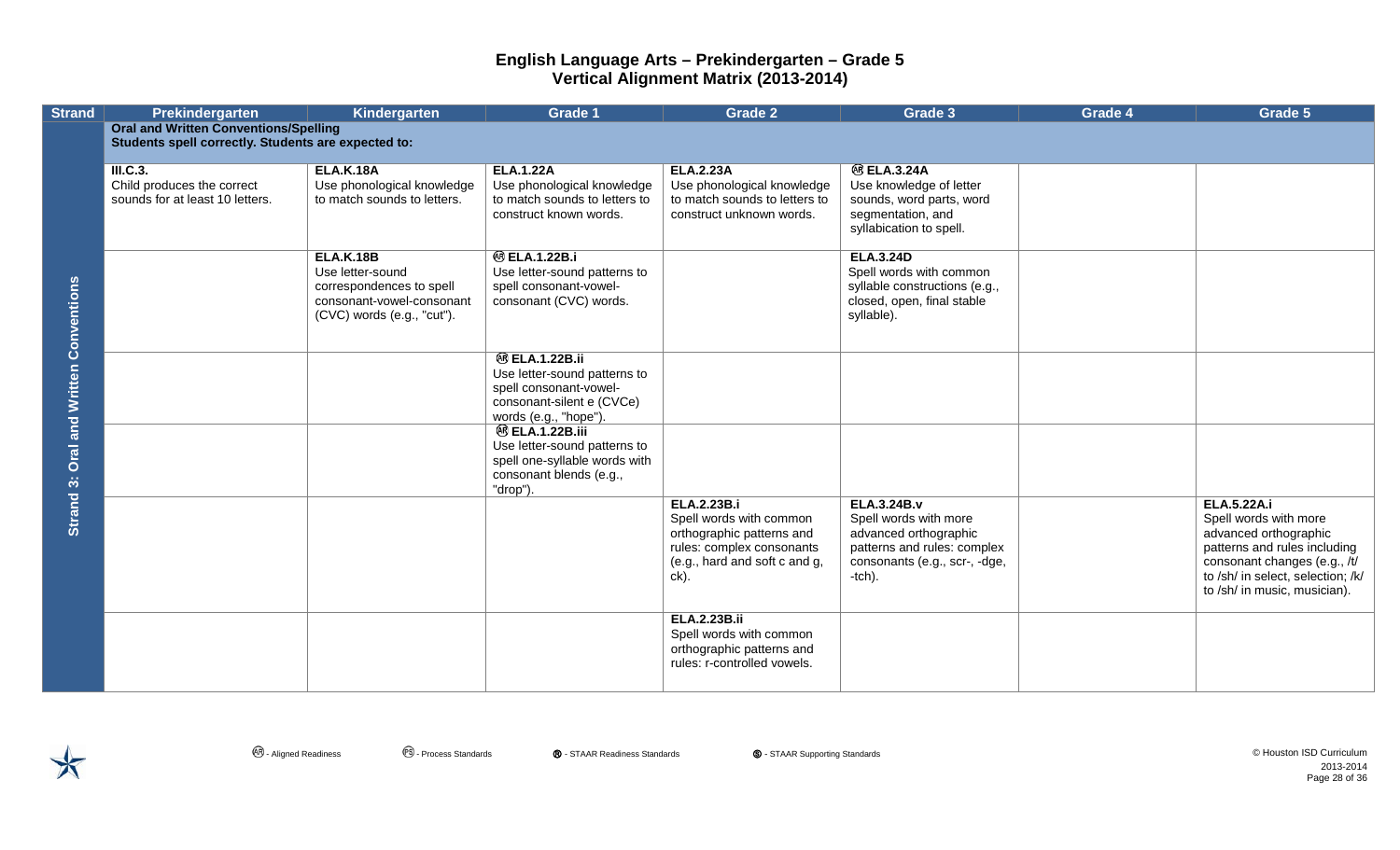| <b>Strand</b>                                 | Prekindergarten                   | Kindergarten                   | Grade 1                       | Grade 2                               | Grade 3                                                  | Grade 4                         | Grade 5                         |
|-----------------------------------------------|-----------------------------------|--------------------------------|-------------------------------|---------------------------------------|----------------------------------------------------------|---------------------------------|---------------------------------|
|                                               |                                   |                                |                               | <b>ELA.2.23B.iii</b>                  | <b>ELA.3.24B.vi</b>                                      |                                 | <b>ELA.5.22A.ii</b>             |
|                                               |                                   |                                |                               | Spell words with common               | Spell words with more                                    |                                 | Spell words with more           |
|                                               |                                   |                                |                               | orthographic patterns and             | advanced orthographic                                    |                                 | advanced orthographic           |
|                                               |                                   |                                |                               | rules: long vowels (e.g.,             | patterns and rules: abstract                             |                                 | patterns and rules including    |
|                                               |                                   |                                |                               | VCe-hope).                            | vowels (e.g., ou as in could,                            |                                 | vowel changes (e.g., long to    |
|                                               |                                   |                                |                               |                                       | touch, through, bought).                                 |                                 | short in crime, criminal; long  |
|                                               |                                   |                                |                               |                                       |                                                          |                                 | to schwa in define, definition; |
|                                               |                                   |                                |                               |                                       |                                                          |                                 | short to schwa in legality,     |
|                                               |                                   |                                |                               |                                       |                                                          |                                 | legal).                         |
|                                               |                                   |                                |                               | <b>ELA.2.23B.iv</b>                   |                                                          |                                 |                                 |
|                                               |                                   |                                |                               | Spell words with common               |                                                          |                                 |                                 |
|                                               |                                   |                                |                               | orthographic patterns and             |                                                          |                                 |                                 |
|                                               |                                   |                                |                               | rules: vowel digraphs (e.g.,          |                                                          |                                 |                                 |
|                                               |                                   |                                |                               | oo-book, fool, ee-feet),              |                                                          |                                 |                                 |
|                                               |                                   |                                |                               | diphthongs (e.g., ou-out, ow-         |                                                          |                                 |                                 |
|                                               |                                   |                                |                               | cow, oi-coil, oy-toy).                |                                                          |                                 |                                 |
|                                               |                                   |                                | <b>ELA.1.22C</b>              | <b>@ ELA.2.23C</b>                    | <b>@ ELA.3.24C</b>                                       |                                 |                                 |
|                                               |                                   |                                | Spell high-frequency words    | Spell high-frequency words            | Spell high-frequency and                                 |                                 |                                 |
|                                               |                                   |                                | from a commonly used list.    | from a commonly used list.            | compound words from a                                    |                                 |                                 |
|                                               |                                   |                                |                               |                                       | commonly used list.                                      |                                 |                                 |
| <b>Strand 3: Oral and Written Conventions</b> |                                   |                                | <b>ELA.1.22D</b>              | <b>ELA.2.23D</b>                      | ELA.3.24B.i                                              |                                 |                                 |
|                                               |                                   |                                | Spell base words with         | Spell base words with                 | Spell words with more                                    |                                 |                                 |
|                                               |                                   |                                | inflectional endings (e.g.,   | inflectional endings (e.g., -ing      | advanced orthographic                                    |                                 |                                 |
|                                               |                                   |                                | adding "s" to make words      | and -ed).                             | patterns and rules:                                      |                                 |                                 |
|                                               |                                   |                                | plurals).                     |                                       | consonant doubling when                                  |                                 |                                 |
|                                               |                                   |                                |                               |                                       | adding an ending.<br><b>ELA.3.24B.ii</b>                 |                                 |                                 |
|                                               |                                   |                                |                               |                                       | Spell words with more                                    |                                 |                                 |
|                                               |                                   |                                |                               |                                       | advanced orthographic                                    |                                 |                                 |
|                                               |                                   |                                |                               |                                       | patterns and rules:                                      |                                 |                                 |
|                                               |                                   |                                |                               |                                       | dropping final "e" when                                  |                                 |                                 |
|                                               |                                   |                                |                               |                                       | endings are added (e.g.,                                 |                                 |                                 |
|                                               |                                   |                                |                               |                                       | $-ing, -ed)$ .                                           |                                 |                                 |
|                                               |                                   |                                |                               |                                       | <b>ELA.3.24B.iii</b>                                     | <b>® ©</b> ELA.4.22A.i          |                                 |
|                                               |                                   |                                |                               |                                       | Spell words with more                                    | Spell words with more           |                                 |
|                                               |                                   |                                |                               |                                       | advanced orthographic                                    | advanced orthographic           |                                 |
|                                               |                                   |                                |                               |                                       | patterns and rules: changing<br>y to i before adding the | patterns and rules including    |                                 |
|                                               |                                   |                                |                               |                                       | ending -es.                                              | plural rules (e.g., words       |                                 |
|                                               |                                   |                                |                               |                                       |                                                          | ending in f as in leaf, leaves; |                                 |
|                                               |                                   |                                |                               |                                       |                                                          | adding -es).                    |                                 |
|                                               | <sup>48</sup> - Aligned Readiness | <sup>®</sup> Process Standards | ® - STAAR Readiness Standards | <b>S</b> - STAAR Supporting Standards |                                                          |                                 | © Houston ISD Curriculum        |

2013-2014 Page 29 of 36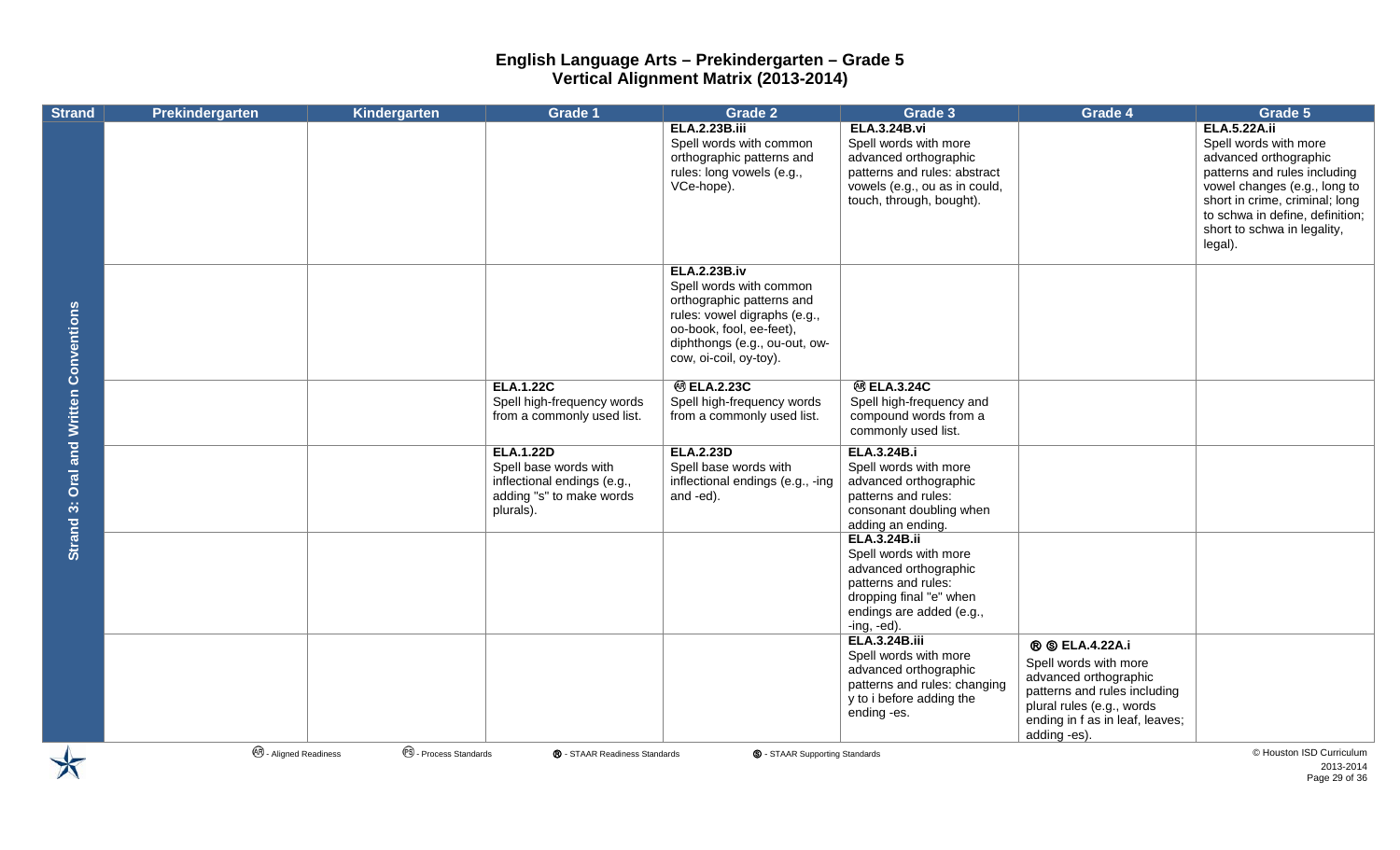| <b>Strand</b>                          | Prekindergarten               | Kindergarten                     | <b>Grade 1</b>                | Grade 2                               | Grade 3                                                                                                                                      | Grade 4                                                                                                                                                                          | Grade 5                                                                                                                                                                                                      |
|----------------------------------------|-------------------------------|----------------------------------|-------------------------------|---------------------------------------|----------------------------------------------------------------------------------------------------------------------------------------------|----------------------------------------------------------------------------------------------------------------------------------------------------------------------------------|--------------------------------------------------------------------------------------------------------------------------------------------------------------------------------------------------------------|
|                                        |                               |                                  |                               |                                       |                                                                                                                                              | <b>® © ELA.4.22A.ii</b><br>Spell words with more<br>advanced orthographic<br>patterns and rules<br>including irregular plurals<br>(e.g., man/men, foot/feet,<br>child/children). |                                                                                                                                                                                                              |
|                                        |                               |                                  |                               |                                       | <b>ELA.3.24B.iv</b><br>Spell words with more<br>advanced orthographic<br>patterns and rules: double<br>consonants in the middle of<br>words. | <b>® © ELA.4.22A.iii</b><br>Spell words with more<br>advanced orthographic<br>patterns and rules including<br>double consonants in middle<br>of words.                           |                                                                                                                                                                                                              |
| Strand 3: Oral and Written Conventions |                               |                                  |                               |                                       |                                                                                                                                              | <b>® © ELA.4.22A.iv</b><br>Spell words with more<br>advanced orthographic<br>patterns and rules including<br>other ways to spell sh (e.g.,<br>-sion, -tion, -cian).              |                                                                                                                                                                                                              |
|                                        |                               |                                  |                               |                                       |                                                                                                                                              | <b>® © ELA.4.22A.v</b><br>Spell words with more<br>advanced orthographic<br>patterns and rules including<br>silent letters (e.g., knee,<br>wring).                               | <b>ELA.5.22A.iii</b><br>Spell words with more<br>advanced orthographic<br>patterns and rules including<br>silent and sounded<br>consonants (e.g., haste,<br>hasten; sign, signal;<br>condemn, condemnation). |
|                                        |                               |                                  |                               |                                       |                                                                                                                                              |                                                                                                                                                                                  | <b>ELA.5.22B.i</b><br>Spell words with Greek<br>Roots (e.g., tele, photo,<br>graph, meter).                                                                                                                  |
|                                        |                               |                                  |                               |                                       |                                                                                                                                              | <b>S ELA.4.22B</b><br>Spell base words and roots<br>with affixes (e.g., -ion, -ment,<br>-ly, dis-, pre-).                                                                        |                                                                                                                                                                                                              |
|                                        | <b>48</b> - Aligned Readiness | <sup>®</sup> - Process Standards | ® - STAAR Readiness Standards | <b>S</b> - STAAR Supporting Standards |                                                                                                                                              |                                                                                                                                                                                  | © Houston ISD Curriculum                                                                                                                                                                                     |

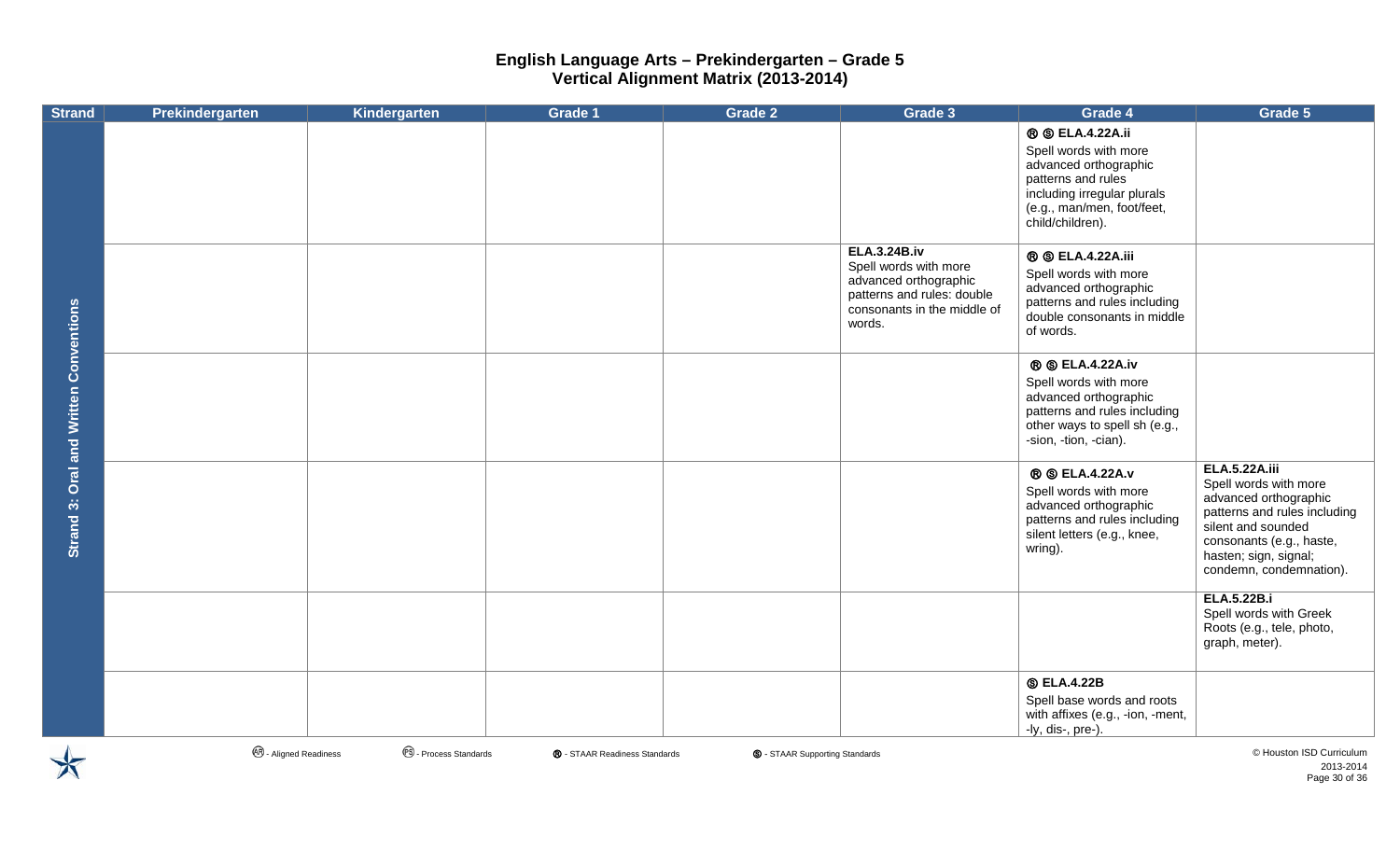| <b>Strand</b>                       | Prekindergarten                                                                                                                                   | Kindergarten                               | <b>Grade 1</b>                                                  | <b>Grade 2</b>                                                                 | Grade 3                                                                                                | Grade 4                                                                                                                                     | Grade 5                                                                                                                                    |
|-------------------------------------|---------------------------------------------------------------------------------------------------------------------------------------------------|--------------------------------------------|-----------------------------------------------------------------|--------------------------------------------------------------------------------|--------------------------------------------------------------------------------------------------------|---------------------------------------------------------------------------------------------------------------------------------------------|--------------------------------------------------------------------------------------------------------------------------------------------|
|                                     |                                                                                                                                                   |                                            |                                                                 |                                                                                |                                                                                                        |                                                                                                                                             | <b>ELA.5.22B.ii</b><br>Spell words with Latin Roots<br>(e.g., spec, scrib, rupt, port,<br>ject, dict).                                     |
|                                     |                                                                                                                                                   |                                            |                                                                 |                                                                                |                                                                                                        |                                                                                                                                             | <b>ELA.5.22B.iii</b><br>Spell words with Greek<br>suffixes (e.g., -ology,<br>-phobia, -ism, -ist).                                         |
|                                     |                                                                                                                                                   |                                            |                                                                 |                                                                                |                                                                                                        |                                                                                                                                             | <b>ELA.5.22B.iv</b><br>Spell words with Latin<br>derived suffixes (e.g., -able,<br>-ible; -ance, -ence).                                   |
| <b>Oral and Written Conventions</b> |                                                                                                                                                   |                                            |                                                                 |                                                                                | <b>ELA.3.24E</b><br>Spell single syllable<br>homophones (e.g.,<br>bear/bare; week/weak;<br>road/rode). | <b>S ELA.4.22C</b><br>Spell commonly used<br>homophones (e.g., there,<br>they're, their; two, too, to).                                     | <b>ELA.5.22C</b><br>Differentiate between<br>commonly confused terms<br>(e.g., its, it's; affect, effect).                                 |
|                                     |                                                                                                                                                   |                                            |                                                                 | <b>ELA.2.23E</b><br>Spell simple contractions<br>(e.g., isn't, aren't, can't). | <b>ELA.3.24F</b><br>Spell complex contractions<br>(e.g., should've, won't).                            |                                                                                                                                             |                                                                                                                                            |
| Strand 3:                           | <b>IV.B.1.</b><br>Child independently uses letters<br>or symbols to make words or<br>parts of words.                                              |                                            | <b>ELA.1.22E</b><br>Use resources to find correct<br>spellings. | <b>ELA.2.23F</b><br>Use resources to find correct<br>spellings.                | <b>@ELA.3.24G</b><br>Use print and electronic<br>resources to find and check<br>correct spellings.     | <b>S ELA.4.22D</b><br>Use spelling patterns and<br>rules and print and electronic<br>resources to determine and<br>check correct spellings. | <b>@ ELA.5.22D</b><br>Use spelling patterns and<br>rules and print and electronic<br>resources to determine and<br>check correct spelling. |
|                                     |                                                                                                                                                   |                                            |                                                                 |                                                                                |                                                                                                        |                                                                                                                                             | <b>@ELA.5.22E</b><br>Know how to use the spell-<br>check function in word<br>processing while<br>understanding its limitations.            |
|                                     | IV.B. 2.<br>Child writes own name (first<br>name, or frequent nickname), not<br>necessarily with full correct<br>spelling or well-formed letters. | <b>@ ELA.K.18C</b><br>Write one's own name |                                                                 |                                                                                |                                                                                                        |                                                                                                                                             |                                                                                                                                            |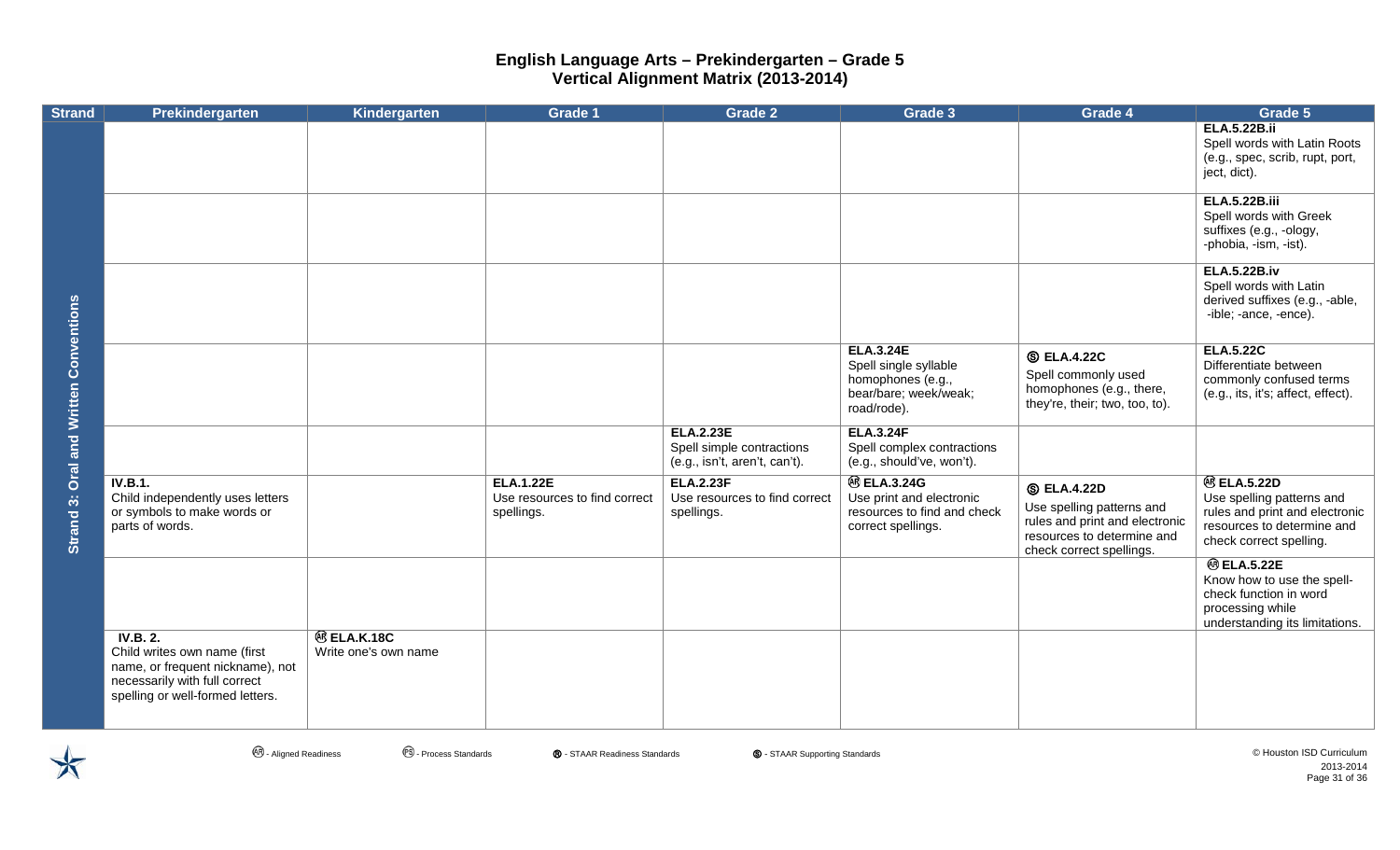| <b>Strand</b>      | Prekindergarten                                                                                                                                                                            | Kindergarten                                               | <b>Grade 1</b>                                              | <b>Grade 2</b>                                                 | Grade 3                                                   | Grade 4                                                   | Grade 5                                            |
|--------------------|--------------------------------------------------------------------------------------------------------------------------------------------------------------------------------------------|------------------------------------------------------------|-------------------------------------------------------------|----------------------------------------------------------------|-----------------------------------------------------------|-----------------------------------------------------------|----------------------------------------------------|
|                    | <b>Research/Research Plan</b>                                                                                                                                                              |                                                            |                                                             |                                                                |                                                           |                                                           |                                                    |
|                    | Students ask open-ended research questions and develop a plan for answering them. Students are expected to:                                                                                |                                                            |                                                             |                                                                |                                                           |                                                           |                                                    |
|                    |                                                                                                                                                                                            | <b>ELA.K.19A</b>                                           | <b>ELA.1.23A</b>                                            | <b>ELA.2.24A</b>                                               | <b>ELA.3.25A</b>                                          | <b>ELA.4.23A</b>                                          | <b>ELA.5.23A</b>                                   |
|                    |                                                                                                                                                                                            | Ask questions about topics of                              | Generate a list of topics of                                | Generate a list of topics of                                   | Generate research topics                                  | Generate research topics                                  | Brainstorm, consult with                           |
|                    |                                                                                                                                                                                            | class-wide interest (with                                  | class-wide interest and                                     | class-wide interest and                                        | from personal interests or by                             | from personal interests or by                             | others, decide upon a topic,                       |
|                    |                                                                                                                                                                                            | adult assistance).                                         | formulate open-ended                                        | formulate open-ended                                           | brainstorming with others,                                | brainstorming with others,                                | and formulate open-ended                           |
|                    |                                                                                                                                                                                            |                                                            | questions about one or two                                  | questions about one or two                                     | narrow to one topic, and                                  | narrow to one topic, and                                  | questions to address the                           |
|                    |                                                                                                                                                                                            |                                                            | of the topics (with adult                                   | of the topics.                                                 | formulate open-ended                                      | formulate open-ended                                      | major research topic.                              |
|                    |                                                                                                                                                                                            |                                                            | assistance).                                                |                                                                | questions about the major<br>research topic.              | questions about the major<br>research topic.              |                                                    |
|                    |                                                                                                                                                                                            |                                                            |                                                             |                                                                |                                                           |                                                           |                                                    |
|                    |                                                                                                                                                                                            | <b>ELA.K.19B</b>                                           | <b>ELA.1.23B</b>                                            | <b>ELA.2.24B</b>                                               | <b>ELA.3.25B</b>                                          | <b>ELA.4.23B</b>                                          | <b>ELA.5.23B</b>                                   |
|                    |                                                                                                                                                                                            | Decide what sources or                                     | Decide what sources of                                      | Decide what sources of                                         | Generate a research plan for                              | Generate a research plan for                              | Generate a research plan for                       |
|                    |                                                                                                                                                                                            | people in the classroom,                                   | information might be relevant                               | information might be relevant                                  | gathering relevant                                        | gathering relevant                                        | gathering relevant                                 |
|                    |                                                                                                                                                                                            | school, library, or home can<br>answer questions about the | to answer questions about<br>the topic (with adult          | to answer questions about<br>the topic.                        | information (e.g., surveys,<br>interviews, encyclopedias) | information (e.g., surveys,<br>interviews, encyclopedias) | information about the major<br>research question.  |
|                    |                                                                                                                                                                                            | topic (with adult assistance).                             | assistance).                                                |                                                                | about the major research                                  | about the major research                                  |                                                    |
|                    |                                                                                                                                                                                            |                                                            |                                                             |                                                                | question.                                                 | question.                                                 |                                                    |
|                    |                                                                                                                                                                                            |                                                            |                                                             |                                                                |                                                           |                                                           |                                                    |
|                    | <b>Research/Gathering Sources</b>                                                                                                                                                          |                                                            |                                                             |                                                                |                                                           |                                                           |                                                    |
| Strand 4: Research | Students determine, locate, and explore the full range of relevant sources addressing a research question and systematically record the information they gather. Students are expected to: |                                                            |                                                             |                                                                |                                                           |                                                           |                                                    |
|                    |                                                                                                                                                                                            | <b>ELA.K.20A</b>                                           | <b>ELA.1.24A</b>                                            | <b>ELA.2.25A</b>                                               | <b>ELA.3.26A.i</b>                                        | <b>ELA.4.24A.i</b>                                        | <b>ELA.5.24A</b>                                   |
|                    |                                                                                                                                                                                            | Gather evidence from                                       | Gather evidence from                                        | Gather evidence from                                           | Follow the research plan to                               | Follow the research plan to                               | Follow the research plan to                        |
|                    |                                                                                                                                                                                            | provided text sources (with                                | available sources (natural                                  | available sources (natural                                     | collect information from                                  | collect information from                                  | collect data from a range of                       |
|                    |                                                                                                                                                                                            | adult assistance).                                         | and personal) as well as<br>from interviews with local      | and personal)as well as from<br>interviews with local experts. | multiple sources of<br>information, both oral and         | multiple sources of<br>information both oral and          | print and electronic<br>resources (e.g., reference |
|                    |                                                                                                                                                                                            |                                                            | experts (with adult                                         |                                                                | written, including: student-                              | written, including student-                               | texts, periodicals, web                            |
|                    |                                                                                                                                                                                            |                                                            | assistance).                                                |                                                                | initiated surveys, on-site                                | initiated surveys, on-site                                | pages, online sources) and                         |
|                    |                                                                                                                                                                                            |                                                            |                                                             |                                                                | inspections, and interviews.                              | inspections, and interviews.                              | data from experts.                                 |
|                    |                                                                                                                                                                                            |                                                            | <b>ELA.1.24B</b>                                            | <b>ELA.2.25B</b>                                               | <b>ELA.3.26A.ii</b>                                       | <b>ELA.4.24A.ii</b>                                       |                                                    |
|                    |                                                                                                                                                                                            |                                                            | Use text features (e.g., table                              | Use text features (e.g., table                                 | Follow the research plan to                               | Follow the research plan to                               |                                                    |
|                    |                                                                                                                                                                                            |                                                            | of contents, alphabetized                                   | of contents, alphabetized                                      | collect information from                                  | collect information from                                  |                                                    |
|                    |                                                                                                                                                                                            |                                                            | index) in age-appropriate<br>reference works (e.g., picture | index, headings) in age-<br>appropriate reference works        | multiple sources of<br>information, both oral and         | multiple sources of<br>information both oral and          |                                                    |
|                    |                                                                                                                                                                                            |                                                            | dictionaries) to locate                                     | (e.g., picture dictionaries) to                                | written, including: data from                             | written, including data from                              |                                                    |
|                    |                                                                                                                                                                                            |                                                            | information (with adult                                     | locate information.                                            | experts, reference texts, and                             | experts, reference texts, and                             |                                                    |
|                    |                                                                                                                                                                                            |                                                            | assistance).                                                |                                                                | online searches.                                          | online searches.                                          |                                                    |
|                    |                                                                                                                                                                                            |                                                            |                                                             |                                                                |                                                           |                                                           |                                                    |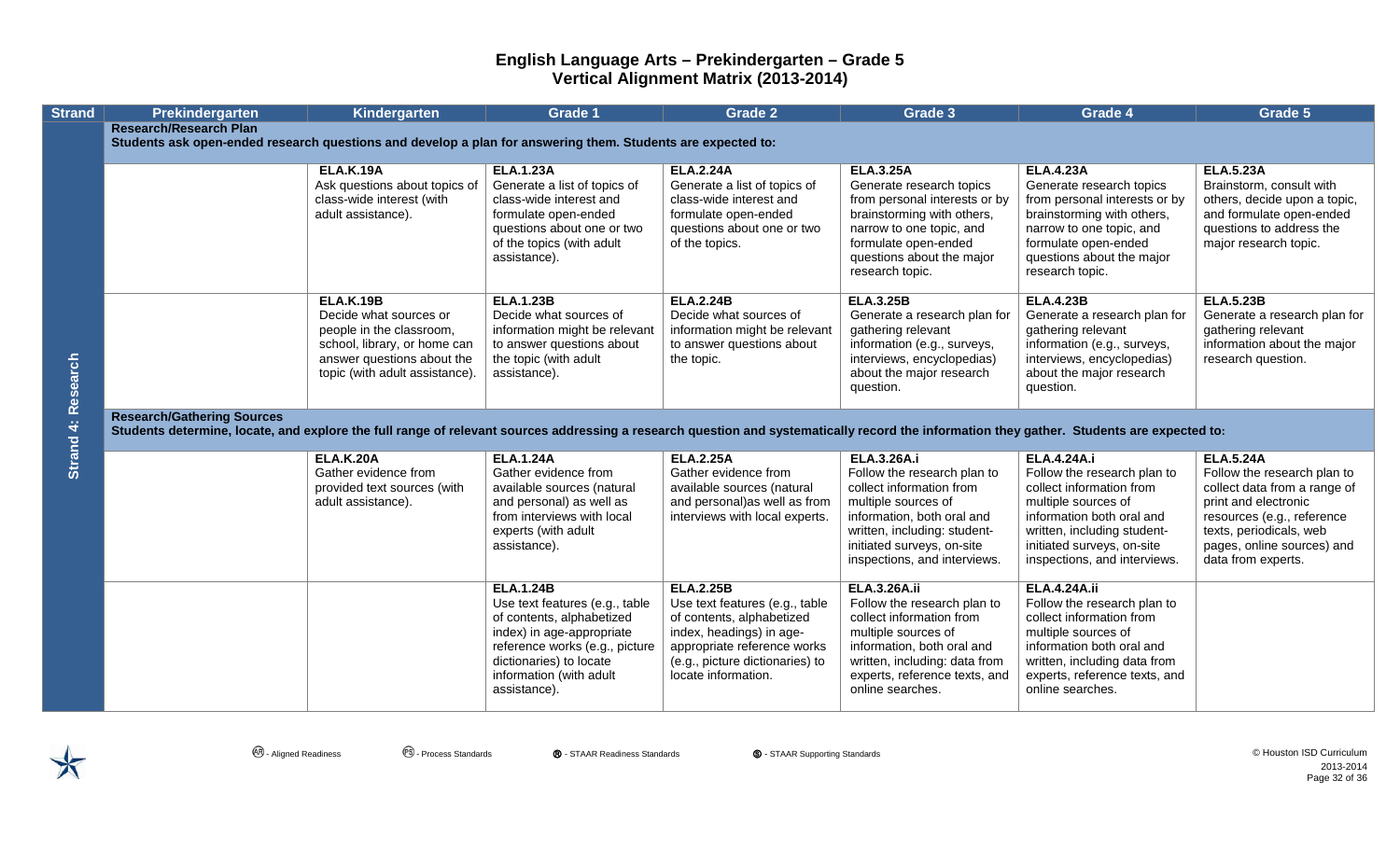| <b>Strand</b>      | Prekindergarten | Kindergarten                                                                                                             | <b>Grade 1</b>                                                                                                                                             | <b>Grade 2</b>                                                                                                                  | Grade 3                                                                                                                                                                                                                                               | Grade 4                                                                                                                                                                                                                                             | Grade 5                                                                                                                                                                                                                                               |
|--------------------|-----------------|--------------------------------------------------------------------------------------------------------------------------|------------------------------------------------------------------------------------------------------------------------------------------------------------|---------------------------------------------------------------------------------------------------------------------------------|-------------------------------------------------------------------------------------------------------------------------------------------------------------------------------------------------------------------------------------------------------|-----------------------------------------------------------------------------------------------------------------------------------------------------------------------------------------------------------------------------------------------------|-------------------------------------------------------------------------------------------------------------------------------------------------------------------------------------------------------------------------------------------------------|
|                    |                 |                                                                                                                          |                                                                                                                                                            |                                                                                                                                 |                                                                                                                                                                                                                                                       |                                                                                                                                                                                                                                                     | <b>ELA.5.24B</b><br>Differentiate between<br>primary and secondary<br>sources.                                                                                                                                                                        |
|                    |                 |                                                                                                                          |                                                                                                                                                            |                                                                                                                                 | <b>ELA.3.26A.iii</b><br>Follow the research plan to<br>collect information from<br>multiple sources of<br>information, both oral and<br>written, including: visual<br>sources of information (e.g.,<br>maps, timelines, graphs)<br>where appropriate. | <b>ELA.4.24A.iii</b><br>Follow the research plan to<br>collect information from<br>multiple sources of<br>information both oral and<br>written, including visual<br>sources of information (e.g.,<br>maps, timelines, graphs)<br>where appropriate. |                                                                                                                                                                                                                                                       |
| Strand 4: Research |                 |                                                                                                                          |                                                                                                                                                            |                                                                                                                                 | <b>ELA.3.26B</b><br>Use skimming and scanning<br>techniques to identify data by<br>looking at text features (e.g.,<br>bold print, captions, key<br>words, italics).                                                                                   | <b>ELA.4.24B</b><br>Use skimming and scanning<br>techniques to identify data by<br>looking at text features (e.g.,<br>bold print, italics).                                                                                                         |                                                                                                                                                                                                                                                       |
|                    |                 | <b>ELA.K.20B</b><br>Use pictures in conjunction<br>with writing when<br>documenting research (with<br>adult assistance). | <b>ELA.1.24C</b><br>Record basic information in<br>simple visual formats (e.g.,<br>notes, charts, picture graphs,<br>diagrams) (with adult<br>assistance). | <b>ELA.2.25C</b><br>Record basic information in<br>simple visual formats (e.g.,<br>notes, charts, picture graphs,<br>diagrams). | <b>ELA.3.26C</b><br>Take simple notes and sort<br>evidence into provided<br>categories or an organizer.                                                                                                                                               | <b>ELA.4.24C</b><br>Take simple notes and sort<br>evidence into provided<br>categories or an organizer.                                                                                                                                             | <b>ELA.5.24C</b><br>Record data, utilizing<br>available technology (e.g.,<br>word processors) in order to<br>see the relationships<br>between ideas, and convert<br>graphic/visual data (e.g.,<br>charts, diagrams, timelines)<br>into written notes. |
|                    |                 |                                                                                                                          |                                                                                                                                                            |                                                                                                                                 | <b>ELA.3.26D</b><br>Identify the author, title,<br>publisher, and publication<br>year of sources.                                                                                                                                                     | <b>ELA.4.24D</b><br>Identify the author, title,<br>publisher, and publication<br>year of sources.                                                                                                                                                   | <b>ELA.5.24D</b><br>Identify the source of notes<br>(e.g., author, title, page<br>number) and record<br>bibliographic information<br>concerning those sources<br>according to a standard<br>format.                                                   |

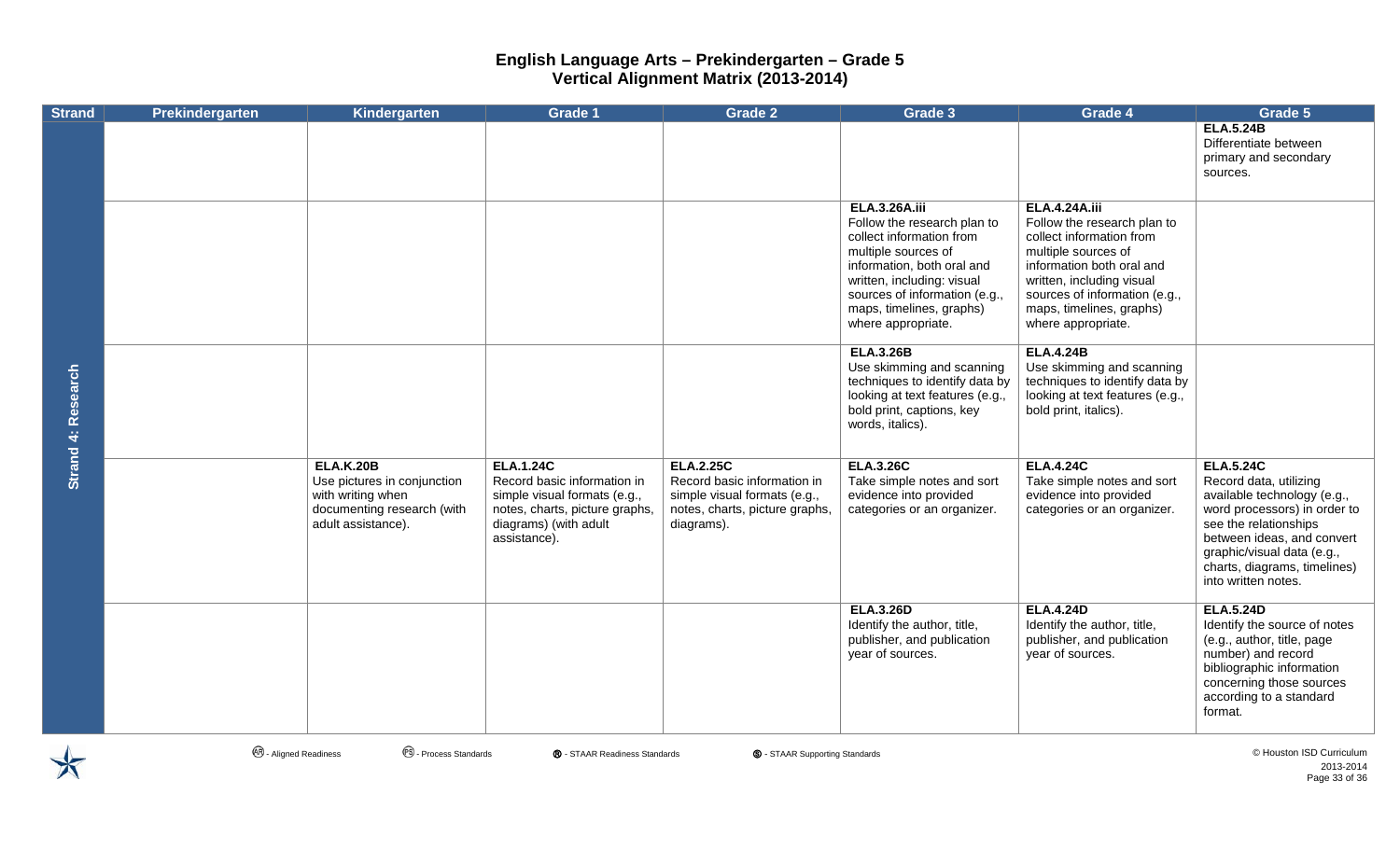| <b>Strand</b>             | Prekindergarten                                                                                                                                                                                     | Kindergarten                     | <b>Grade 1</b>                                                                                                              | <b>Grade 2</b>                                                                                   | Grade 3                                                                                                                                                                | Grade 4                                                                                                                                                                | Grade 5                                                                                                                                                                                          |
|---------------------------|-----------------------------------------------------------------------------------------------------------------------------------------------------------------------------------------------------|----------------------------------|-----------------------------------------------------------------------------------------------------------------------------|--------------------------------------------------------------------------------------------------|------------------------------------------------------------------------------------------------------------------------------------------------------------------------|------------------------------------------------------------------------------------------------------------------------------------------------------------------------|--------------------------------------------------------------------------------------------------------------------------------------------------------------------------------------------------|
|                           |                                                                                                                                                                                                     |                                  |                                                                                                                             |                                                                                                  | <b>ELA.3.26E</b><br>Differentiate between<br>paraphrasing and plagiarism<br>and identify the importance<br>of citing valid and reliable<br>sources.                    | <b>ELA.4.24E</b><br>Differentiate between<br>paraphrasing and plagiarism<br>and identify the importance<br>of citing valid and reliable<br>sources.                    | <b>ELA.5.24E</b><br>Differentiate between<br>paraphrasing and plagiarism<br>and identify the importance<br>of citing valid and reliable<br>sources.                                              |
|                           | <b>Research/Synthesizing Information</b><br>Students clarify research questions and evaluate and synthesize collected information. Students are expected to:                                        |                                  |                                                                                                                             |                                                                                                  |                                                                                                                                                                        |                                                                                                                                                                        |                                                                                                                                                                                                  |
|                           |                                                                                                                                                                                                     |                                  | <b>ELA.1.25A</b><br>Revise the topic as a result<br>of answers to initial research<br>questions (with adult<br>assistance). | <b>ELA.2.26A</b><br>Revise the topic as a result<br>of answers to initial research<br>questions. | <b>ELA.3.27A</b><br>Improve the focus of<br>research as a result of<br>consulting expert sources<br>(e.g., reference librarians<br>and local experts on the<br>topic). | <b>ELA.4.25A</b><br>Improve the focus of<br>research as a result of<br>consulting expert sources<br>(e.g., reference librarians<br>and local experts on the<br>topic). | <b>ELA.5.25A</b><br>Refine the major research<br>question, if necessary,<br>guided by the answers to a<br>secondary set of questions.                                                            |
| <b>Strand 4: Research</b> |                                                                                                                                                                                                     |                                  |                                                                                                                             |                                                                                                  |                                                                                                                                                                        |                                                                                                                                                                        | <b>ELA.5.25B</b><br>Evaluate the relevance,<br>validity, and reliability of<br>sources for the research.                                                                                         |
|                           | <b>Research/Organizing and Presenting Ideas</b><br>Students organize and present their ideas and information according to the purpose of the research and their audience. Students are expected to: |                                  |                                                                                                                             |                                                                                                  |                                                                                                                                                                        |                                                                                                                                                                        |                                                                                                                                                                                                  |
|                           |                                                                                                                                                                                                     |                                  |                                                                                                                             |                                                                                                  |                                                                                                                                                                        |                                                                                                                                                                        | <b>ELA.5.26A</b><br>Synthesize the research into<br>a written or an oral<br>presentation that compiles<br>important information from<br>multiple sources.                                        |
|                           |                                                                                                                                                                                                     |                                  |                                                                                                                             |                                                                                                  |                                                                                                                                                                        |                                                                                                                                                                        | <b>ELA.5.26B</b><br>Synthesize the research into<br>a written or an oral<br>presentation that develops a<br>topic sentence, summarizes<br>findings, and uses evidence<br>to support conclusions. |
|                           | <sup>48</sup> - Aligned Readiness                                                                                                                                                                   | <sup>6</sup> - Process Standards | ® - STAAR Readiness Standards                                                                                               | <b>S</b> - STAAR Supporting Standards                                                            |                                                                                                                                                                        |                                                                                                                                                                        | © Houston ISD Curriculum<br>2013-2014<br>Dogo 24 of 28                                                                                                                                           |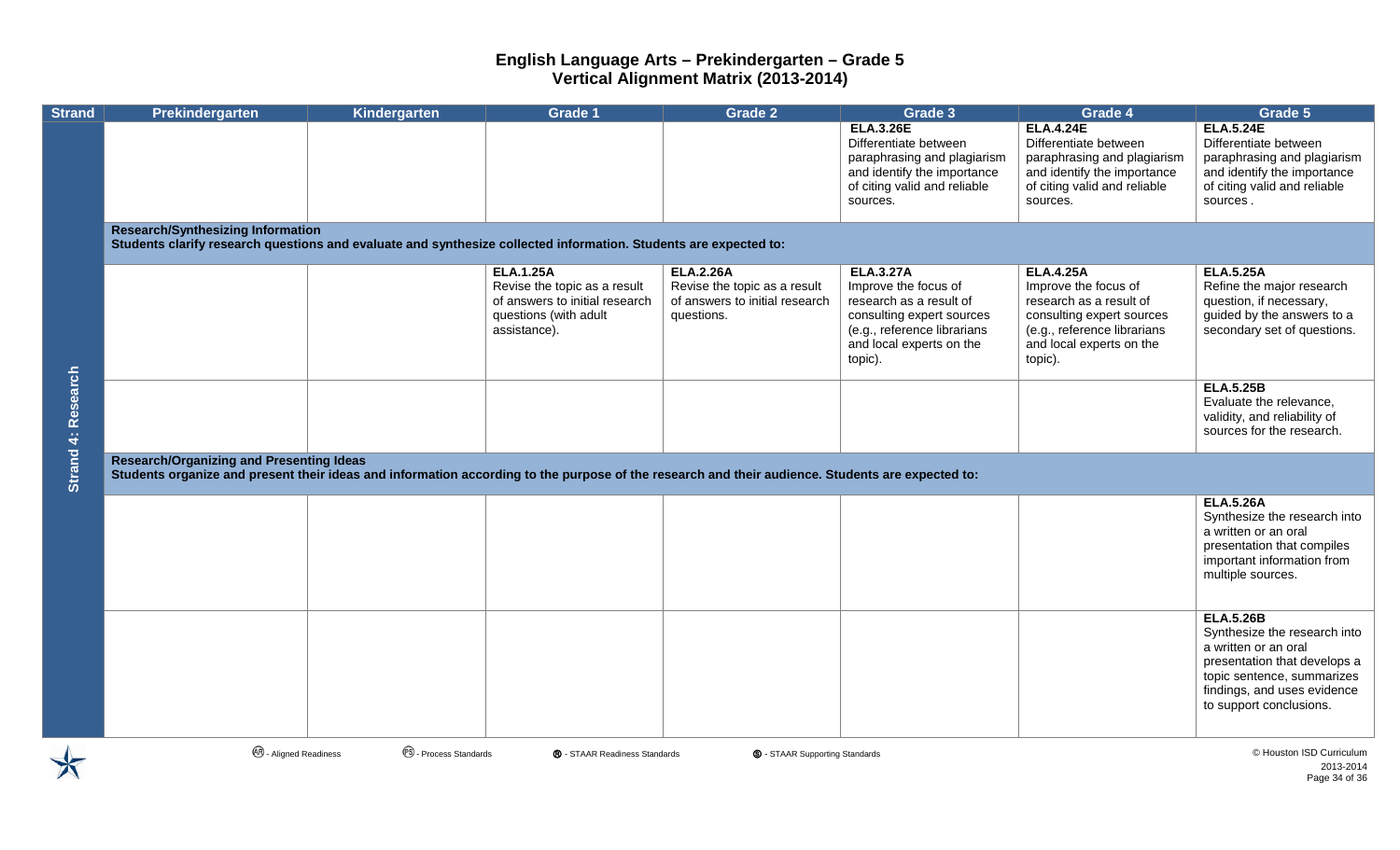| <b>Strand</b>             | Prekindergarten                                                                                                                                                                                                                               | Kindergarten                                                                                                    | <b>Grade 1</b>                                                                                                                       | <b>Grade 2</b>                                                                                                                       | <b>Grade 3</b>                                                                                                                                                                                                          | Grade 4                                                                                                                                                                                                                 | Grade 5                                                                                                                                                                                                                                          |
|---------------------------|-----------------------------------------------------------------------------------------------------------------------------------------------------------------------------------------------------------------------------------------------|-----------------------------------------------------------------------------------------------------------------|--------------------------------------------------------------------------------------------------------------------------------------|--------------------------------------------------------------------------------------------------------------------------------------|-------------------------------------------------------------------------------------------------------------------------------------------------------------------------------------------------------------------------|-------------------------------------------------------------------------------------------------------------------------------------------------------------------------------------------------------------------------|--------------------------------------------------------------------------------------------------------------------------------------------------------------------------------------------------------------------------------------------------|
|                           |                                                                                                                                                                                                                                               |                                                                                                                 | <b>ELA.1.26A</b><br>Create a visual display or<br>dramatization to convey the<br>results of the research (with<br>adult assistance). | <b>ELA.2.27A</b><br>Create a visual display or<br>dramatization to convey the<br>results of the research (with<br>adult assistance). |                                                                                                                                                                                                                         |                                                                                                                                                                                                                         | <b>ELA.5.26C</b><br>Synthesize the research into<br>a written or an oral<br>presentation that presents<br>the findings in a consistent<br>format.                                                                                                |
| <b>Strand 4: Research</b> |                                                                                                                                                                                                                                               |                                                                                                                 |                                                                                                                                      |                                                                                                                                      | <b>ELA.3.28A</b><br>Draw conclusions through a<br>brief written explanation and<br>create a works-cited page<br>from notes, including the<br>author, title, publisher, and<br>publication year for each<br>source used. | <b>ELA.4.26A</b><br>Draw conclusions through a<br>brief written explanation and<br>create a works-cited page<br>from notes, including the<br>author, title, publisher, and<br>publication year for each<br>source used. | <b>ELA.5.26D</b><br>Synthesize the research into<br>a written or an oral<br>presentation that uses<br>quotations to support ideas<br>and an appropriate form of<br>documentation to<br>acknowledge sources (e.g.,<br>bibliography, works cited). |
|                           | <b>Listening and Speaking/Listening</b><br>Students use comprehension skills to listen attentively to others in formal and informal settings. Students continue to apply earlier standards with greater complexity. Students are expected to: |                                                                                                                 |                                                                                                                                      |                                                                                                                                      |                                                                                                                                                                                                                         |                                                                                                                                                                                                                         |                                                                                                                                                                                                                                                  |
| Listening and Speaking    |                                                                                                                                                                                                                                               | <b>ELA.K.21A</b><br>Listen attentively by facing<br>speakers and asking<br>questions to clarify<br>information. | <b>ELA.1.27A</b><br>Listen attentively to speakers<br>and ask relevant questions to<br>clarify information.                          | <b>ELA.2.28A</b><br>Listen attentively to speakers<br>and ask relevant questions to<br>clarify information.                          | <b>ELA.3.29A</b><br>Listen attentively to<br>speakers, ask relevant<br>questions, and make<br>pertinent comments.                                                                                                       | <b>ELA.4.27A</b><br>Listen attentively to<br>speakers, ask relevant<br>questions, and make<br>pertinent comments.                                                                                                       | <b>ELA.5.27A</b><br>Listen to and interpret a<br>speaker's messages (both<br>verbal and nonverbal) and<br>ask questions to clarify the<br>speaker's purpose or<br>perspective.                                                                   |
|                           | II.A.2.<br>Child shows understanding by<br>following two-step oral directions<br>and usually follows three-step<br>directions.                                                                                                                | <b>ELA.K.21B</b><br>Follow oral directions that<br>involve a short related<br>sequence of actions.              | <b>ELA.1.27B</b><br>Follow, restate, and give oral<br>instructions that involve a<br>short related sequence of<br>actions.           | <b>ELA.2.28B</b><br>Follow, restate, and give oral<br>instructions that involve a<br>short related sequence of<br>actions.           | <b>ELA.3.29B</b><br>Follow, restate, and give oral<br>instructions that involve a<br>series of related sequences<br>of action.                                                                                          | <b>ELA.4.27B</b><br>Follow, restate, and give oral<br>instructions that involve a<br>series of related sequences<br>of action.                                                                                          | <b>ELA.5.27B</b><br>Follow, restate, and give oral<br>instructions that include<br>multiple action steps.                                                                                                                                        |
| Strands 5:                |                                                                                                                                                                                                                                               |                                                                                                                 |                                                                                                                                      |                                                                                                                                      |                                                                                                                                                                                                                         |                                                                                                                                                                                                                         | <b>ELA.5.27C</b><br>Determine both main and<br>supporting ideas in the<br>speaker's message.                                                                                                                                                     |